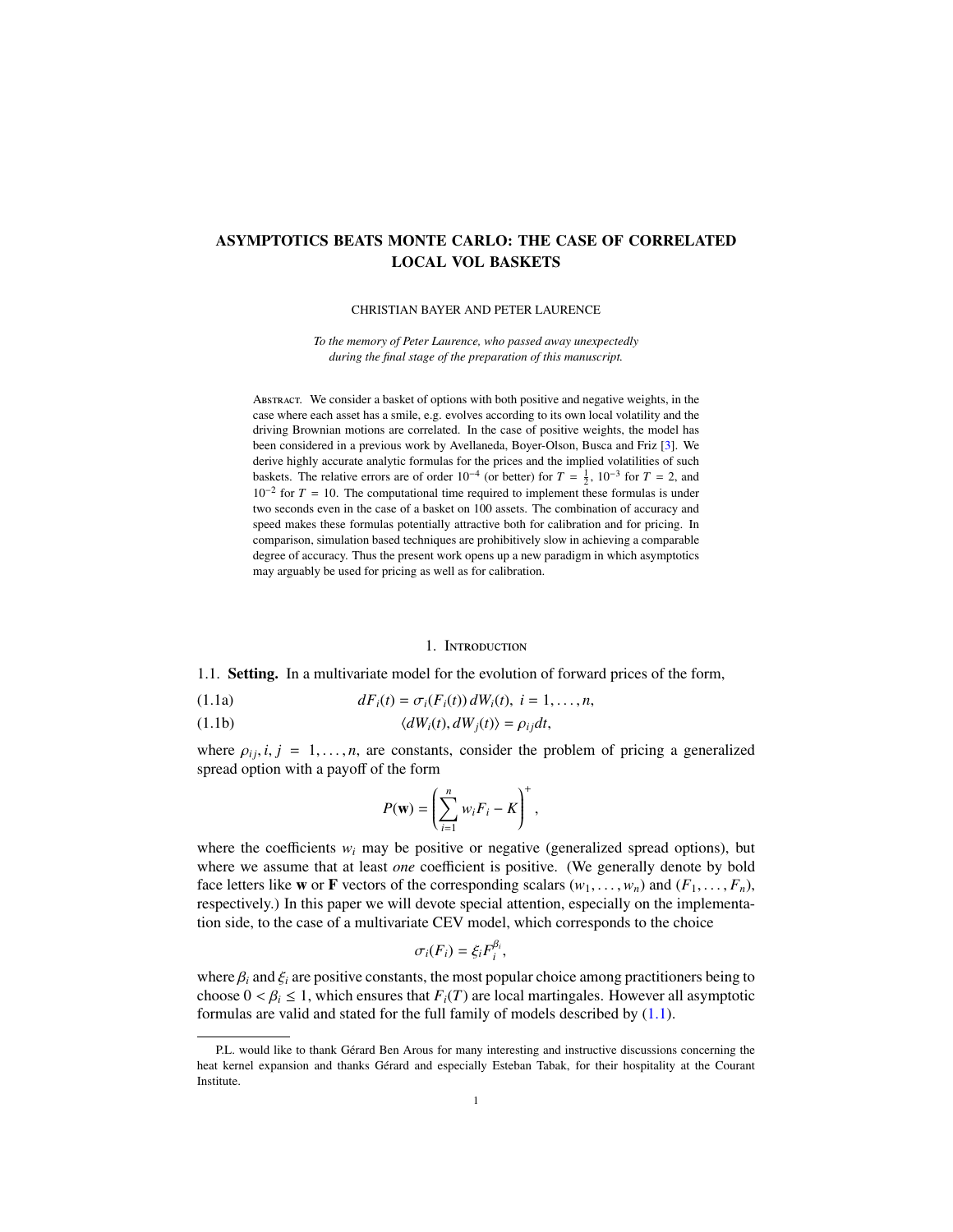The family of models represented by  $(1.1)$  includes a host of models that are very popular in finance. A discussion of the history of this problem and a detailed discussion of our contribution will be given in the following sections. But as a warm-up, let us discuss the use of asymptotics for pricing in such models against the backdrop of a few notable examples. These examples are meant to illustrate two special cases of  $(1.1)$ , which allow special analytical and numerical pricing methodologies in that they admit closed form solutions.

The case  $n = 1$  and  $\sigma(F) = \xi F^{\beta}$ , is the famous constant elasticity of variance (CEV) del which is closely related to Bessel processes. The elasticity parameter 8 controls the model, which is closely related to Bessel processes. The elasticity parameter  $\beta$  controls the steepness of the implied volatility skew. The transition density in such a model admits a closed form solution in terms of Bessel functions [\[28\]](#page-33-0)

$$
p(F_0, F_T, T) = \frac{F_0^{\frac{1}{2}} F_T^{\frac{1}{2} - 2\beta}}{\xi^2 |\beta - 1|T} I_{|y|} \left( \frac{F_0^{1-\beta} F_T^{1-\beta}}{\xi^2 (1-\beta^2)T} \right) e^{-\frac{F_0^{-2(\beta-1)} + F_T^{-2(\beta-1)}}{2\xi^2 (1-\beta)^2 T}}
$$

where  $I_v$  is the modified Bessel function of the first kind of order *v* and where  $v = \frac{1}{2(B-1)}$ .<br>Although there is an exact solution in this case, a series expansion thereof converges quite Although there is an exact solution in this case, a series expansion thereof converges quite slowly and a more computationally efficient way to calculate a call option price of an implied volatility, even in this one dimensional setting, is arguably to use an asymptotic expansion. Indeed, thanks to the work of Hagan and Woodward [\[22\]](#page-32-1), practitioners have long preferred to use such asymptotic expansions for calibration. These expansions were extended by Gatheral, Hsu, Laurence, Ouyang and Wang [\[17\]](#page-32-2), to first order asymptotic expansion of the implied volatility that yields prices with a relative accuracy 10<sup>-5</sup> in typical volatility environments, for up to 2 years. Since the CEV diffusion has a positive probability of reaching the boundary, this accuracy decreases when the initial point  $F_0$  gets close to the boundary. But for short times to maturity, it was proven rigorously in [\[17\]](#page-32-2) that the "principle of not feeling the boundary" holds in this case.

A second special case of the family of models considered is the case where *n* is large  $(\text{say } \geq 5)$  and where  $\sigma_i(F_i) = \xi_i F_i$ . This is the historically important "Black-Scholes"<br>setting of a (here) multidimensional lognormal distribution. The transition density can be setting, of a (here) multidimensional lognormal distribution. The transition density can be expressed in closed form and basket call option prices can, in principle, be obtained by integrating the basket call option payoff against this lognormal density. So, once more, in this particular case, a closed form solution is well known, but, when the number of assets is large, it is very difficult to take advantage of it in the time frames needed in a trading desk. Indeed all known Monte-Carlo based evaluations of the multidimensional integral are very slow. By contrast, the asymptotic expansions provided in this paper are very accurate and yield a call option price in less than 2 seconds, even in the case of 100 assets. Moreover, when  $\beta_i \neq 1$ , the situation is further complicated by the absence, to the best of our knowledge, of a closed form representation for the transition densities. Whereas this has no effect on the accuracy or speed of the asymptotic expansions. After these preliminary remarks let us discuss in more detail the various notions of implied volatility that we will make use of in this paper.

The Black-Scholes implied volatility,

$$
\sigma_{BS} = IV(F_0, K, T),
$$

corresponding to an observed call option price is the value of the volatility  $\sigma_{BS}$  having the property that the Black-Scholes price of an asset with strike  $K$ , price  $F_0$ , and time to maturity *T* and volatility  $\sigma_{BS}$  matches the quoted price. In the case of generalized *spread*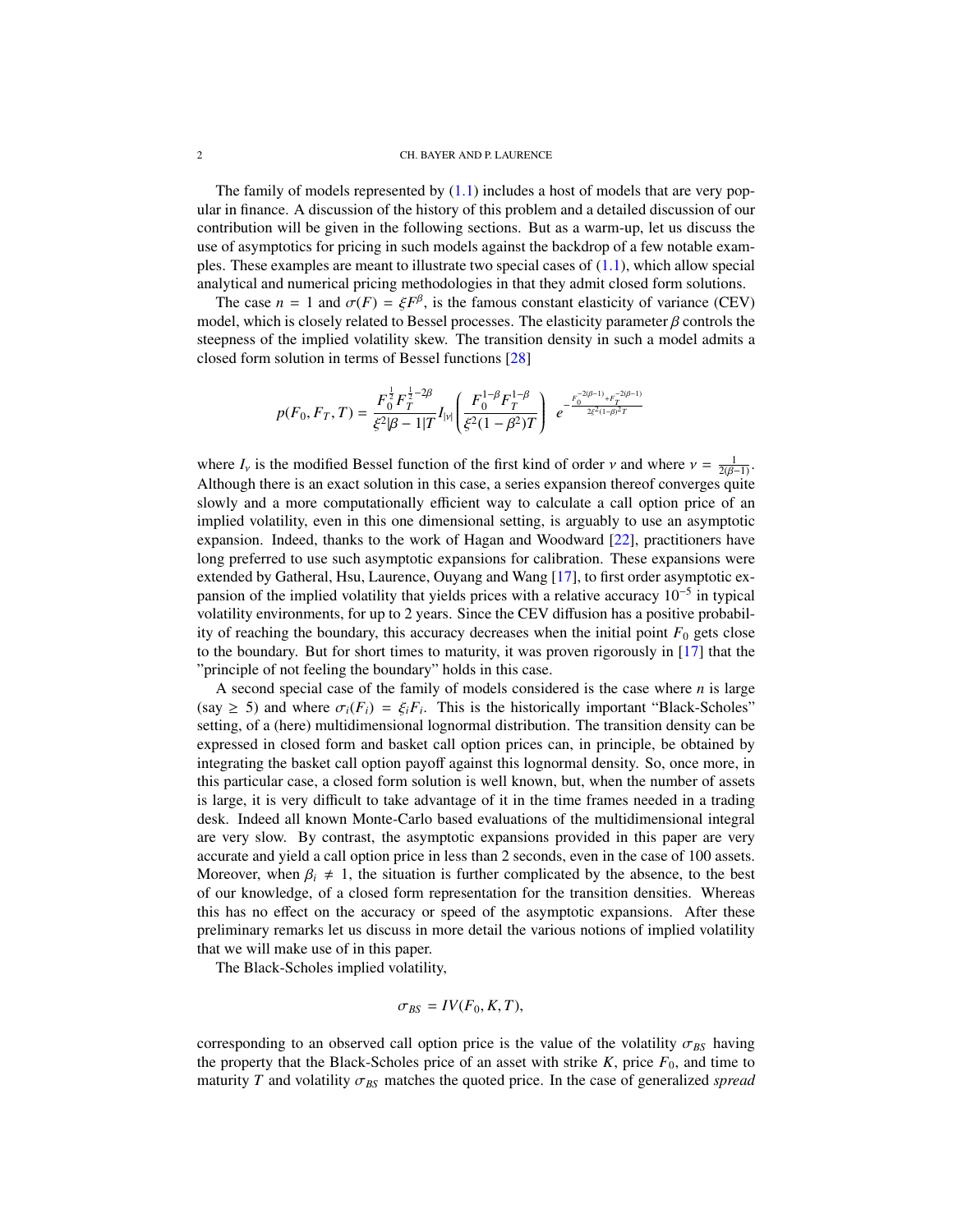*options*, for which some of the weights can be negative, the basket,

$$
\sum_{i=1}^n w_i F_i,
$$

may have a negative value at time zero or can start out positive and become negative at a later time. On the other hand the spot price in the Black-Scholes setting always remains positive. It does not make much sense to quote an equivalent Black-Scholes price on an asset that is initially, or can at a later time become negative. It seems more natural in such cases to define a *Bachelier* dynamics for the underlying and then to seek a Bachelier, sometimes also called "normal", implied volatility. In any case, as mentioned in the introduction, an asymptotic value of implied volatility, whether Black-Scholes *or* Bachelier, can be viewed in the present context as a tool to determine quickly, efficiently and analytically, the *price* of the generalized spread option. Moreover, once one has determined a Bachelier implied volatility, it is straightforward to determine its Black-Scholes implied volatility equivalent. In fact the latter follows immediately from the results in [\[17\]](#page-32-2). Thus in this paper, our approach will be:

- For baskets with positive weights, i.e. index options, we will determine an asymptotic formula for the Black-Scholes implied volatility.
- For baskets in which one or more weights are negative, we will make use of a Bachelier implied volatility, for which we now give a precise definition.

The Bachelier model is a model in which the underlying follows the process

$$
dF(t) = F_0 \sigma dW(t),
$$
  

$$
F(0) = F_0.
$$

It is usually (implicitly) assumed in the literature that  $F_0$  is positive. In that case, the following formula whose properties are discussed in depth in a recent paper by Schachermayer and Teichmann [\[39\]](#page-33-1), holds

$$
C_B(F_0, K, \sigma, T) = (F_0 - K)\Phi(d_{Bach}) + F_0 \sigma \sqrt{T} \phi(d_{Bach}),
$$

where  $d_{Bach} = \frac{F_0 - K}{\sigma F_0 \sqrt{2}}$  $\frac{F_0 - K}{\sigma F_0}$ ,  $\Phi$  is the cumulative standard normal distribution and  $\phi$  its density.<br>is negative the above formula cannot be correct as it stands, since it would Note that if  $F_0$  is negative, the above formula cannot be correct as it stands, since it would imply a negative call price. In the Bachelier model, even if the asset's price is initially negative it has a positive probability of attaining a positive value and therefore the call price *should* be positive. A simple adjustment of the above pricing formula restores this property. This was pointed out in a earlier note [\[2\]](#page-32-3), which treats a very special case of the present paper, i.e. the geometric lognormal case for three assets. Since −*W*(*t*) has the same distribution as *W*(*t*) and is thus still a standard Brownian motion, letting  $\widetilde{W}(t) = -W(t)$ , we have

<span id="page-2-0"></span>
$$
dF(t) = |F_0|\sigma d\widetilde{W}(t),
$$
  
 
$$
F(0) = F_0.
$$

It follows that the formula below is a universally valid version of the Bachelier pricing formula that holds both in the case where  $F_0$  is negative *and* when it is positive:

(1.2a) 
$$
C_B(F_0, K, \sigma, T) = (F_0 - K)\Phi(d_B) + |F_0|\sigma\sqrt{T}\phi(d_{Bach}),
$$

$$
d_{Bach} = \frac{F_0 - K}{|F_0|\sigma\sqrt{T}}.
$$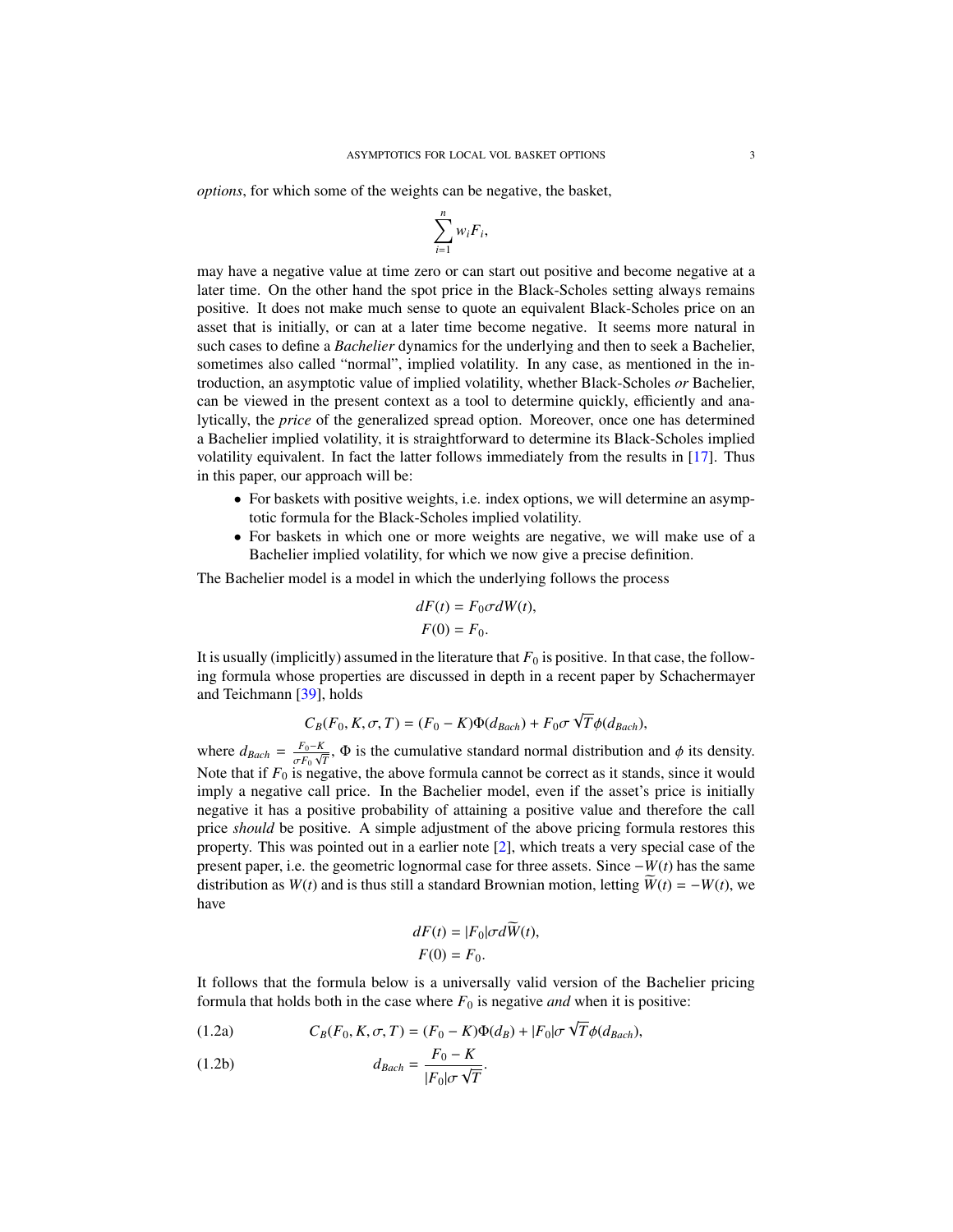We will use  $(1.2)$  in pricing baskets when one or more of the weights are negative. The exact contributions will be detailed below. But we begin with a literature review to gain a broader perspective and to better put our contribution in context.

## 1.2. Literature Review.

1.2.1. *Lognormal case.* Our treatment contains the very popular lognormal case as a special case, corresponding to the choice  $\beta_i = 1, i = 1, \ldots, n$ . As the present work applies both to the case of positive and negative weights, we review some of the contributions of which we are aware, but since the literature is quite vast, we cannot claim to give an exhaustive list.

In the lognormal setting with positive weights there is a significant literature to which various authors have made important contributions. It is difficult to give an exhaustive review. We mention here the papers by Milevski and Posner [\[30\]](#page-33-2), [\[31\]](#page-33-3) who use an approximation based on the Gamma function, the paper by Ju [\[25\]](#page-32-4) who makes use of an asymptotic approach based on the expansion of the characteristic function for small volatilities and a recent paper by Duck and Widdicks [\[14\]](#page-32-5). The paper by Carmona and Durlemann provides upper and lower bounds that are quite tight [\[11\]](#page-32-6).

In the case of one negative weight and  $n = 2$ , still in the lognormal setting, the case  $K = 0$ , i.e. the so-called exchange option, has received special attention, as it allows for an exact pricing formula. This is the famous Margrabe formula. In the case  $K \neq 0$ , still for *n* = 2, Kirk's formula is a favorite among practitioners. This is a very compact formula that provides good accuracy for a formula of its simplicity. Carmona and Durlemann in their review paper [\[10\]](#page-32-7) also provide approximations for the two asset spread option. Among the various approximations for two-asset spread options, still in the lognormal setting, one stands out from the rest in that it's accuracy is so good that it is "difficult to beat" using Monte-Carlo simulation in the sense that "beating" its accuracy may require millions of paths. This is the formula of Bjerkstund and Stensland [\[9\]](#page-32-8).

Next, we have multi-asset ( $n \geq 3$ ) spread options in the lognormal setting. In a recent paper Alos, Eydeland and Laurence [\[2\]](#page-32-3) show that Kirk's formula can be derived from a *decomposition formula* that allows one to view Kirk's approximation as the first in a hierarchy of ever better (but increasingly complicated) approximations. In the multi-asset lognormal setting we also note the recent contributions by Li et al. [\[27\]](#page-33-4) and by Alexander et al. [\[1\]](#page-32-9).

1.2.2. *Correlated local volatility processes.* The first contribution dealing with multivariate local volatility pricing models such as  $(1.1)$  was, to our knowledge, the paper by Avellaneda, Boyer-Olson, Busca and Friz [\[3\]](#page-32-0). This paper is devoted to a family of models that constitutes a special case of the ones considered in the present paper, i.e. to the case of baskets with positive weights, i.e. to index options. The authors provide an approach to determining the zero-th order Black-Scholes implied volatility for this family of models. For this purpose, after determining the geodesics corresponding to the family of models, in order to produce tractable formulas, they introduce a linearization procedure, that provides approximations to the zero-th order implied volatility<sup>[1](#page-3-0)</sup> and corresponding price, when the basket is "close to the money". To determine the sought for implied volatility, the authors first determine the local volatility function for the index itself and then apply the wellknown half-slope rule.

<span id="page-3-0"></span><sup>1</sup>The first in a hierarchy of approximations of the form  $\sigma_{BS} = \sigma_0^{BS} + \sum_{i=1}^N \sigma_i^{BS} T^i$ ,  $N \ge 1$ , as explained in the body of the present paper.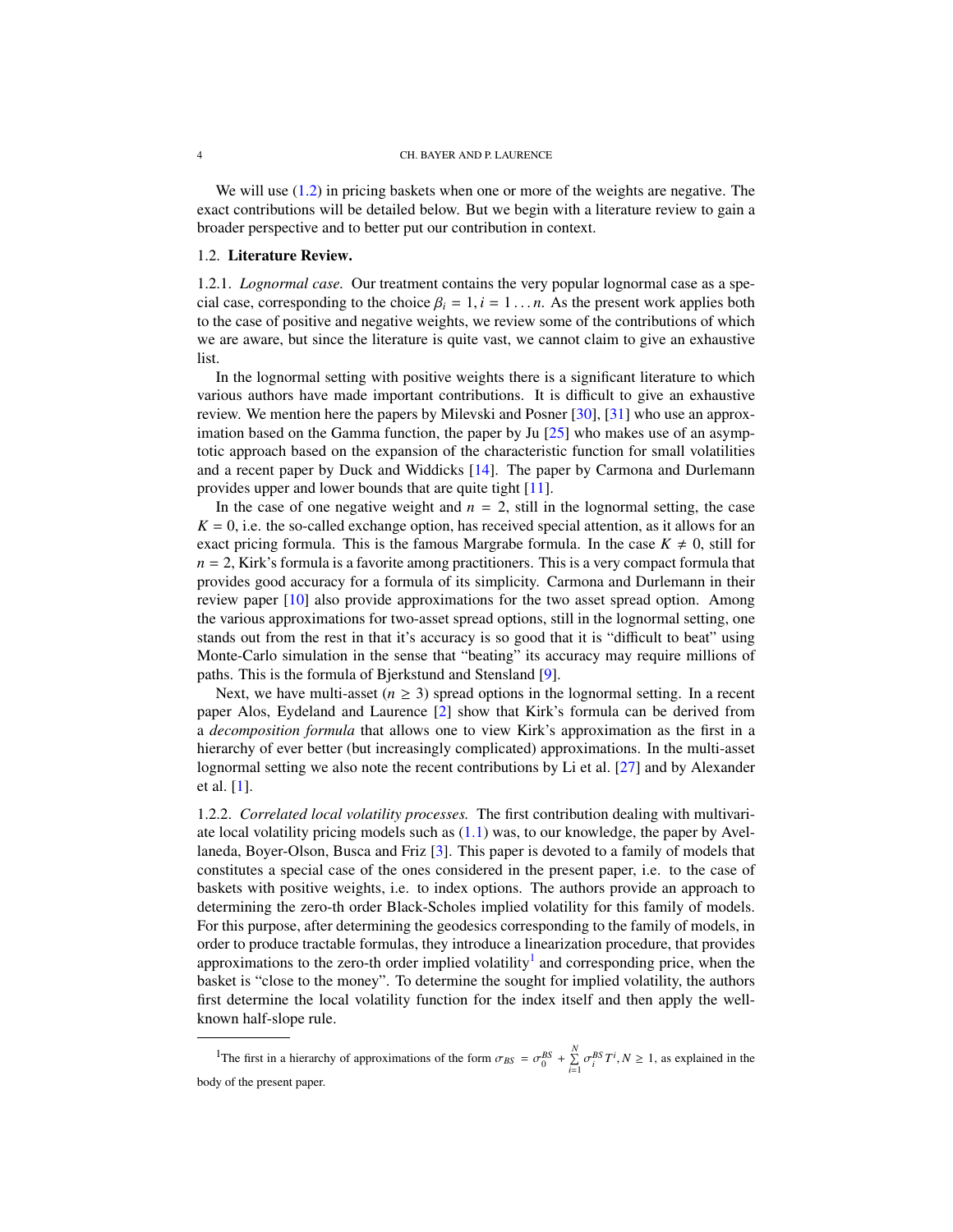This leads to nice, compact formulas for the implied volatility. The zero-th order formula of Avellaneda, Boyer-Olson, Busca, and Friz depends on an approximation of the point of minimum distance from the initial point to a hyperplane, the so-called "optimal" (or minimizing) configuration. As mentioned above, the authors linearization procedure fares quite well only "close to the money", i.e., when

$$
\left| \sum_{i=1}^n w_i F_i(0) - K \right|
$$

is sufficiently small. In addition to providing, in the correlated and uncorrelated CEV case, a quick, simple and efficient way to determining the *true* minimizer in all regimes including far from the money, in this paper we go further to derive a *first order correction*  $\sigma_1$ . It is this new first order correction that allows us achieve a surprising level of accuracy, as we will see in the numerical experiments.

Another contribution in the direction of asymptotics for baskets with positive weights appears in the book of Henry-Labordère  $[23]$  $[23]$ . As we will do here, Henry-Labordère makes use of a heat kernel expansion. He also provides a first order correction to the zero-th order implied volatility, which is however quite different from ours, and is not optimal, since it makes use of a formula for the implied volatility in one factor local volatility models which is not the optimal one, as given in  $[17]$ . Also Henry-Labordere does not discuss the crucial issue of efficiently and accurately determining the minimizing configuration and does not discuss baskets with negative weights. The approach by Piterbarg [\[37\]](#page-33-5), using Markovian projection, yields a fairly good approximation in the multi-asset local volatility setting, by replacing conditional expectations with Gaussian approximations thereof. Lastly, Takahashi et al. have very recently extended their powerful asymptotic approximation techniques using Malliavin calculus to the basket option pricing setting, [\[40\]](#page-33-6). They consider multi-asset Sabr models, of which our multi-dimensional local volatility model is a special case (corresponding to zero vol of vol). A comparison of the accuracy of our results with those of Takahashi is in progress. However as described below, our approximations are *highly* accurate.

Although this paper is written in the spirit of classical asymptotics, i.e., with the objective of providing expansions that are useful, quick and accurate, we show in Section [4,](#page-15-0) thanks to the work by Varadhan  $[41]$ , Azencott  $[5]$  and Ben Arous  $[7]$ , the theory required to fully justify these expansions and provide error bounds already exists, under certain not too stringent technical conditions, even in the setting of degenerate diffusions and we sketch how to put this theory to work in our context.

1.3. Our contribution. In this paper we will show that the exact (ie., highly accurate) value of the minimizing configuration, and the corresponding minimal *value*, can be easily determined. This improved approximation of the zero-th order price often captures more than 95 − 99% of the actual price. To this zero-th order approximation we add a first order one, which leads to additional significant improvements in the accuracy. The accuracy of the resulting approximations is, in some cases, so good that it leads us to coin the phrase "asymptotics beats Monte-Carlo". Indeed, in many cases more than 99.9% of the price is captured by its first order approximation. This seems to open the way for a *new role* for such asymptotics. In the past the main role of asymptotic results has arguably been as a calibration rather than as a pricing tool. A case in point, the ground breaking asymptotic results of Hagan et al.  $[21]$ , and Henry-Labordère  $[23]$  $[23]$ , for the implied volatility in the SABR model have been used by practitioners primarily as a method to *calibrate* the implied volatility surface, rather than as a means to *price* an option. For accurate pricing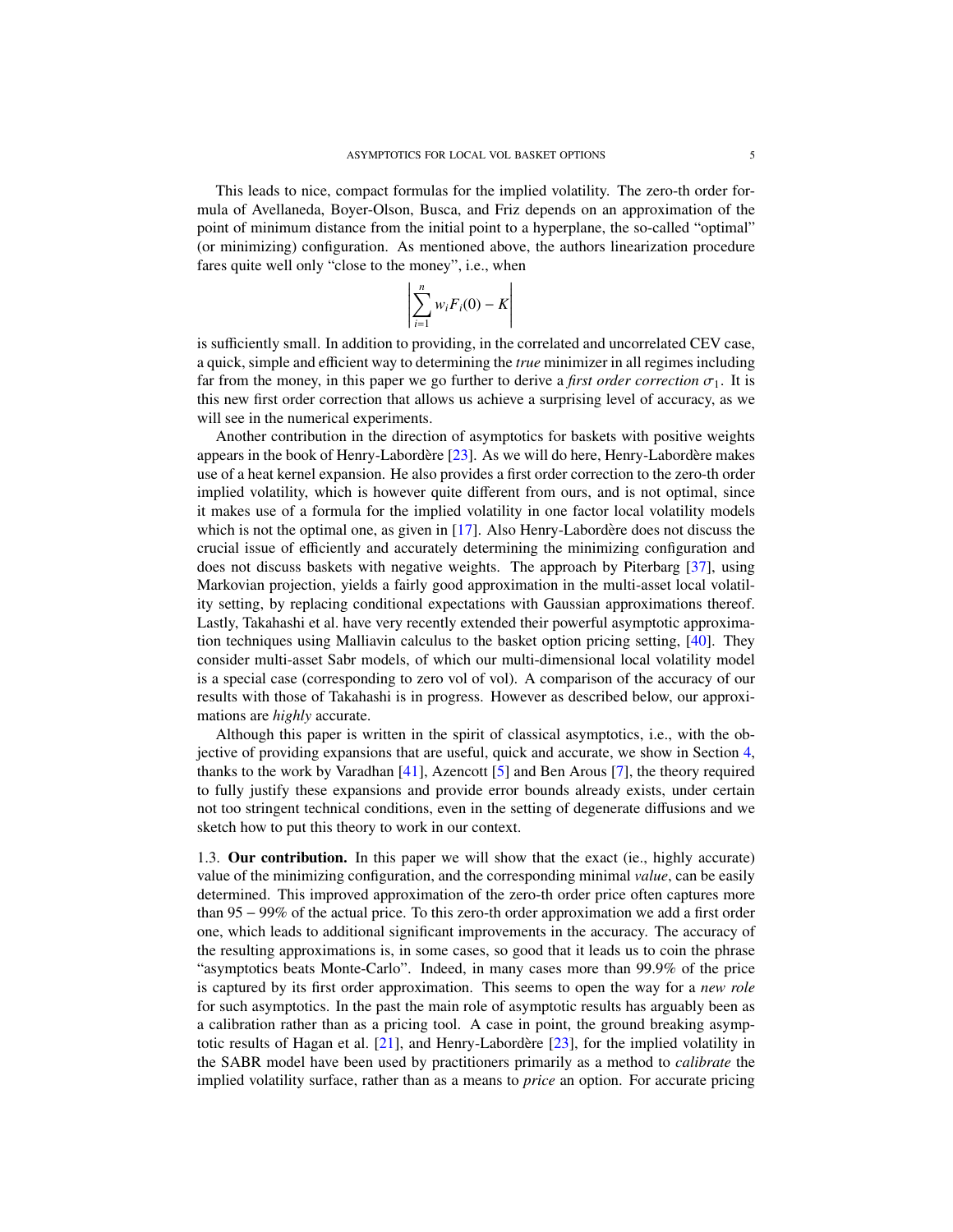of an option in a local volatility setting, practitioners tend to use finite difference methods or sophisticated higher order stochastic numerical methods such as Ninomiya-Victoir [\[35\]](#page-33-8) or innovative multi-level techniques introduced by Giles [\[19\]](#page-32-14). But in the context of baskets with a large number of assets and state dependent driving diffusions, Monte-Carlo methods are extremely slow and the trade-off between speed and accuracy rapidly becomes quite poor as the number of assets increases, even more so when finite difference methods are used. In this context, since the asymptotics produces prices with high accuracy, almost instantaneously, it can be argued that asymptotic formulas for the prices can also be viewed as a *pricing* and *hedging* tool. The application of the present techniques to calculate the greeks is straightforward but lengthy and will be presented elsewhere. In our numerical results, we focus on the special case in which the local volatilities are powers of the un-derlying assets, i.e., CEV processes. All our main asymptotic formulas [\(2.19\)](#page-11-0) and [\(2.17\)](#page-10-0) as well as the ingredients needed to calculate these are available in closed form for *any* prescription of the local volatilities – possibly up to one-dimensional line-integrals, which can be easily calculated numerically.

1.4. **Basket Carr-Jarrow formula.** Consider a basket option with payoff  $\mathcal{B} = \sum w_i F_i$  and weights  $w_i \in \mathbf{R}$ . Take the Itô derivative of the basket's price:

$$
d\sum_{i=1}^{n} w_i F_i(t) = \sum_{i=1}^{n} w_i \sigma_i(F_i(t)) dW_i(t)
$$
  
= 
$$
\sqrt{\sum_{i,j=1}^{n} w_i w_j \sigma_i(F_i(t) \sigma_j(F_j(t)) \rho_{ij} d\overline{W}(t)},
$$

for a new Brownian motion *W*. Here we have used the notation  $\sigma_{N,B}$  to indicate the "normal volatility" of the basket which must not be confused with the lognormal (Black) volatility  $\sigma_B = \frac{\sigma_{N,B}}{\sum\limits_{i=1}^n w_i F_i}$  used in reference [\[3\]](#page-32-0). Therefore, by the Itô-Tanaka formula we have

$$
d\left(\sum_{i=1}^n w_i F_i(t) - K\right)^+ = \sum_{i=1}^n w_i \mathbf{1}_{\sum w_i F_i(t) > K} dF_i(t) + \frac{1}{2} \delta_{\{\mathbf{F}(t): \sum w_i F_i(t) = K\}} \sigma_{\mathcal{N}, \mathcal{B}}^2(\mathbf{F}(t)) dt.
$$

Integrating we obtain

$$
\left(\sum_{i=1}^{n} w_{i} F_{i}(T) - K\right)^{+} = \left(\sum_{i=1}^{n} w_{i} F_{i}(0) - K\right)^{+} + \\ + \sum_{i=1}^{n} w_{i} \int_{0}^{T} \mathbf{1}_{\sum w_{i} F_{i}(u) > K} dF_{i}(u) + \frac{1}{2} \int_{0}^{T} \delta_{\{\mathbf{F}(u): \sum w_{i} F_{i}(u) = K\}} \sigma_{\mathcal{N}, \mathcal{B}}^{2}(\mathbf{F}(u)) du.
$$

Letting  $\mathcal{E}_K = \{ \mathbf{F} \in \mathbf{R}_+^n : \sum w_i F_i = K \}$  and taking conditional expectations with respect to the filtration  $\mathcal{F}_t$  at time *t*, we obtain, assuming  $F_i(t)$  is a martingale for each  $i^2$  $i^2$ :

$$
C_{\mathcal{B}}(\mathbf{F}_t,K,T)=\left(\sum_{i=1}^n w_i F_i(t)-K\right)^++\frac{1}{2}\int_t^T E\left[\sigma_{\mathcal{N},\mathcal{B}}^2\,\delta_{\mathcal{E}(K)}(\mathcal{B}_t)\,|\,\mathcal{F}_t\right]dt.
$$

<span id="page-5-0"></span> $2 \text{ In many cases of interest, } F_i(t)$  is only a local martingale and not a martingale. But the discrepancy is not "felt" for short times, since the set of paths that can reach the boundary have small probability, in this limit. This is known as the principle of "not feeling the boundary" for small times and is born out by our numerical results. More surprisingly the boundary is not felt, even for quite large times.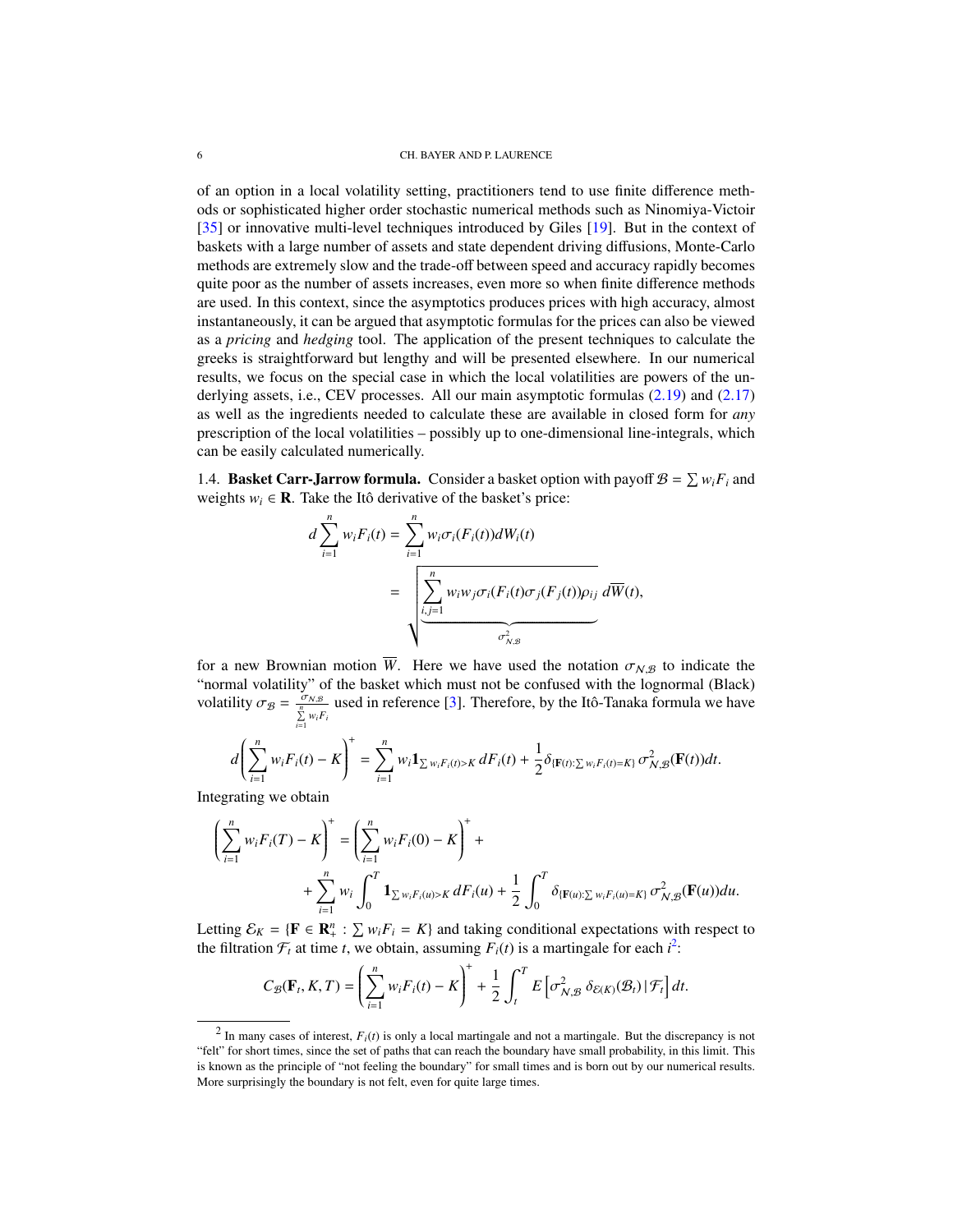Letting  $|w| = \sqrt{\sum_{i=1}^{n} w_i^2}$ , and denoting by  $H_{n-1}$  the Hausdorff measure, which on the hyperplane  $\mathcal{E}_K$  coincides with the Lebesgue measure, a simple use of the co-area formula (see  $[15]$ ), and using that  $\begin{array}{c} \n\hline\n\end{array}$  $\nabla(\sum_{i=1}^n w_i F_i)$  $\begin{array}{c} \n\downarrow \\ \n\downarrow \\ \n\downarrow \n\end{array}$  $= |w|$ , we see that the expectation, when expressed in terms of the joint transition density, is given by:

$$
C_{\mathcal{B}}(\mathbf{F}_0,\mathbf{K},T)=\left(\sum_{i=1}^n w_i F_i(0)-K\right)^++\frac{1}{2}\int_0^T\frac{1}{|w|}\int\limits_{\mathcal{E}(K)}\sigma_{\mathcal{N},\mathcal{B}}^2(\mathbf{F})p(\mathbf{F}_0,\mathbf{F},u)dH_{n-1}(\mathbf{F})du.
$$

Therefore, we arrive at the proposition:

**Proposition 1.1.** *The value of a call option on a basket*  $\mathcal{B}$  *is given by* 

<span id="page-6-1"></span>(1.3) 
$$
C_{\mathcal{B}}(\mathbf{F}_0, K, T) = \left(\sum_{i=1}^n w_i F_i(0) - K\right)^+ + \frac{1}{2} \int_0^T \frac{1}{|w|} \int_{\mathcal{E}(K)} \sum_{i,j=1}^n w_i w_j \sigma_i(F_i) \sigma_j(F_j) \rho_{ij} p(\mathbf{F}_0, \mathbf{F}, u) dH_{n-1}(\mathbf{F}) du.
$$

### 2. A general asymptotic expansion procedure

The starting point is the basket Carr-Jarrow formula derived above. The key step in the approach is to plug into this formula a good approximation for the transition density, for small, dimensionless times to maturity (i.e., a typical volatility times the square root of the time to maturity). The approximation technique we use in this paper is the heat kernel expansion, whose main features we recall in the appendix. The heat kernel expansion is an expansion with an exponential, Gaussian looking term, that multiples a series in ascending integral powers of time to maturity.

We will see that to derive a first order expansion for the implied volatility for a basket option, i.e., an expansion of the form

<span id="page-6-0"></span>
$$
\sigma_{BS}(K,T) = \sigma_{BS,0} + T\sigma_{BS,1},
$$

it will only be necessary to use a heat kernel expansion up to the zero-th order,

(2.1) 
$$
p(\mathbf{F}_0, \mathbf{F}, T) \simeq \frac{\sqrt{g}(\mathbf{F})}{(2\pi T)^{\frac{n}{2}}} e^{-\frac{d^2(\mathbf{F}_0, \mathbf{F})}{2T}} u_0(\mathbf{F}_0, \mathbf{F}),
$$

where we denote by  $\sqrt{g}$  the square root of the determinant of the Riemannian metric associated to the diffusion whose entries are  $g^{ij} = {\sigma_i(F_i)\sigma_j(F_j)\rho_{ij}}_{i,j=1}^n$ . Recall that the matricial components are a unker lead in the inverse of  $\{\alpha_i\}$ , Also, in (2.1), the term of metric's components are  $g_{ij}$  where  $\{g_{ij}\}\$ is the inverse of  $\{g^{ij}\}\$ . Also, in [\(2.1\)](#page-6-0), the term *d* in the exponent of the exponential is the Riemannian distance in the metric *g*. In all local volatility models with constant correlations, it is easy to see by simple changes of variables that the Riemannian distance is given by

(2.2) 
$$
d^2(\mathbf{F}_0, \mathbf{F}) = \sum_{i,j=1}^n q_i \Lambda_{i,j} q_j,
$$

where

<span id="page-6-2"></span>
$$
q_i \coloneqq \int_{F_{0,i}}^{F_i} \frac{1}{\sigma_i(u)} du
$$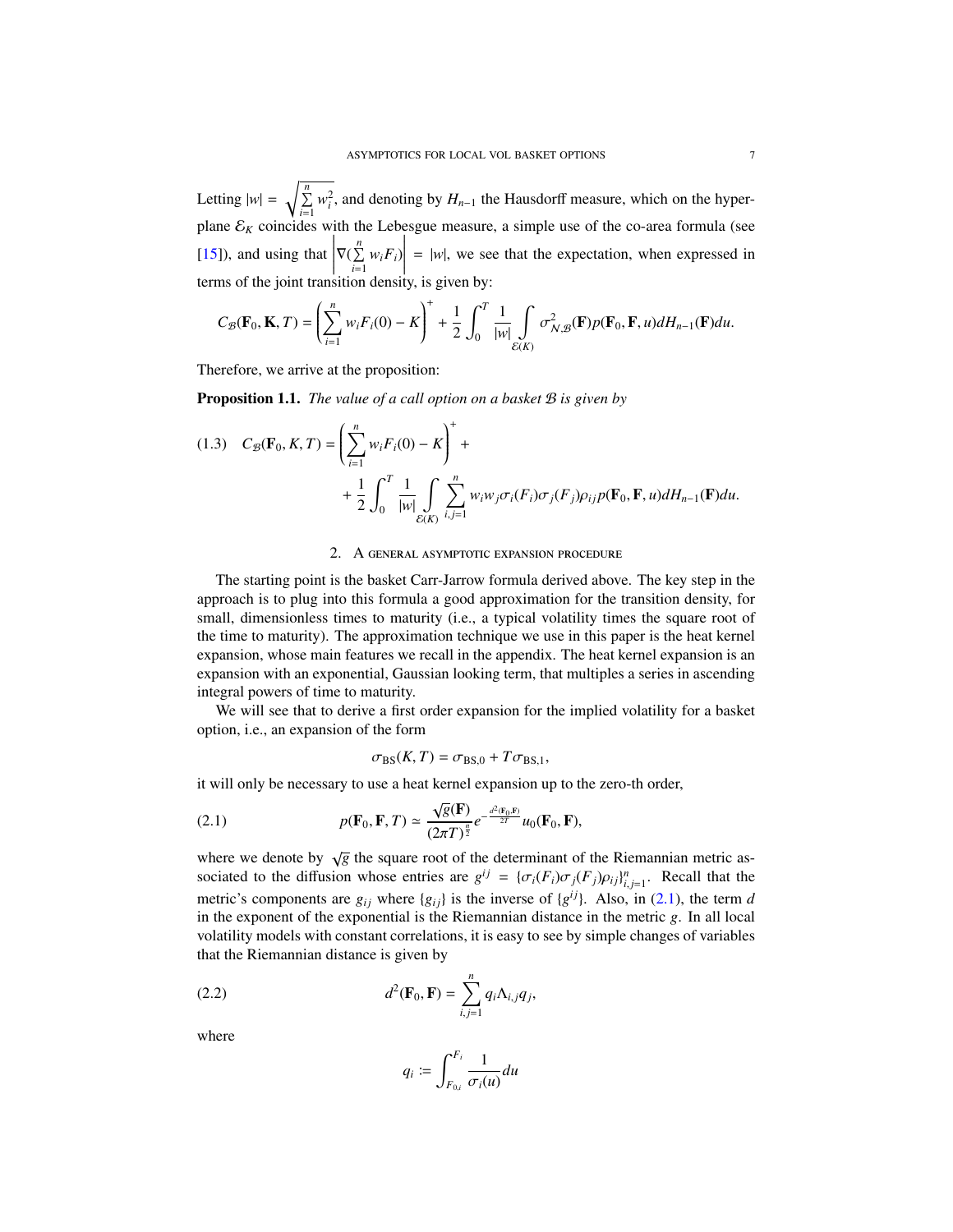and where  $\Lambda$  is inverse of the correlation matrix. In case the integral above diverges, one can use a different lower limit of integration. To conclude our discussion of the ingredients in  $(2.1)$ ,  $u_0$  is the zero-th order *heat kernel coefficient*. As explained in the appendix, for the class of local volatility models with constant correlations, that we explore in this paper, *u*<sup>0</sup> can be given in *closed form*.

After this preliminary discussion, we can begin our derivation of the asymptotics. In the rest of this section the *specific form* of the metric *g*, local volatility functions  $\sigma_i$ ,  $i =$ <br> *i* and Riemannian distance function *d* and zero-order heat kernel coefficient *u<sub>s</sub>* does  $1, \ldots, n$ , and Riemannian distance function *d* and zero-order heat kernel coefficient  $u_0$  does not come into play. This means that most of this section, in particular the final formula [\(2.12\)](#page-8-0), derived here, would still apply (with certain simple adjustments) for a more general class of local volatility models, such as the models with *non-constant* correlations.

Recalling the notation  $\sigma_{N,B}^2(\mathbf{F}) = w_i w_j \sigma_i(F_i) \sigma_j(F_j) \rho_{ij}$ , and also denoting

(2.3) 
$$
\alpha_0 := \sqrt{g}(\mathbf{F}) \sigma_{N, \mathcal{B}}^2(\mathbf{F})
$$

(2.4) 
$$
C := -\log(\alpha_0(\mathbf{F})u_0(\mathbf{F}_0, \mathbf{F})),
$$

we may re-write the integral appearing in  $(1.3)$  in the form

<span id="page-7-1"></span>
$$
(2.5) \quad \int_0^T \frac{1}{|w|} \int_{\mathbf{F} \in \mathcal{E}(K) \cap \mathbf{R}_+^n} \sum_{i,j=1}^n w_i w_j \sigma_i(F_i) \sigma_j(F_j) \rho_{ij} \, p(\mathbf{F}_0, \mathbf{F}, t) dH_{n-1} dt
$$
\n
$$
\cong \int_0^T \frac{dt}{(2\pi t)^{\frac{n}{2}}} \frac{1}{|w|} \int_{\mathbf{F} \in \mathcal{E}(K) \cap \mathbf{R}_+^n} e^{-\frac{d^2(\mathbf{F}_0, \mathbf{F})}{2t} - C(\mathbf{F}_0, \mathbf{F})} dH_{n-1},
$$

where we have approximated the heat kernel by its zero-th order approximation. The first step is to transform the integral on the  $n-1$  dimensional subspace  $\mathcal{E}_K$  of  $\mathbb{R}^n$  into an integral over R *n*−1 , by eliminating one of the variables, say the *n*-th one, using the relation

(2.6) 
$$
F_n(F_1,\ldots,F_{n-1},K)=\frac{1}{w_n}\left(K-\sum_{i=1}^{n-1}w_iF_i\right).
$$

Let us denote

<span id="page-7-0"></span>
$$
\mathbf{G} := (F_1, \dots, F_{n-1}) \in \mathbf{R}^{n-1}_+,
$$
  

$$
\mathcal{G}_K := \left\{ \mathbf{G} \in \mathbf{R}^{n-1} \mid \sum_{i=1}^{n-1} w_i F_i < K \right\},
$$

so that for our hyperplane's intersection

$$
\mathcal{E}_K \cap \mathbf{R}_+^n = \left\{ \mathbf{F} \in \mathbf{R}_+^n \ \middle| \ \mathbf{F} = \left( \mathbf{G}, \frac{1}{w_n} \left( K - \sum_{i=1}^{n-1} w_i F_i \right) \right), \mathbf{G} \in \mathcal{G}_K \right\}.
$$

Note that the set  $G_K$  is introduced in order to ensure that  $F_n$  in [\(2.6\)](#page-7-0) is non-negative, as it needs to be. The set  $\mathcal{E}_K$  is an *n* − 1 dimensional hyperplane in  $\mathbb{R}^n_+$ .

Consider now the inner integral. Note that, when we parametrize the hyperplane  $\mathcal{E}_K$ using  $(F_1, \ldots, F_{n-1})$ , as in [\(2.6\)](#page-7-0)

$$
F_K(F_1,\ldots,F_{n-1})=(F_1,\ldots,F_{n-1},F_n(F_1,\ldots,F_{n-1},K)),
$$

we will assume that the weight multiplying  $F<sub>n</sub>$  is *positive*. This can always be achieved by choosing as the *n*-th asset one of the assets with a positive weight. Then for the surface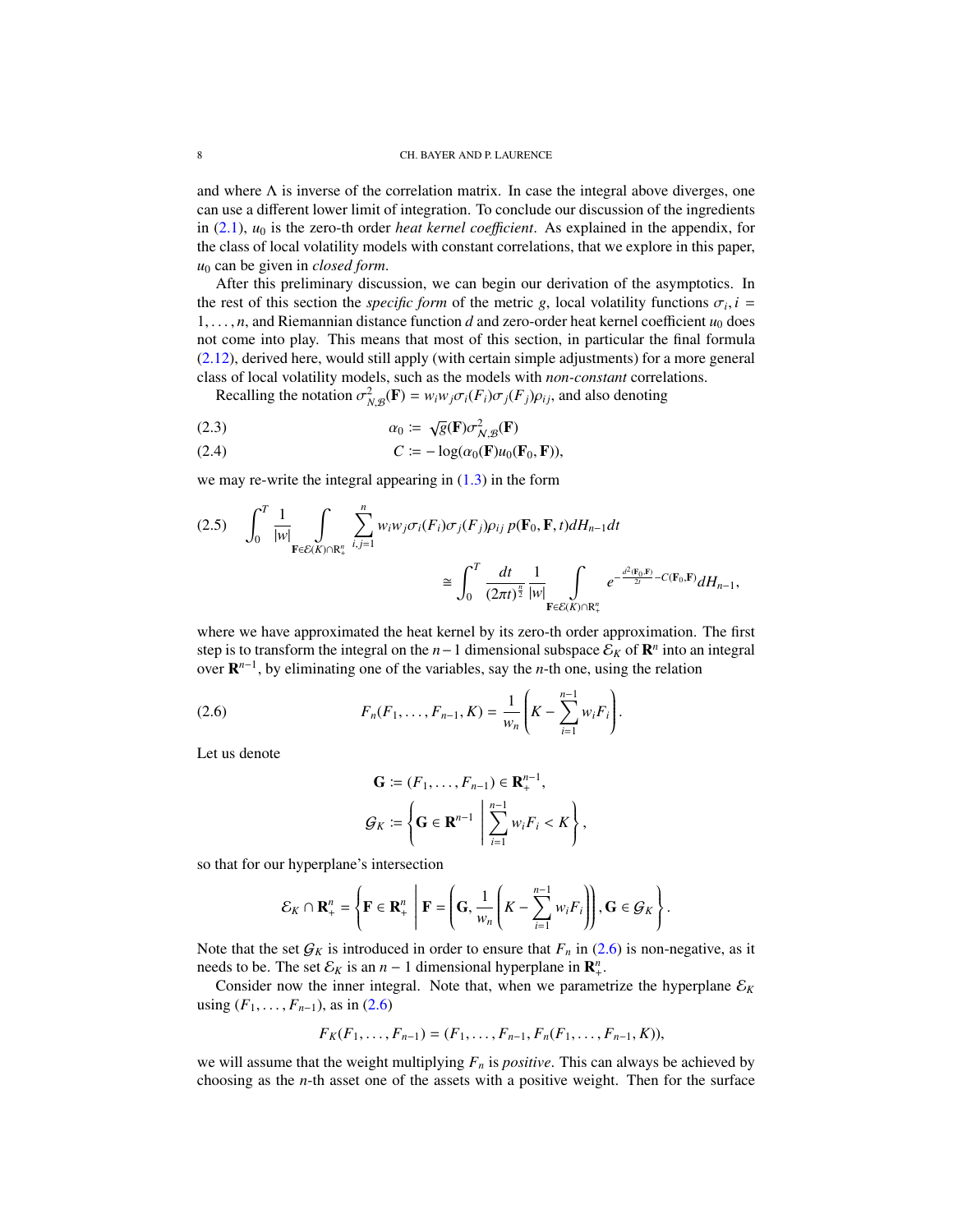measure, we have

$$
dH_{n-1} = \sqrt{1+|\nabla F_n|^2}dF_1 \dots dF_{n-1} = \frac{|w|}{|w_n|}dF_1 \dots dF_{n-1}.
$$

In this notation, the inner integral reads

$$
\frac{|w|}{|w_n|}\int\limits_{\mathbf{G}_K}e^{-\frac{d^2(\mathbf{F}_0,\mathbf{F}_K)}{2t}-C(\mathbf{F}_0,\mathbf{F}_K)}dF_1\ldots dF_{n-1}.
$$

We now approximate the value of this integral using standard *Laplace asymptotics* for multiple integrals. Under certain conditions, whose validity in the present setting is discussed in Section 4, and which in all the examples considered in this paper were indeed verified by the numerical results, we may approximate the value of the above integral by a series in inverse powers of *T*, with coefficients determined by the behavior of the integrand close to the point where the exponent  $d^2$  reaches its minimizing value. In particular, assuming that the distance function *d* has, for each initial point  $\mathbf{F}_0$ , only one point realizing the minimum of  $d^2$  on  $\mathcal{G}_K$ , and assuming that this minimum is achieved in the *interior* of  $\mathcal{G}_K$ , denoting this minimum point by  $G^*$ , and

<span id="page-8-4"></span>(2.7) 
$$
\mathbf{G}^* = \operatorname{argmin}_{\mathbf{G} \in \mathbf{G}_K} d^2(\mathbf{F}_0, (\mathbf{G}, F_n(\mathbf{G}, K)),
$$

$$
= d^2(\mathbf{F}_0, \mathcal{E}_K).
$$

Setting also  $\mathbf{F}_K^* = (\mathbf{G}^*, F_n(\mathbf{G}^*, K))$ , we see that the integral can be approximated by

<span id="page-8-3"></span>
$$
(2.8) \t t^{\frac{n-1}{2}}e^{-\frac{d^2(\mathbf{F}_0,\mathbf{F}_K^*)}{2t}-C(\mathbf{F}_0,\mathbf{F}_K^*)}\times\int_{\mathbf{R}^{n-1}}e^{-\frac{z^tQz}{2}}dz_1\ldots dz_{n-1}=t^{\frac{n-1}{2}}e^{-\frac{-d^2(\mathbf{F}_0,\mathbf{F}_K^*)}{2t}-C(\mathbf{F}_0,\mathbf{F}_K^*)}\frac{(2\pi)^{\frac{n-1}{2}}}{|Q|^{\frac{1}{2}}},
$$

with

(2.9) 
$$
Q \coloneqq D^2 \Phi(\mathbf{G}^*), \quad \Phi(\mathbf{G}) \coloneqq \frac{1}{2} d(\mathbf{F}_0, (\mathbf{G}, F_n(\mathbf{G}, K)),
$$

where  $D^2\Phi$  denotes the hessian matrix of  $\Phi$  and |Q| the determinant of Q (assumed different from zero), and  $\mathbf{z} := \frac{G^* - (F_{0,1},...,F_{0,n-1})}{\sqrt{t}}$ . Thus, bringing back the missing factor, the integrand of  $(2.5)$  can therefore be approximated by

$$
\frac{1}{|w_n|\sqrt{2\pi t}}e^{-\frac{-d^2(\mathbf{F}_0,\mathbf{F}_\mathbf{K}^*)}{2t}-C(\mathbf{F}_0,\mathbf{F}_\mathbf{K})}|Q|^{-\frac{1}{2}},
$$

which, if we let

(2.10) 
$$
\hat{C} := C + \frac{1}{2} \log(|Q|),
$$

can be written as

<span id="page-8-2"></span>
$$
\frac{1}{|w_n| \sqrt{2\pi t}} e^{-\frac{-d^2(\mathbf{F}_0, \mathbf{F}_K^*)}{2t}} - \hat{C}(\mathbf{F}_0, \mathbf{F}_K^*)}.
$$

 $|w_n|$   $\sqrt{2\pi t}$ <br>Now, integrating this result with respect to *t*, for *t* between 0 and *T*, we obtain:

<span id="page-8-1"></span>(2.11) 
$$
\frac{1}{\sqrt{2\pi}|w_n|} \int_0^T \frac{1}{\sqrt{t}} e^{\frac{-d^2(\mathbf{F}_0, \mathbf{F}_K^*)}{2t}} \hat{C}(\mathbf{F}_0, \mathbf{F}_K^*) dt = \frac{1}{\sqrt{2\pi}|w_n|} e^{-\hat{C}(\mathbf{F}_0, \mathbf{F}_K^*)} \int_0^T \frac{1}{\sqrt{t}} e^{\frac{-d^2(\mathbf{F}_0, \mathbf{F}_K)}{2t}} dt.
$$
  
The asymptotics of the integral in (2.11) has already been determined in several places

(eg., Henry-Labordère  $[23]$  $[23]$  and  $[17]$ ) (see bottom of page 16), and to leading order it gives

<span id="page-8-0"></span>
$$
(2.12) \qquad \qquad \frac{1}{|w_n|} \int_0^T \frac{e^{-\frac{d^2}{2t}}}{\sqrt{t}} dt \sim \frac{2}{d_*^2} e^{-\frac{-d^2(\mathbf{F}_0, \mathbf{F}_K^*)}{2T}} T^{\frac{3}{2}}, \quad T \to 0,
$$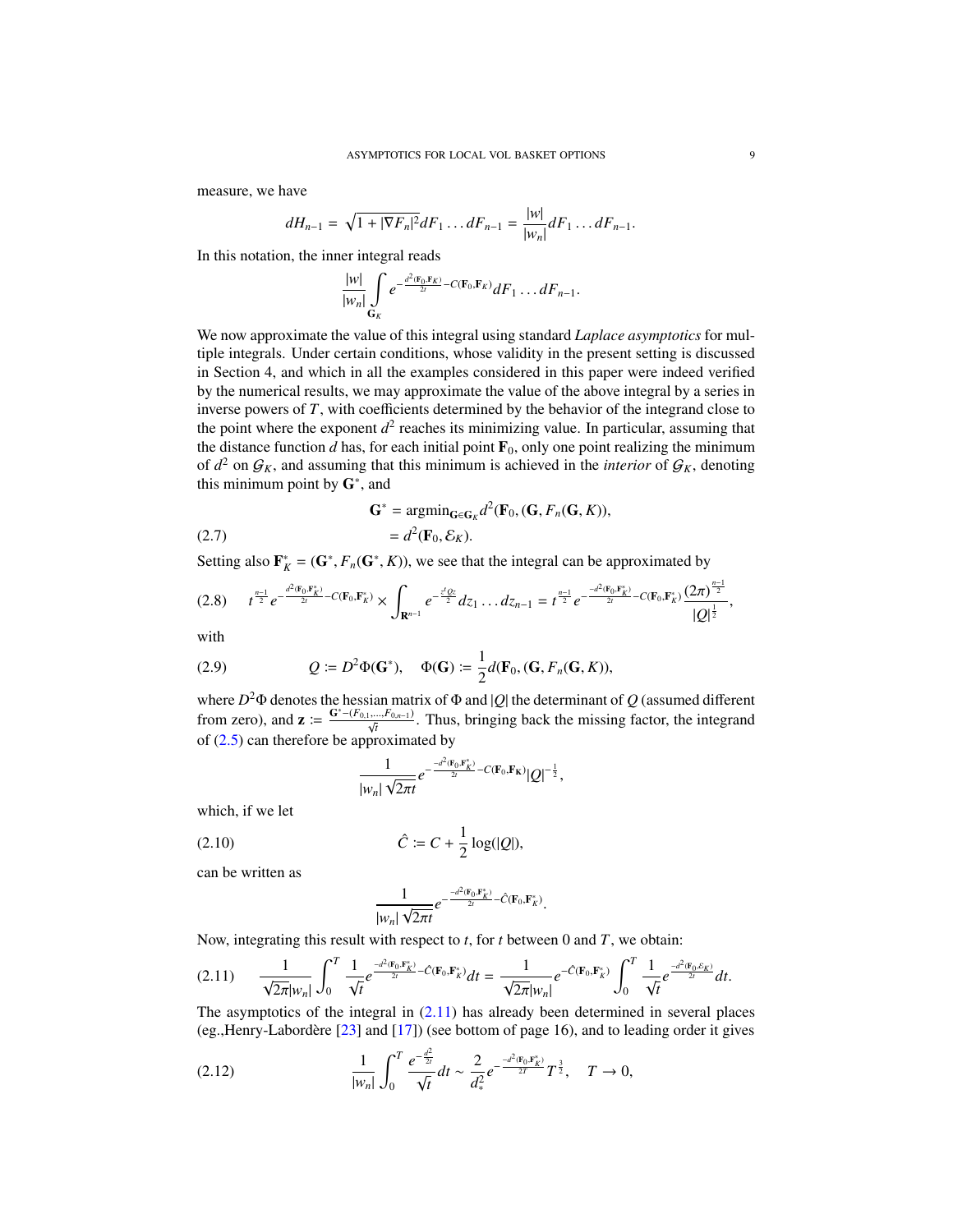where  $d_* = d(\mathbf{F}_0, \mathbf{F}_K^*)$ . So that plugging [\(2.12\)](#page-8-0) into [\(2.11\)](#page-8-1), we get for [\(2.5\)](#page-7-1) the approximation tion

$$
\frac{1}{|w_n|\sqrt{2\pi}d_*^2}e^{-\hat{C}(\mathbf{F}_0,\mathbf{F}_K^*)}e^{-\frac{-d^2(\mathbf{F}_0,\mathbf{F}_K^*)}{2T}}T^{\frac{3}{2}}.
$$

Note that we do *not* express the factor  $d_*^2$  via a (new) exponential expression for reasons that will be clear later on, during the matching phase. Thus

Proposition 2.1. *The expansion of the call prices in drift-less local volatility models is asymptotically equivalent to*

$$
(2.13) \qquad C_{\mathcal{B}}(\mathbf{F}_0, K, T) = \left(\sum_{i=1}^n w_i F_i(0) - K\right)^+ + \frac{1}{2\sqrt{2\pi}|w_n|d_*^2} e^{-\hat{C}(\mathbf{F}_0, \mathbf{F}_K^*)} e^{-\frac{-d^2(\mathbf{F}_0, \mathbf{F}_K^*)}{2T}} T^{\frac{3}{2}}
$$

as  $T \to 0$ , where  $\mathbf{F}_K^*$ , is the point on the hyperplane  $\sum_{i=1}^n w_i F_i = K$ , at minimum (Riemann*ian)* distance from the initial point  $\mathbf{F}_0$  *and where*  $\hat{C}$  *is defined by ([2.10\)](#page-8-2).* 

2.1. Matching to Bachelier model when one or more of the weights is negative. Recall that Bachelier's model is described by

$$
dF(t) = \sigma_B |F_0| dW(t), \quad F(0) = F_0 \in \mathbf{R}, \ 0 \le t \le T.
$$

In this case, assuming zero interest rates, the Bachelier price of a call option was given in [\(1.2\)](#page-2-0).

From the results in [\[17\]](#page-32-2), applied to the case where the local volatility  $\sigma_L$  is given by  $\sigma_B$ |*F*<sub>0</sub>|, the *difference* between the call price and its intrinsic value is given, to order  $T^{3/2}$ by

(2.14) 
$$
\frac{1}{\sqrt{2\pi}}e^{-d_B(F_0,K)^2/2T}\frac{1}{d_B(F_0,K)^2}\sigma_L(K,t)u_0(F_0,K,t)T^{3/2},
$$

where the one dimensional signed distance function is given by

$$
d(F, K) = \int_{K}^{F_0} \frac{1}{\sigma_L(u)} du,
$$

which, in the Bachelier case, becomes

$$
d_B(F_0, K) = \frac{F_0 - K}{\sigma_B |F_0|}.
$$

Also, the one dimensional heat kernel coefficient  $u_0$  is in the time homogeneous case given simply by

$$
u_0^{(\text{1d})}(F, K, t) = \sqrt{\frac{\sigma_L(F, t)}{\sigma_L(K, t)}},
$$

which is identically equal to 1 in the Bachelier case. Therefore, keeping terms up to order  $T^{3/2}$  we have for the difference between the call price and its intrinsic value,

$$
\frac{1}{2\sqrt{2\pi}d_B^2}e^{-\frac{(F_0-K)^2}{2\sigma_B^2F_0^2T}}\sigma_B|F_0|T^{3/2}
$$

Now we try to determine the coefficients in the expansion of

$$
\sigma_B = \sigma_{B,0} + \sigma_{B,1}T + O(T^2).
$$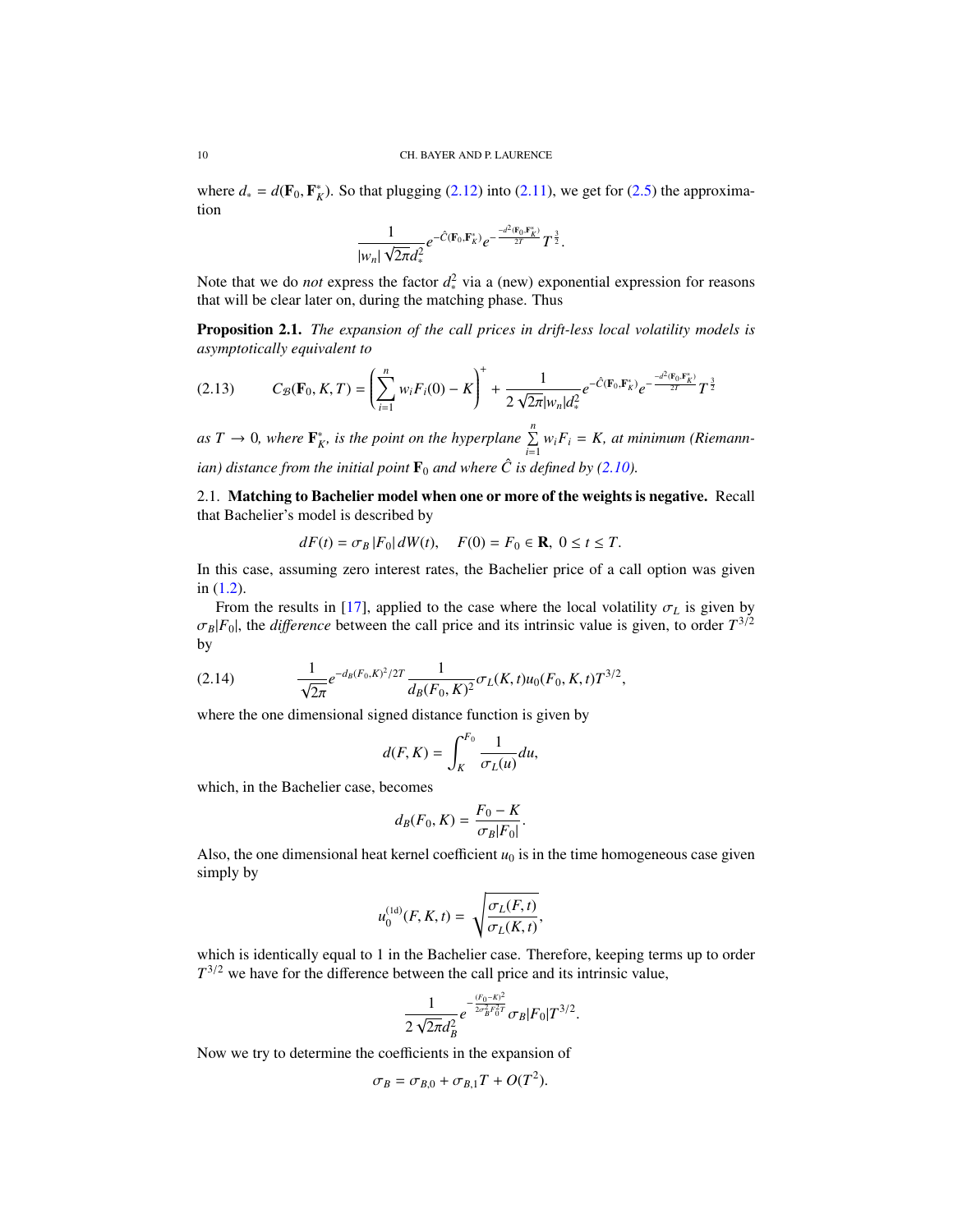Since we are assuming a Bachelier dependence for the *basket*, we let

$$
\overline{F}_0 = \sum_{i=1}^n w_i F_{0,i}.
$$

We set the Bachelier price equal to the basket option price and cancel like terms to get

$$
\frac{1}{d_B^2}e^{-\frac{(\overline{F}_0-K)^2}{\sigma_B^2\overline{F}_0^2T}}\sigma_B|\overline{F}_0|=\frac{1}{d_*^2}e^{-\frac{\Phi}{T}-\hat{C}-\log(|w_n|)}.
$$

Denoting by  $d_{B,0}$  the corresponding expansion of  $d_B$ , the expansion of the exponent on the left hand side up to zero-th order yields

<span id="page-10-1"></span>
$$
\frac{1}{d_{B,0}^2}e^{-\frac{(\overline{F}_0-K)^2}{2\sigma_{B,0}^2\overline{F}_0^2T}}e^{\frac{(\overline{F}_0-K)^2\sigma_{B,1}}{\overline{F}_0^2\sigma_{B,0}^3}+\log(|\overline{F}_0|\sigma_{B,0})}.
$$

Matching the exponential terms we get

(2.15) 
$$
d_{B,0}^2 = \frac{(\overline{F}_0 - K)^2}{\sigma_{B,0}^2 \overline{F}_0^2} = d_*^2,
$$

or equivalently

$$
\sigma_{B,0} = \frac{|\overline{F}_0 - K|}{d_*|\overline{F}_0|}.
$$

Using [\(2.15\)](#page-10-1) and equating the terms of order zero in the exponent, we find

<span id="page-10-2"></span>
$$
\hat{C} = -\left(\frac{(\overline{F}_0 - K)^2 \sigma_{B,1}}{\overline{F}_0^2 \sigma_{B,0}^3} + \log(|w_n| \sigma_{B,0}|\overline{F}_0|)\right),\,
$$

so that we get:

Proposition 2.2. *The first order normal (Bachelier) implied volatility, for a basket option on n assets evolving according to the dynamics [\(1.1\)](#page-0-0), is given by*

<span id="page-10-0"></span>(2.17) 
$$
\sigma_{B,1} = -\frac{\overline{F}_{0}^{2} \sigma_{B,0}^{3}}{(\overline{F}_{0} - K)^{2}} \left( \hat{C} + \log(\sigma_{B,0} |\overline{F}_{0}||w_{n}|) \right)
$$

*where*  $\overline{F}_0$  *is the initial value of the basket,*  $\sigma_{B,0}$  *is given by [\(2.16\)](#page-10-2), and*  $\hat{C}$  *is defined by [\(2.10\)](#page-8-2).*

2.2. Matching to Black-Scholes in positive weights case. As demonstrated in Gatheral et.al. [\[17\]](#page-32-2), setting  $\xi = \log\left(\frac{F_0}{K}\right)$  the asymptotics of the Black-Scholes call prices is given up to order  $T^{\frac{3}{2}}$  by

$$
\frac{\sqrt{F_0K}}{\sqrt{2\pi}}e^{-\frac{\xi^2}{2\sigma_{\rm BS,0}^2}T}\frac{\sigma_{\rm BS}^3T^{\frac{3}{2}}}{\xi^2}=\frac{\sqrt{F_0K}}{\sqrt{2\pi}}\frac{1}{d_{BS}^2}e^{-\frac{\xi^2}{2\sigma_{\rm BS,0}^2}T}\sigma_{BS},
$$

which we hereby apply with  $F_0 = F_0$ . Expanding again, up to the first order

 $\sigma_{BS} \sim \sigma_{BS,0} + T \sigma_{BS,1}, \quad T \to 0,$ 

and canceling the term  $\frac{1}{\sqrt{2\pi}}T^{\frac{3}{2}}$ , we have

$$
e^{-\frac{\xi^2}{2T\sigma_{\text{BS},0}^2}+\frac{\xi^2\sigma_{\text{BS},1}}{\sigma_{BS,0}^3}}\sqrt{F_0K}\sigma_{BS,0}.
$$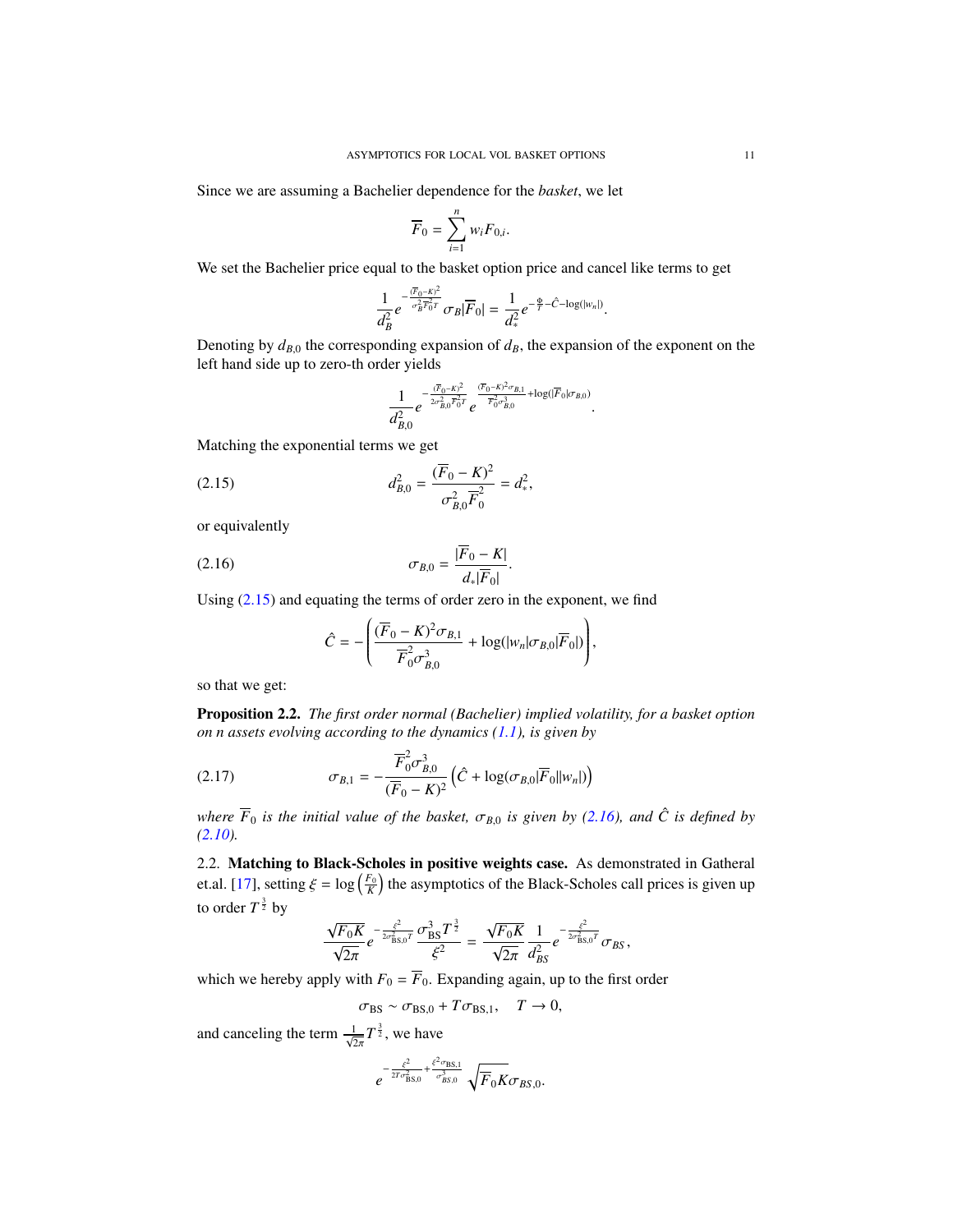Matching the exponential terms gives

$$
\sigma_{\rm BS,0} = \frac{|\xi|}{d}.
$$

At the zero-th order we get

<span id="page-11-1"></span>
$$
e^{-\hat{C}-\log(|w_n|)} = e^{\frac{\xi^2 \sigma_{BS,1}}{\sigma_{BS,0}^3}} \sqrt{F_0 K} \sigma_{BS,0},
$$

so that we have the following

Proposition 2.3. *The first order Black-Scholes implied volatility, for a basket option, with all positive, weights on n assets, evolving according to the dynamics [\(1.1\)](#page-0-0) is given by*

(2.19) 
$$
\sigma_{\text{BS},1} = -\frac{\sigma_{\text{BS},0}^3}{\xi^2} \left( \hat{C} + \log \left( \sigma_{BS,0} |w_n| \sqrt{\overline{F}_0 K} \right) \right)
$$

*where*  $\overline{F}_0$  *is the initial value of the basket,*  $\sigma_{BS,0}$  *is given by [\(2.18\)](#page-11-1), and where*  $\hat{C}$  *is defined*  $\overline{F}_0$   $(2.10)$ *by [\(2.10\)](#page-8-2).*

## <span id="page-11-0"></span>3. Determining the minimum value

The key step in applying the method in this paper is to calculate accurately and quickly the minimum value of the squared distance function of a point to a hyperplane. It turns out that this can be done with a device as simple as multidimensional Newton's iteration. Of course in the presence of local minimizers, it is possible that Newton's method does not converge. Thus, it is necessary to start Newton's iteration with a good initial guess. In seeking good initial points we are concerned with:

- Identifying the only ansatz known heretofore for such a minimizer and for the corresponding minimum, in the (special) *positive weight* case, due to Avellaneda, Boyer-Olson, Busca and Friz, as a linearization of the optimization problem in log moneyness coordinates.
- Providing alternative linearizations which are found to be at least as accurate.
- Deriving a family of higher order, i.e., quadratic approximations to the minimizing configuration.

Concerning the first point, note that the Avellaneda, Boyer-Olson, Busca, Friz [\[3\]](#page-32-0) formulate the problem of determining the distance of a point to the hyperplane  $\mathcal{E}_K$  in terms of the underlying geodesics, rather than directly in terms of the distance function as we do here. Although the approach using geodesics is equivalent to ours, this equivalence is at first sight not all transparent when comparing their nonlinear system to ours. It turns out, however, that if one uses an appropriate linearization of the problem, re-formulated as here (more simply we think) *directly* in terms of the distance function, one easily recovers their approximation for the minimizing configuration. We review their ansatz in the next section and rederive it in our framework in Section [3.3](#page-13-0) .

<span id="page-11-2"></span>3.1. The approximation due to Avellaneda et al. Avellaneda et al. in  $\lceil 3 \rceil$  find the following approximation for the optimal configuration. We translate it into our notation. Denote by **F**<sup>\*</sup> the (sought for) optimizing configuration. It is important to note that the local volatility problem in the above authors' approach is denoted

$$
dF_i(t) = \sigma_i(F_i(t))F_i(t)dW_i(t)
$$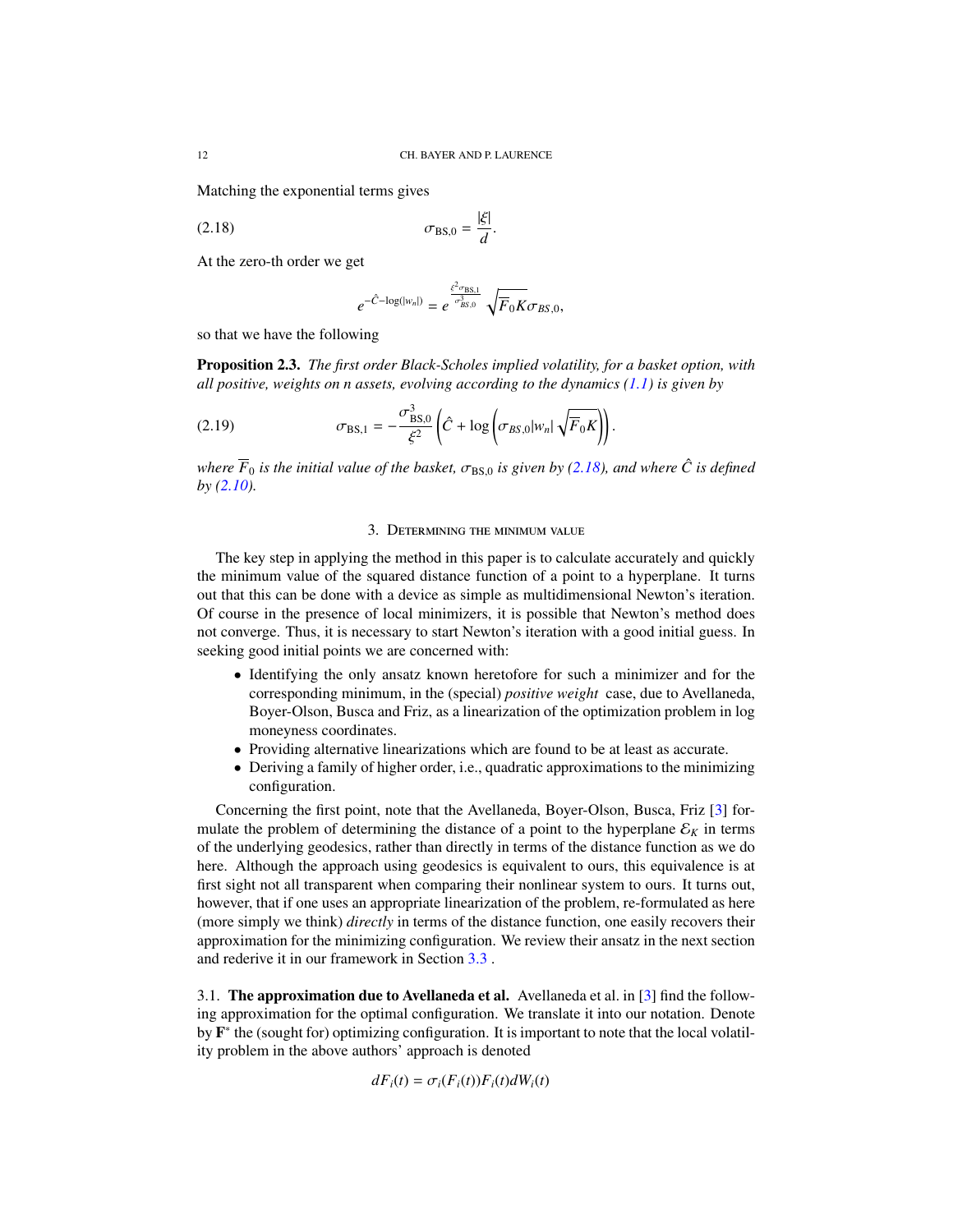whereas, in our notation, we use  $dF_i(t) = \sigma_i(F_i(t))dW_i$ . Let

$$
x_i^* := \log\left(\frac{F_i^*}{F_{0,i}}\right),
$$
  
\n
$$
B_0 := \sum_{i=1}^n w_i F_{0,i},
$$
  
\n
$$
\sigma_B(0)^2 := \frac{1}{B_0^2} \sum \sigma_i(F_{0,i}) \sigma_j(F_{0,j}) F_{0,i} F_{0,j} \rho_{ij} w_i w_j,
$$

where, for instance, in the CEV case in their notation, we have

$$
\sigma_i(F_i) = \xi_i F_i^{\beta_i - 1},
$$

and define

$$
p_j = w_i \frac{F_{0,i}}{B_0}.
$$

Let  $\mathbf{x}^* = (x_1^*, \dots, x_n^*)$ , then

(3.1) 
$$
x_{i} = \frac{\log(\frac{K}{B_{0}})}{\sigma_{B}^{2}(0)} \sum_{j=1}^{n} \rho_{ij} \sigma_{i}(F_{0,i}) \sigma_{j}(F_{0,j}) p_{j}.
$$

3.2. A linearization in the *q* variables. We introduce the  $q_i$ -s as the fundamental independent variables. Forward prices  $F_i$  are expressed in terms of these. Here

<span id="page-12-1"></span>
$$
q_i(F_i) = \int_{F_{0,i}}^{F_i} \frac{1}{\sigma_i(u)} du.
$$

For the sake of concreteness, we are only treating the CEV case in the following. In that case we abuse notation by setting

$$
q_i(F_i) := \int_{F_{0,i}}^{F_i} \frac{1}{u^{\beta_i}} du = \frac{1}{1-\beta_i} (F_i^{1-\beta_i} - F_{0,i}^{1-\beta_i}).
$$

Setting  $\mathbf{q} = (q_1, \dots, q_n)$  and letting  $\Lambda = \Sigma^{-1}$  be the inverse of the variance-covariance matrix with entries  $\Sigma_{\pm} = \mathcal{E} \mathcal{E}_{\pm} \Omega_{\pm} \pm \mathcal{E}_{\pm} \mathbf{q}$  and noting that  $d^2(\mathbf{F}_0, \mathbf{F}) = \mathbf{q}^t \Lambda \mathbf{q}$ , the matrix with entries  $\Sigma_{i,j} = \xi_i \xi_j \rho_{i,j}$ ,  $1 \le i, j \le n$ , and noting that  $d^2(\mathbf{F}_0, \mathbf{F}) = \mathbf{q}^t \Lambda \mathbf{q}$ , the minimization problem in these variables reads minimization problem in these variables reads

$$
\min \mathbf{q}^t \Lambda \mathbf{q} : \sum_{i=1}^n w_i F_i(q_i) = K.
$$

Since

$$
\frac{\partial d^2}{\partial \mathbf{q}} = 2\Lambda \mathbf{q},
$$

the constrained problem with Lagrange multiplier  $\lambda$ , using that

$$
F_i(q_i) = \left(F_{0,i}^{1-\beta_i} + (1-\beta_i)q_i\right)^{\frac{1}{1-\beta_i}} = F_{0,i} + F_{0,i}^{\beta_i}q_i + \frac{1}{2}\beta_i F_{0,i}^{2\beta_i-1}q_i^2 + O(q_i^3),
$$

then gives rise to the condition

<span id="page-12-0"></span>(3.2)  
\n
$$
(\Lambda \mathbf{q})_i = \frac{1}{2} \lambda w_i \frac{\partial F_i}{\partial q_i}
$$
\n
$$
= \frac{1}{2} \lambda w_i \left( F_{0,i}^{\beta_i} + \beta_i F_{0,i}^{2\beta_i - 1} q_i \right) + O(q_i^2)
$$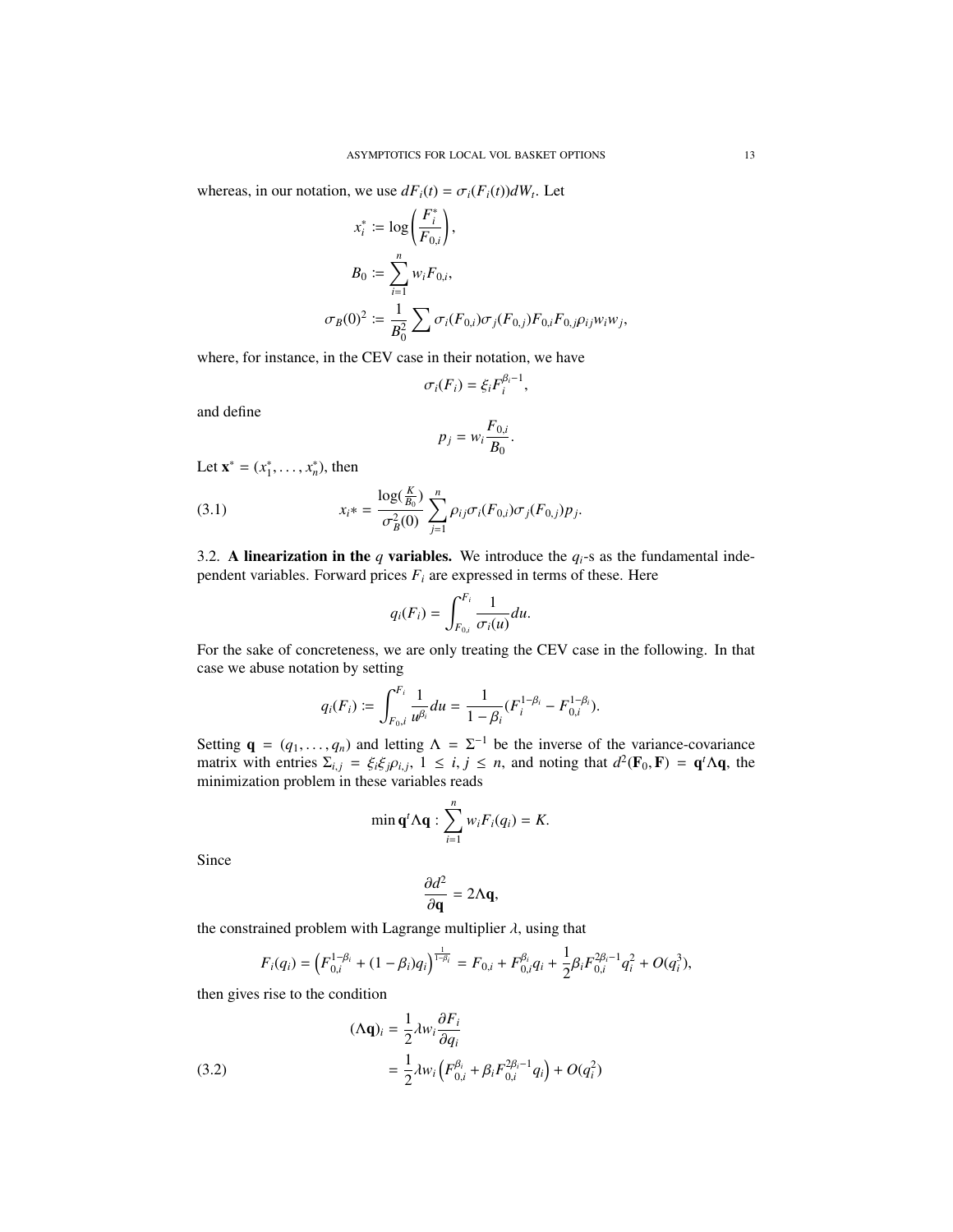The constraint can be expressed as

(3.3) 
$$
\sum w_i \cdot \left( F_0^i + F_0^{\beta_i} q_i + \frac{1}{2} \beta_i F_{0,i}^{2\beta_i - 1} q_i^2 \right) = K + O\left(|\mathbf{q}|^3\right).
$$

To lowest order we drop the term multiplying  $q$  on the RHS of  $(3.2)$  and obtain, letting  $(\mathbf{F}_0)_i = w_i F_{0,i}^{\beta_i},$ 

(3.4) 
$$
\mathbf{q} = \frac{1}{2} \lambda \Lambda^{-1} \widetilde{\mathbf{F}}_0.
$$

We then apply a linearized version of the constraint  $\sum w_i F_i(q_i) = K$ , i.e.,

<span id="page-13-4"></span><span id="page-13-2"></span><span id="page-13-1"></span>
$$
\sum w_i (F_{0,i} + F_{0,i}^{\beta_i} q_i) = K
$$

or

(3.5) 
$$
\sum w_i F_{0,i}^{\beta_i} q_i = K - B_0.
$$

Now multiplying both sides of [\(3.4\)](#page-13-1) by  $\mathbf{\overline{F}}_0^t$  and solving for  $\lambda$  we find

(3.6) 
$$
\lambda = \frac{2(K - B_0)}{\widetilde{\mathbf{F}}_0^t \Lambda^{-1} \widetilde{\mathbf{F}}_0}.
$$

Inserting this into  $(3.4)$  gives

(3.7) 
$$
\mathbf{q} = \left(\frac{(K - B_0)}{\widetilde{\mathbf{F}}_0' \Lambda^{-1} \widetilde{\mathbf{F}}_0}\right) \Lambda^{-1} \widetilde{\mathbf{F}}_0.
$$

Once **q** is known, we can use the exact relation  $F_i(q_i) = \left( F_{0,i}^{1-\beta_i} \right)$ <sup>1−β*i*</sup> + (1 − β*i*)*q<sub>i</sub>*)<sup> $\frac{1}{1-\beta i}$ </sup> to determine F or alternatively one can use the Taylor expansion thereof.

<span id="page-13-0"></span>3.3. New derivation of the formulas of Avellaneda et al. In this section we show how to recover the Avellaneda et. al. approximation introduced in Subsection [3.1](#page-11-2) in the present framework. Thus we use  $x_i = \log \left( \frac{F_i}{F_{0,i}} \right)$ ) and  $X = \log\left(\frac{K}{B_0}\right)$  as the main variables, so that  $F_i = F_{0,i}e^{x_i}$ . From the relation

<span id="page-13-3"></span>
$$
\sum_{i=1}^n w_i F_i = K,
$$

which can be written

$$
\sum_{i=1}^n w_i F_{0,i} e^{x_i} = K = B_0 e^{\log \left(\frac{K}{B_0}\right)},
$$

we obtain the approximate relation

$$
\sum_{i=1}^{n} w_i F_{0,i}(1+x_i) = B_0 e^X = B_0 (1+X).
$$

So the linearized constraint can be written

$$
\sum_{i=1}^n w_i \frac{F_{0,i}}{B_0} x_i = X.
$$

Since

$$
x_i = \frac{1}{1 - \beta_i} \log \left( 1 + (1 - \beta_i) \frac{q_i}{F_{0,i}^{1 - \beta_i}} \right),
$$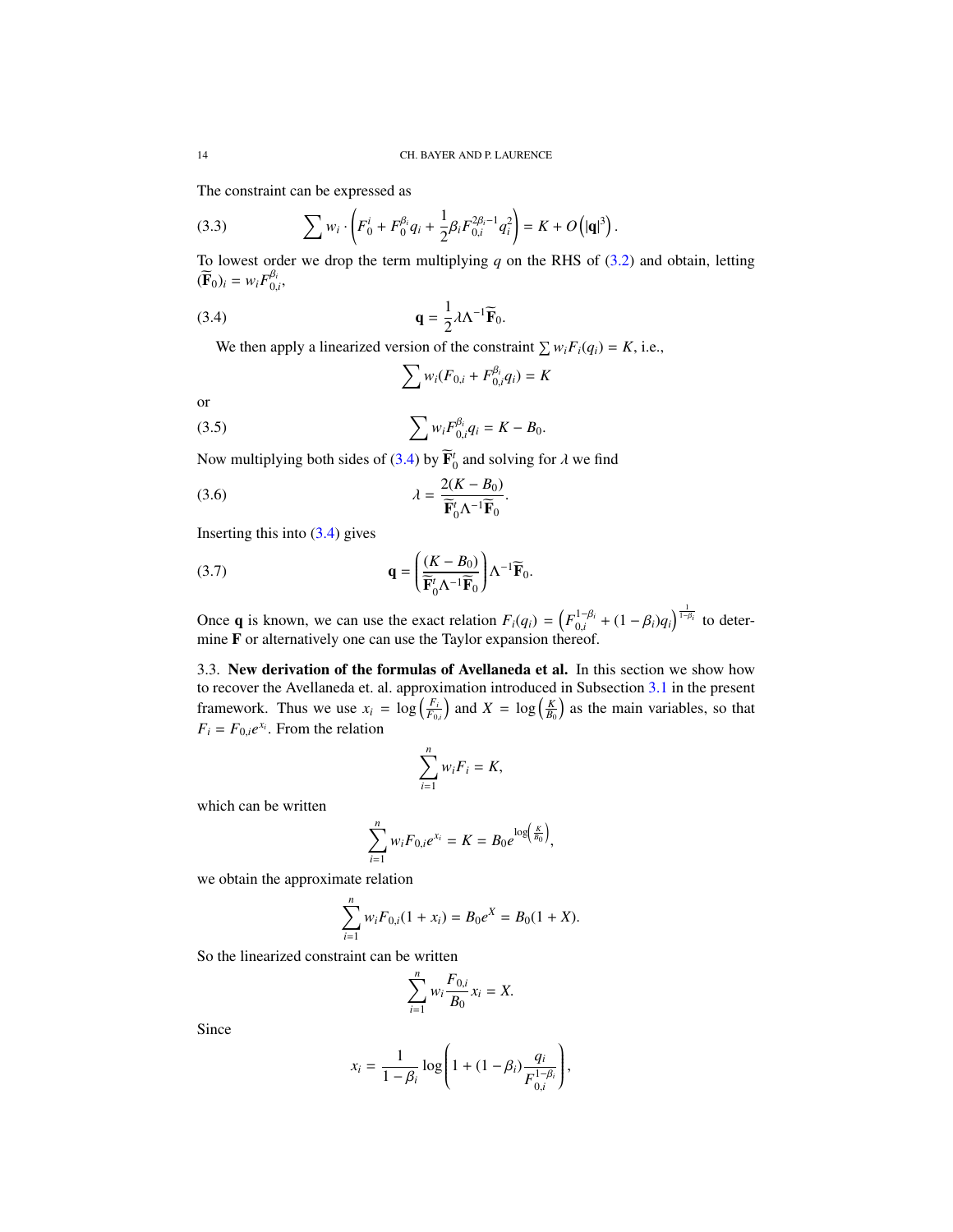we have

<span id="page-14-1"></span>(3.8)  
\n
$$
x_{i} \sim q_{i} F_{0,i}^{\beta_{i}-1},
$$
\n
$$
\frac{\partial x_{i}}{\partial q_{i}} \sim F_{0,i}^{\beta_{i}-1},
$$
\n
$$
\frac{\partial w_{i} F_{i}}{\partial q_{i}} \sim F_{0,i}^{\beta_{i}},
$$

so we get

<span id="page-14-0"></span>
$$
2(\Lambda \mathbf{q})_i = \lambda w_i F_{0,i}^{\beta_i},
$$

(as before), subject to

(3.9) 
$$
\sum_{i=1}^{n} w_i \frac{F_{0,i}^{\beta_i}}{B_0} q_i = \log \left(\frac{K}{B_0}\right).
$$

Notice that, *if* we linearize the right hand side we obtain again the constraint [\(3.5\)](#page-13-2).

Now once again solving [\(3.4\)](#page-13-1),  $\mathbf{q} = \frac{1}{2} \lambda \Lambda^{-1} \widetilde{\mathbf{F}}_0$ , but this time subject to the constraint [\(3.9\)](#page-14-0), we find

$$
\lambda = \frac{2B_0 \log\left(\frac{K}{B_0}\right)}{\widetilde{\mathbf{F}}_0^t \Lambda^{-1} \widetilde{\mathbf{F}}_0},
$$

which plugged into  $(3.4)$  and using  $(3.8)$  yields

$$
x_i = \frac{B_0 \log\left(\frac{K}{B_0}\right)}{\widetilde{\mathbf{F}}'_0 \Lambda^{-1} \widetilde{\mathbf{F}}_0} \left(\Lambda^{-1} \widetilde{\mathbf{F}}_0\right)_i F_{0,i}^{\beta_i - 1},
$$

and this is easily seen to be identical to  $(3.1)$ .

3.4. Higher order approximations for the initial value. We set

$$
\mathbf{q} = \mathbf{q}_0 + \mathbf{q}_1, \tag{3.10}
$$

$$
\lambda = \lambda_0 + \lambda_1,
$$

where  $\mathbf{q}_0$  is given by [\(3.7\)](#page-13-3) and  $\lambda_0$  is given by [\(3.6\)](#page-13-4). Inserting this into the expression [\(3.2\)](#page-12-0), i.e.

$$
(\Lambda \mathbf{q})_i = \frac{1}{2} \lambda w_i (F_{0,i}^{\beta_i} + \beta_i F_{0,i}^{2\beta_i - 1} q_i),
$$

we get

$$
(\Lambda(\mathbf{q}_0+\mathbf{q}_1))_i=\frac{1}{2}(\lambda_0+\lambda_1)\left(w_iF_{0,i}^{\beta_i}+w_i\beta_iF_{0,i}^{2\beta_i-1}(q_{0,i}+q_{1,i})\right).
$$

Letting, as before,  $\widetilde{\mathbf{F}}$  and introducing the notation  $(\widehat{\mathbf{F}})$ *i*  $:= w_i \beta_i F_{0,i}^{2\beta_i - 1}$  $_{0,i}^{2p_i-1}$ , this may be written

$$
\Lambda(\mathbf{q}_0 + \mathbf{q}_1) = \frac{1}{2} (\lambda_0 + \lambda_1) \left( (\widetilde{\mathbf{F}} + \mathrm{Diag}(\widehat{\mathbf{F}})(\mathbf{q}_0 + \mathbf{q}_1) \right),
$$

where "Diag" stands for a diagonal matrix. Since  $\Lambda q_0 = \frac{1}{2} \lambda_0 \vec{F}$ , we may drop two terms and this may be written and this may be written

$$
\Lambda\mathbf{q}_1 = \frac{1}{2}\lambda_0(\text{Diag}(\widehat{\mathbf{F}})(\mathbf{q}_0 + \mathbf{q}_1)) + \frac{1}{2}\lambda_1(\text{Diag}(\widehat{\mathbf{F}})(\mathbf{q}_0 + \mathbf{q}_1)) + \frac{1}{2}\lambda_1\widetilde{\mathbf{F}}
$$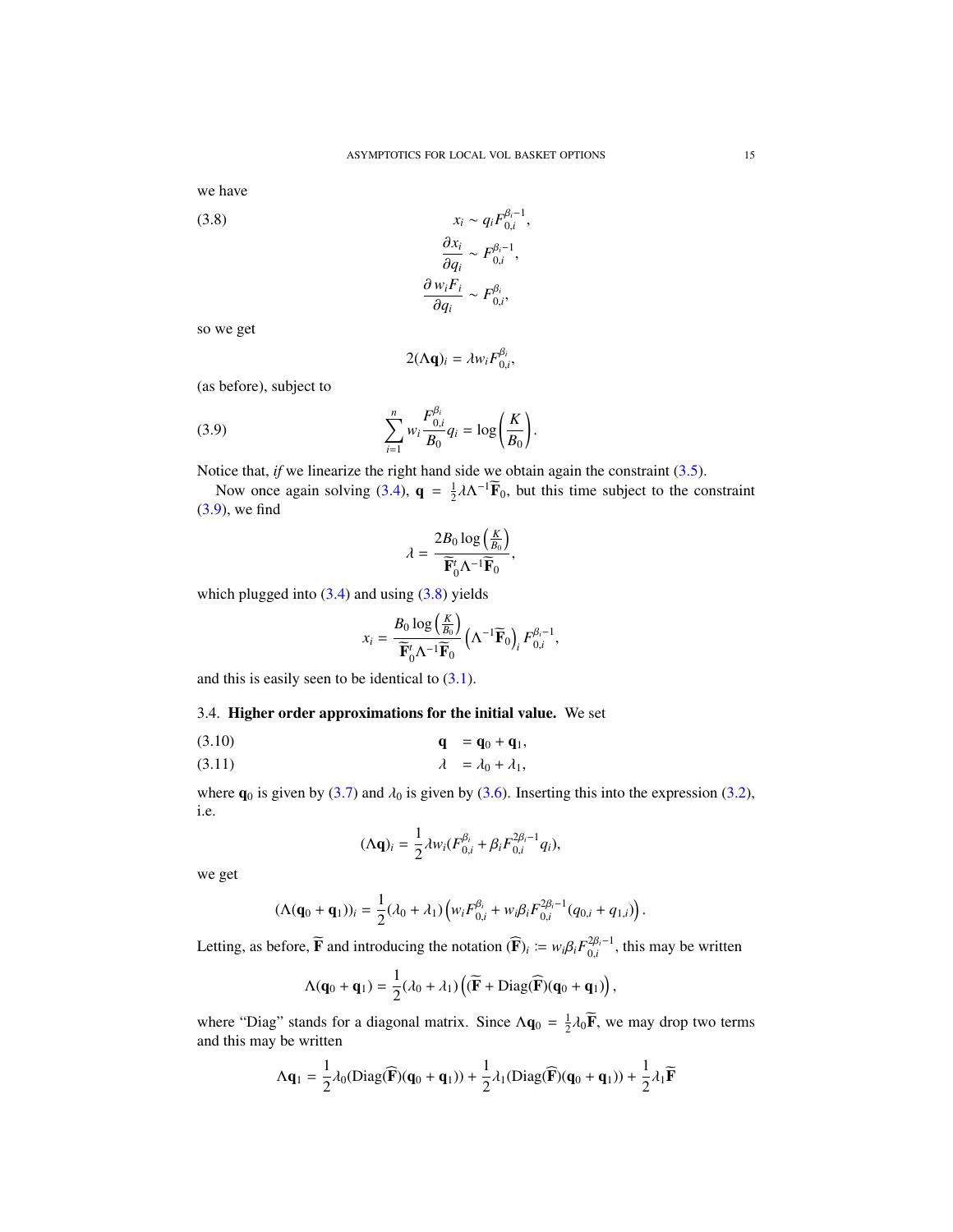Dropping the term involving  $\lambda_1$  Diag(( $\widehat{F}q_1$ ) we get:

$$
\left(\Lambda - \frac{1}{2}\lambda_0 \operatorname{Diag}(\widehat{\mathbf{F}})\right)\mathbf{q}_1 = \frac{1}{2}\lambda_1 \operatorname{Diag}(\widehat{\mathbf{F}})\mathbf{q}_0 + \frac{1}{2}\lambda_0 \operatorname{Diag}(\widehat{\mathbf{F}})\mathbf{q}_0 + \frac{1}{2}\lambda_1 \widetilde{\mathbf{F}},
$$

which can be solved for

$$
\mathbf{q}_1 = \frac{1}{2} \lambda_1 \left( \Lambda - \frac{1}{2} \lambda_0 \operatorname{Diag}(\widehat{\mathbf{F}}) \right)^{-1} \operatorname{Diag}(\widehat{\mathbf{F}}) \mathbf{q}_0
$$
  
+  $\frac{1}{2} \lambda_1 \left( \Lambda - \frac{1}{2} \lambda_0 \operatorname{Diag}(\widehat{\mathbf{F}}) \right)^{-1} \widetilde{\mathbf{F}}$   
+  $\frac{1}{2} \lambda_0 \left( \Lambda - \frac{1}{2} \lambda_0 \operatorname{Diag}(\widehat{\mathbf{F}}) \right)^{-1} \operatorname{Diag}(\widehat{\mathbf{F}}) \mathbf{q}_0$   
=:  $\lambda_1 \mathbf{G}_0 + \mathbf{H}_0$ .

Similarly we rewrite the constraint

$$
\sum w_i \cdot \left( F_0^i + F_{0,i}^{\beta_i} q_i + \frac{1}{2} \beta_i F_{0,i}^{2\beta_i - 1} q_i^2 \right) = K
$$

as

$$
\sum w_i \left( F_{0,i}^i + F_{0,i}^{\beta_i} (q_{0,i} + q_{1,i}) + \frac{1}{2} \beta_i F_{0,i}^{2\beta_i - 1} (q_{0,i}^2 + 2q_{0,i}q_{1,i} + q_{1,i}^2) \right) = K.
$$

After using that by definition

$$
\sum w_i \left( F_{0,i}^i + F_{0,i}^{\beta_i} q_{0,i} \right) = K
$$

to cancel some terms, we get

$$
0 = \sum w_i F_{0,i}^{\beta_i} (\lambda_1 \mathbf{G}_0 + \mathbf{H}_0)_{i} +
$$
  

$$
\frac{1}{2} w_i \beta_i F_{0,i}^{2\beta_i - 1} \left( q_{0,i}^2 + 2q_{0,i} (\lambda_1 \mathbf{G}_0 + \mathbf{H}_0)_{i} + \frac{1}{2} (H_{0,i}^2 + 2\lambda_1 H_{0,i} G_{0,i} + \lambda_1^2 G_{0,i}^2) \right)
$$

This may be rewritten as:

$$
\begin{split} \frac{1}{2} w_i \beta_i F_{0,i}^{2\beta_i-1} G_{0,i}^2 \lambda_1^2 + \Big( \sum w_i F_{0,i}^{\beta_i} G_{0,i} + w_i \beta_i F_{0,i}^{2\beta_i-1} \left[ q_{0,i} G_{0,i} + H_{0,i} G_{0,i} \right] \Big) \lambda_1 \\ + \sum w_i F_{0,i}^{\beta_i} H_{0,i} + \frac{1}{2} w_i \beta_i F_{0,i}^{2\beta_i-1} \left( 2 q_{0,i} H_{0,i} + \frac{1}{2} H_{0,i}^2 \right) = 0. \end{split}
$$

Here we have two choices, we can drop the quadratic term in  $\lambda_1$  or keep it, the first case leading to a linear equation and a corresponding  $\lambda_1^L$  and the second to a quadratic equation for the determination of  $\lambda_1^q$ for the determination of  $\lambda_1^q$  $\frac{q}{1}$ .

# 4. The existence of the heat kernel expansion

<span id="page-15-0"></span>When the diffusion matrix is non-degenerate and the domain is a compact manifold without a boundary, Yoshida [\[42\]](#page-33-9), building on work of Minakshisundaram and Pleijel [\[32\]](#page-33-10), [\[33\]](#page-33-11), has shown how to use the so-called geometric series, which we recall in the appendix  $(A.2)$ , as a starting point to obtain the *exact* fundamental solution to the backward Kolmogorov equation. The approach used by these authors has the drawback of being limited to compact domains and to non-degenerate diffusions. A probabilistic approach to the leading order behavior of a non-degenerate diffusion in small time was initiated by Varadhan [\[41\]](#page-33-7). This work was extended in several directions by Molchanov [\[34\]](#page-33-12) and by Azencott and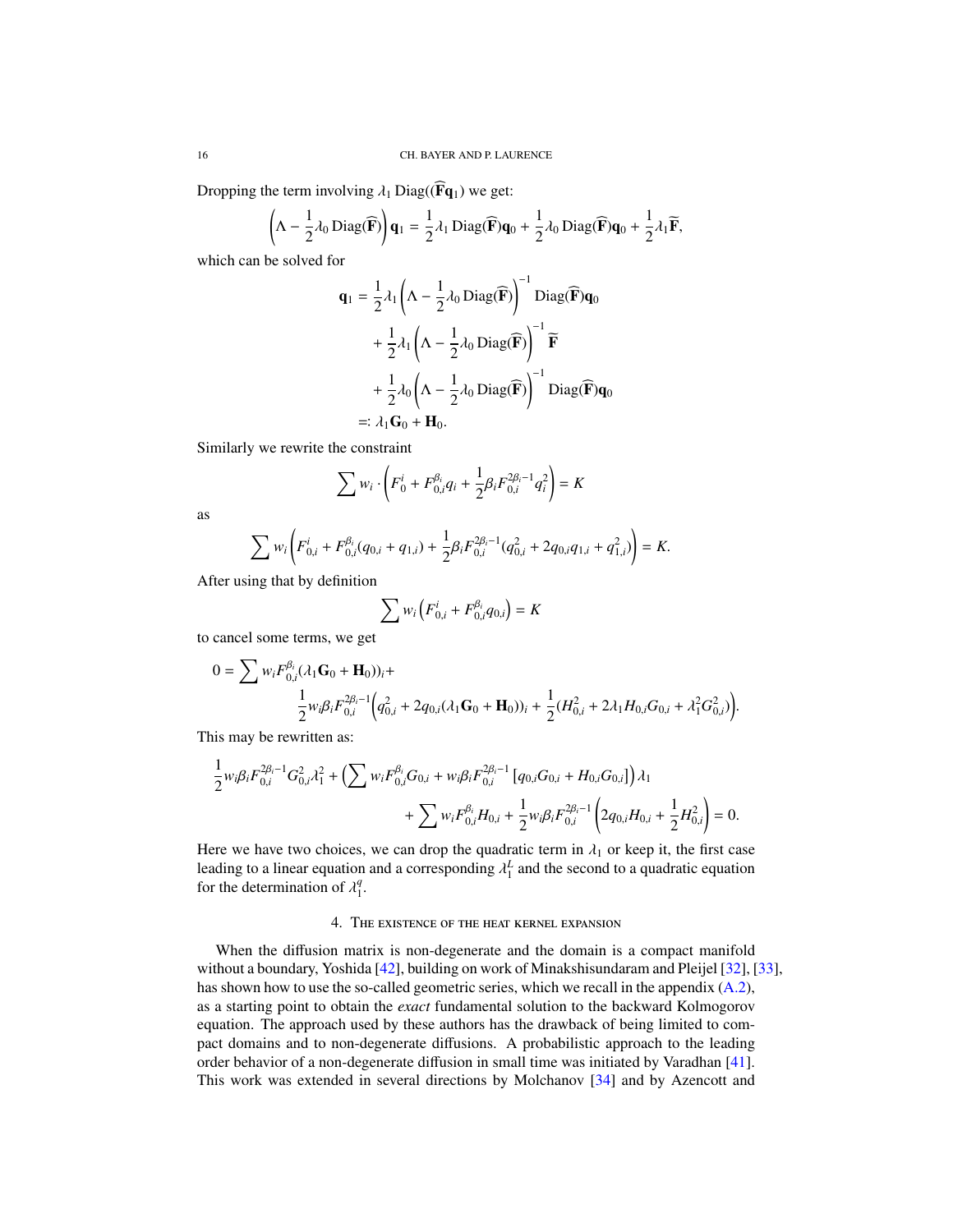collaborators [\[4\]](#page-32-16) who also discuss the extension to the full zero-th order heat kernel coefficient for which a geometric interpretation in terms of Jacobi fields is given. In [\[5\]](#page-32-11) the full heat kernel expansion is obtained on a domain of  $\mathbb{R}^n$  using a stochastic Taylor expansion approach, under only the assumption of "local ellipticity" and  $C^{\infty}$  coefficients in the interior of the domain *U*. If the underlying Riemannian manifold is complete no additional assumptions need to be made. If on the other hand the underlying Riemannian manifold is incomplete it suffices that points *x* and *y* be sufficiently close compared with their distance to "infinity". More precisely when the underlying Riemannian manifold is incomplete, the heat kernel expansion still holds provided the condition

(4.1) 
$$
d(x, y) \leq d(x, \partial U) + d(y, \partial U)
$$

is met (see  $[5]$ , page 409, equation (6)). In the context of diffusions that degenerate on the boundary of the domain, the boundary may be at a finite distance from points in the interior, if the diffusions degenerate slowly at the boundary. This is the case for CEV diffusions, when  $\beta_i$  < 1, *i* = 1, ..., *n*. It is not assumed in Azencott's version that the domain is compact, but since the domain has a boundary, to insure uniqueness, he states his asymptotic results in reference to the so-called *minimal positive fundamental solution*, which at the boundary satisfies Dirichlet boundary conditions. The latter are indeed the mathematically correct boundary conditions for instance in the CEV case, when  $\beta_i$  < 1.

Ben Arous extended Azencott's results in [\[7\]](#page-32-12) where he considers the hypoelliptic case on all of  $\mathbb{R}^n$ . Deuschel, Friz, Jacquier and Violante [\[13\]](#page-32-17) have shown recently how Ben Arous's work can be extended in several directions thereby accommodating several financially interesting examples of hypoelliptic diffusions such as the Stein-Stein model. The multidimensional CEV model is however not hypoelliptic, so in our setting, the results of Azencott are the most directly relevant and indeed the Dirichlet boundary conditions are very reasonable from a financial point of view, since they correspond to bankruptcy, in case an asset's price reaches.

The main use of the above theoretical results in justifying the asymptotics in this paper, is in showing that the remainder in the heat kernel expansion, after the zero-th order term, is indeed  $o(T)$  as  $T \to 0$  on compact subsets of  $\mathbb{R}^n_+ \times \mathbb{R}^n_+$ . A crucial observation is that for the family of diffusions considered in this paper the cut locus is *empty*. This is due to the fact that, as shown at the beginning of Section [A.2](#page-30-0) in the Appendix, a diffeomorphism exists that maps the associated metric to *flat* metric (and hence establishes an isometry between the two).

We also can make use of the explicit form of the distance function  $(2.2)$ , which shows, (since  $\Lambda$  is positive definite), that the latter grows quadratically in  $q$ , so that, introducing the  $q_i$ 's as new variables in [\(1.3\)](#page-6-1), the exponential factor involving  $\frac{-d^2}{2T}$  $\frac{d^2}{2T}$  turns into a standard Gaussian. Moreover, as can be see from its explicit form  $(A.8)$ , the  $u_0$  heat kernel coefficient, in our setting, is the exponential of an at most linearly growing factor at infinity, provided that  $\frac{\partial \sigma_i(F_i)}{\partial F_i}$  grows at most linearly at infinity. Although we do not carry out a  $\frac{\partial F_i}{\partial P_i}$  grows at most initially at initially. This capacity out at complete proof here these elements are important building blocks in justifying the Laplace asymptotics used in deriving [\(2.8\)](#page-8-3).

*Remark* 4.1*.* Since our multidimensional local volatility model is the image under a diffeomorphism of the *x* variables in which the metric is Euclidean, see Appendix [A.2,](#page-30-0) and since sectional curvatures are invariant under a isometry and since the sectional curvatures in the Euclidean metric are all zero, the sectional curvatures of the image metric are still zero and therefore the cut locus in the new metric is empty as it was in the Euclidean case.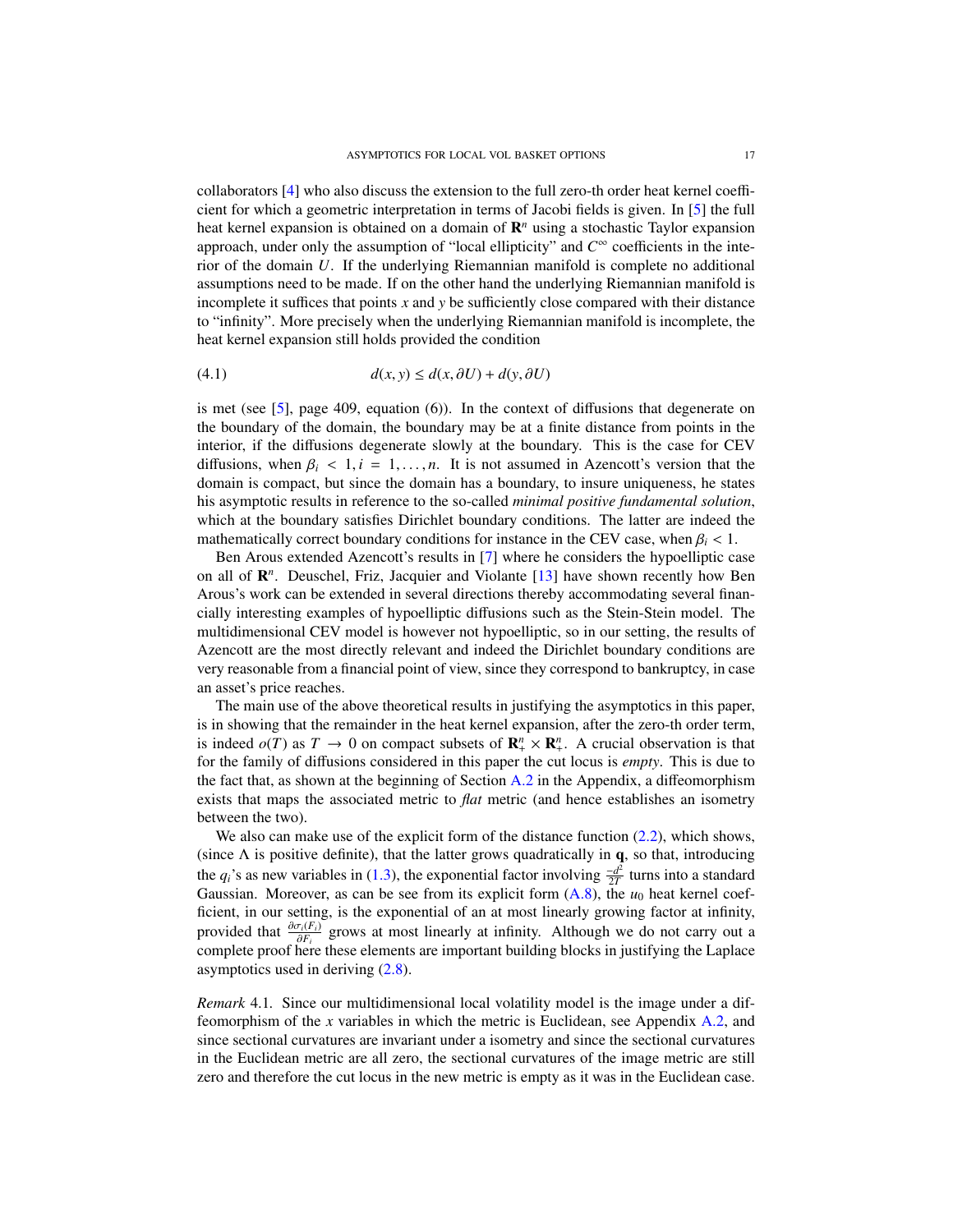#### 5. Numerical Results

In this section we present the numerical results. As mentioned in the introduction, one significant difference between the present work and most of the literature on asymptotics is the development and use of a highly accurate *benchmark* by which to gauge the accuracy of asymptotic expansions. In the past, most authors have used Monte Carlo or quasi Monte Carlo methods. Our finding, is however, that the accuracy in Monte Carlo, perhaps surprisingly, is not high enough.

Here we make use of the following techniques:

For computing the values of European options in the CEV model we are using the Ninomiya-Victoir method [\[35\]](#page-33-8), a variant of the Kusuoka-Lyons-Victoir scheme (also known as cubature on Wiener space, see [\[26\]](#page-32-18) and [\[29\]](#page-33-13)). The Ninomiya-Victoir scheme is a second order weak approximation scheme for stochastic differential equations. We should mention here that the scheme requires smoothness of the driving vector fields of the stochastic differential equation. In the case of the CEV model, the vector fields are not differentiable at the boundary, i.e. when the underlying  $-$  or one component of the underlying  $-$  takes the value 0. Thus, when applying the Ninomiya-Victoir scheme to CEV or SABR type models, one should be aware of problems when the paths of the underlying frequently hit the boundary. When the underlying is, for instance, a portfolio of stocks, then the boundary behavior typically does not matter and one often empirically observes second order convergence, even though the exact regularity conditions are not satisfied, see [\[6\]](#page-32-19). On the other hand, for instance in SABR-LIBOR models, the boundary behavior will matter and one should not expect second order convergence any more. On a more technical side, we would like to remark that the Ninomiya-Victoir scheme requires us to solve the ODEs along the driving diffusion and Stratonovich-drift vector fields. In the case of a CEV or even a SABR model, [\[6\]](#page-32-19) show that those ODEs can be solved explicitly, implying that these models are favorable for the Ninomiya-Victoir scheme in terms of efficiency.

As in the usual Euler scheme, the output of the Ninomiya-Victoir scheme is an *n*dimensional random variable,  $\overline{\mathbf{X}}$ , which is a weak approximation to the underlying at the expiration date of the option – recall that *n* was the number of assets. Therefore, the Ninomiya-Victoir scheme needs to be coupled with an integration scheme in order to compute  $E[f(X)]$ . We chose quasi Monte Carlo simulation (QMC) as integration scheme, based on Sobol numbers.

In addition, we were also using a variance reduction technique, known as *Mean Monte Carlo*, see [\[36\]](#page-33-14), which is especially well suited for option pricing in multi-dimensional diffusion models. It is a variant of the control variate technique. In our case, for any single asset  $1 \le i \le n$ , we consider the *n*-dimensional random variable  $X_i$ , which is defined by choosing all components  $X_{i,l}$  constant except for  $X_{i,i}$  which has a log-normal distribution with mean and variance chosen according to the corresponding CEV-parameters. Thus, the option price  $E[f(\mathbf{X}_i)]$  is given explicitly by the Black-Scholes formula. Moreover, when the driving Brownian motion is equal to the driving Brownian motion of the *i*th component in the CEV model, then we can expect  $X$  and  $X_i$  to be rather highly correlated. The control variate for  $f(\overline{X})$  is then a linear combination of the random variables  $f(X_1), \ldots, f(X_n)$  with coefficients chosen during the calculation so as to maximize the correlation.

In our empirical tests, we found that the Mean Monte Carlo method reduces the standard deviation by approximately 50%, thereby increasing the speed of calculation by a factor of four in a Monte Carlo setting. In our QMC framework, where the computational error is not governed by the standard deviation, it is not clear at the outset, whether a variance reduction technique can contribute to the efficiency of the integration scheme. In this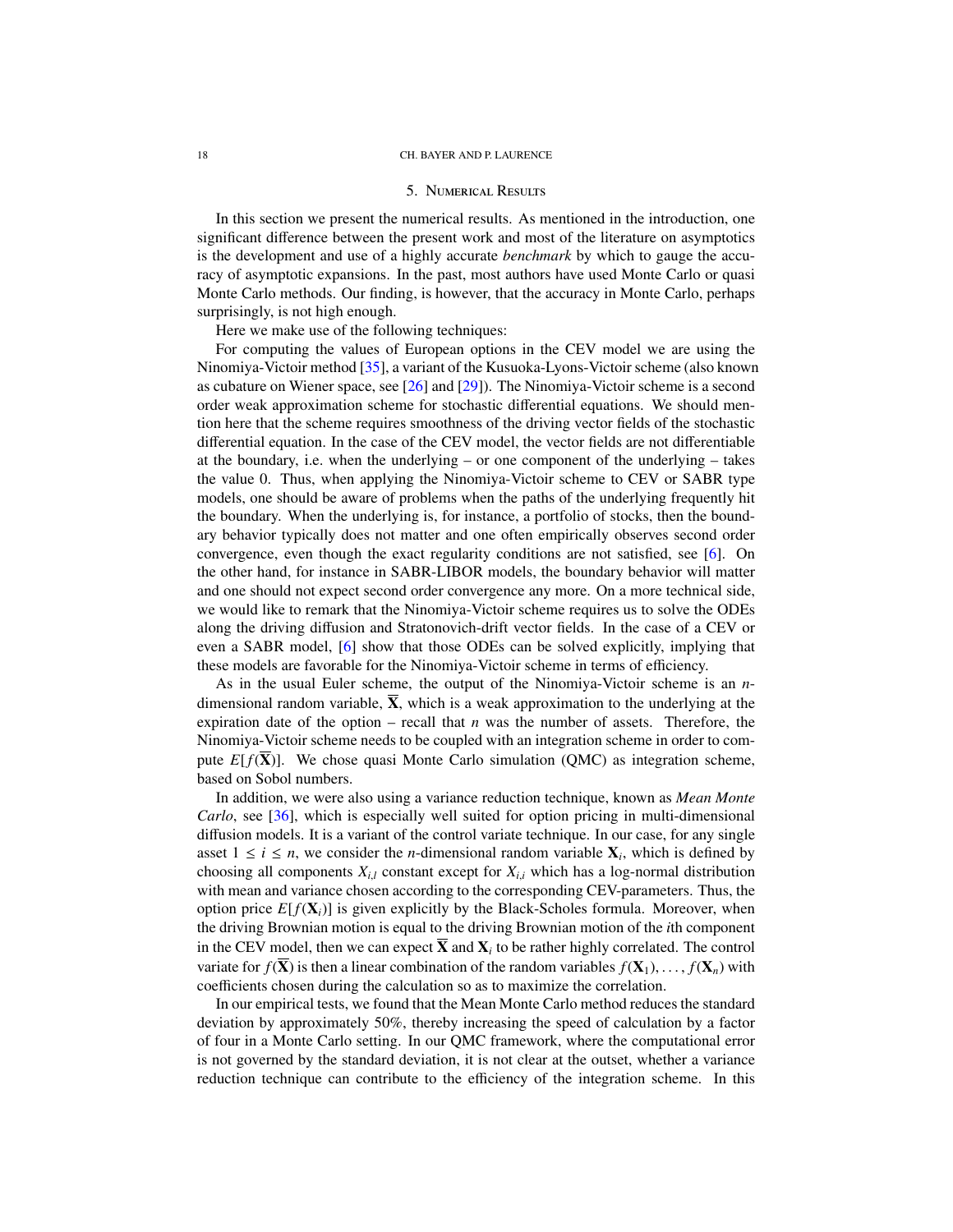particular case, the numerical experiments seem to suggest that there is indeed a smaller integration error when combining QMC with the control variate described above, at the cost of negligible additional work.

Summing up, the reference "exact" values of the option prices were computed by discretization of the CEV stochastic differential equation using the Ninomiya-Victoir scheme together with quasi Monte-Carlo simulation with Mean Monte-Carlo simulation based on geometrical Brownian motion.

5.1. Calculation of the optimal configuration [\(2.7\)](#page-8-4). Usually only three or four iterations are necessary for the optimal configuration to be obtained with a high degree of accuracy. For this reason, the optimal configuration can be viewed as given in closed form.

In order to deal with the constraint that the optimal configuration needs to lie on the hyperplane  $\sum w_i F_i = K$ , we can either eliminate one of the  $F_i$ s and thus eliminate this constraint, or one can apply Newton's method to the augmented Lagrangian with a Lagrange multiplier to accommodate the constraint. One also needs to ensure that all components of the solution are non-negative.

In either case, it is desirable to provide Newton's method with a good starting point and so we have tested the various "warm start" points in section 3.1 both for their accuracy in providing a good approximation for the zero-th order implied volatility [\(2.16\)](#page-10-2) and [\(2.18\)](#page-11-1) and as a good starting point for Newton's method.

Note that in  $\lceil 3 \rceil$  the approximation  $(3.1)$  is used for the optimal configuration in the positive weight case. No attempt was reported to compute the optimal configuration with high precision. We find that  $(3.1)$  performs fairly well in the positive weight case and less so in the case with negative weights. Indeed it may even be undefined since it involves  $\log\left(\frac{K}{B_0}\right)$ , when  $B_0 < 0$ .<br>In practice, we rec

In practice, we recommend using the crude choice  $\mathbf{F} = \mathbf{F}_0$  given in [\(3.7\)](#page-13-3) together with the value  $\lambda$  of the Lagrange multiplier given in [\(3.6\)](#page-13-4). This choice seems to combine robustness with fast convergence of Newton's iteration.

5.2. Numerical results for first (and zero-th) order approximations. As explained in the introduction to the numerics, highly accurate numerical simulation schemes with an estimated absolute statistical error of at most 10<sup>−</sup><sup>4</sup> were used to *benchmark* our asymptotic results. Such accuracy comes at a price, with certain computations running for more than a day, when the number of assets was greater than or equal to 5, and as long as a week, in the case of one hundred assets.

Somewhat surprisingly, although from a theoretical point of view the heat kernel method is only expected to provide a high degree of accuracy for relatively short maturities, here it performs well even for much longer times, but this accuracy does decrease with longer maturities, as illustrated in the examples presented below. Of course, the key quantities that need to be small are the dimensionless representative volatilities squared times the time to maturity  $\sigma_i^2 T$ . In our experiments we take volatilities of order  $1 - .9$ , so that the dimensionless parameters for instance for  $T = 5$  are in the range [05, 4.05] in this case dimensionless parameters, for instance for  $T = 5$ , are in the range [.05, 4.05], in this case and in the range  $[0.01, 0.81]$  when  $T = 1$ .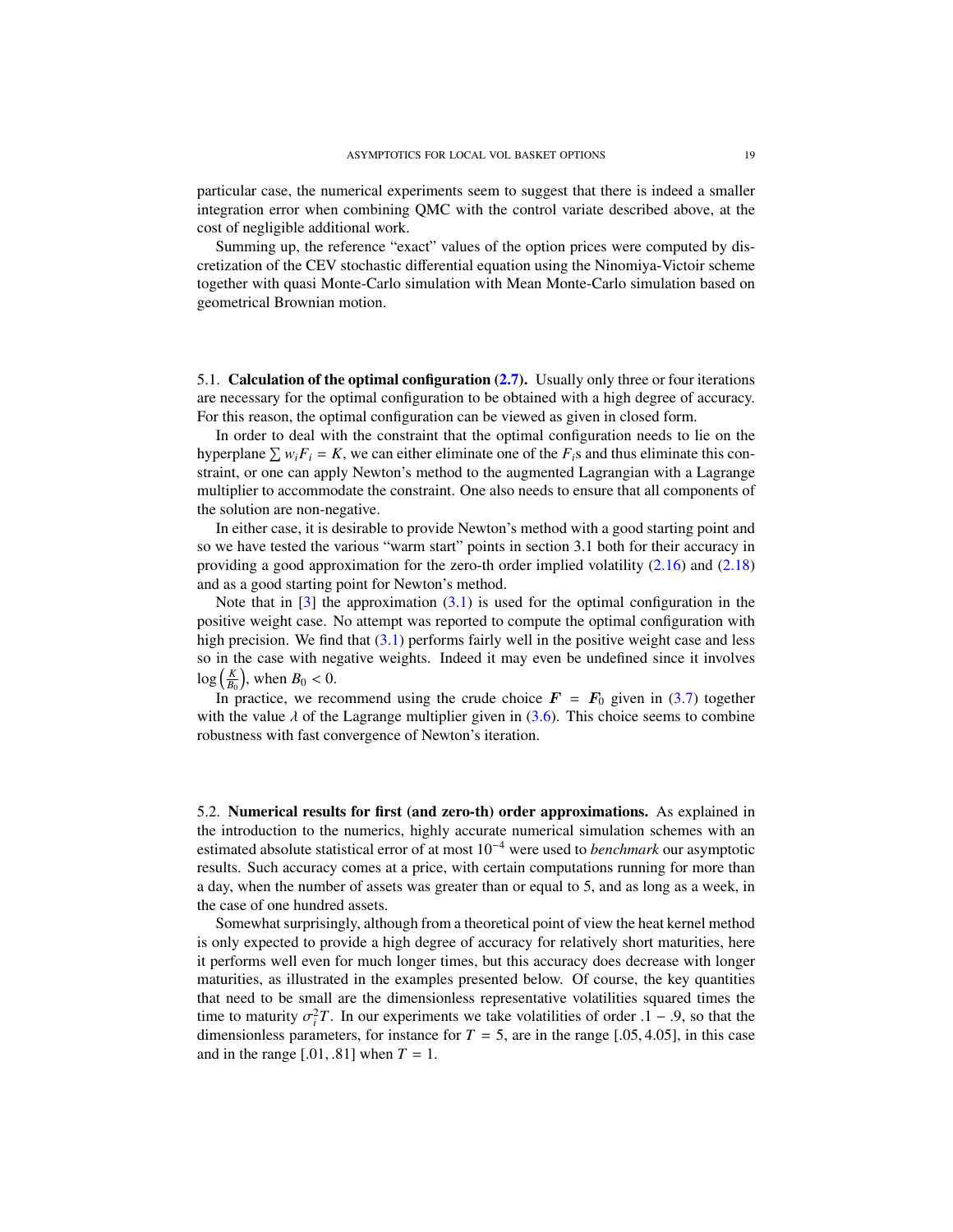<span id="page-19-1"></span>

| T            |         |         |         | $K = 16$   $K = 30$   $K = 32.1$   $K = 32.5$   $K = 39$   $K = 48$ |         |                      |
|--------------|---------|---------|---------|---------------------------------------------------------------------|---------|----------------------|
| 0.5          | 16.0000 | 2.68949 | 1.48796 | 1.31129                                                             |         | $0.09644$   0.000770 |
| $\mathbf{1}$ | 16.0000 | 3.23769 | 2.11917 | 1.94345                                                             |         | $0.38145$   0.025389 |
| 2            | 16.0025 | 4.04471 | 3.00214 | 2.83018                                                             |         | $1.00490$   0.208926 |
| 5            | 16.0961 | 5.64629 | 4.70486 | 4.54272                                                             |         | 2.54881 1.150898     |
| 10           | 16.4681 | 7.37418 | 6.51669 | 6.36644                                                             | 4.38511 | 2.699937             |
|              |         |         |         | TABLE 1. Quasi Monte Carlo prices for Example 5.1.                  |         |                      |

<span id="page-19-2"></span>

| T              | $K = 16$ |         |         | $K = 30$   $K = 32.1$   $K = 32.5$   $K = 39$   $K = 48$ |         |                                |
|----------------|----------|---------|---------|----------------------------------------------------------|---------|--------------------------------|
| 0.5            | 16.00000 | 2.06231 | 1.49089 | 1.31424                                                  |         | $\vert 0.09737 \vert 0.000791$ |
|                | 16.00001 | 2.67123 | 2.12746 | 1.95180                                                  | 0.38645 | 0.026177                       |
| $\mathfrak{D}$ | 16.00265 | 3.54074 | 3.02542 | 2.85366                                                  | 1.02440 | 0.217173                       |
|                | 16.10517 | 5.26576 | 4.79485 | 4.63350                                                  | 2.64063 | 1.220872                       |
| 10             | 16.52356 | 7.18799 | 6.76048 | 6.61202                                                  | 4.64883 | 2.945708                       |
|                |          |         |         | TABLE 2. Zero-order asymptotic prices for Example 5.1.   |         |                                |

<span id="page-19-0"></span>*Example* 5.1*.* The first numerical example concerns a basket option based on five assets. The correlation matrix used below is

|  | 0.778051                                                                     | $0.154111$ $0.4783847$ $0.846901$ |                              |          |  |
|--|------------------------------------------------------------------------------|-----------------------------------|------------------------------|----------|--|
|  |                                                                              | $-0.0835081$                      | 0.438172 0.483974            |          |  |
|  | $\rho = \begin{bmatrix} 0.778051 & 1 \\ 0.154111 & -0.0835081 \end{bmatrix}$ | $1 \t0.778543 \t0.186014,$        |                              |          |  |
|  | 0.478384 0.438172                                                            | 0.778543                          |                              | 0.508852 |  |
|  | $(0.846901 \quad 0.483974 \quad 0.186014)$                                   |                                   | $0.508852 \qquad 1 \qquad J$ |          |  |
|  |                                                                              |                                   |                              |          |  |

while the other parameters are given by

$$
\mathbf{F}_0 = (5, 6, 7, 6, 8)^t,
$$
  
\n
$$
\beta = (0.5, 0.6, 0.2, 0.3, 0.9)^t,
$$
  
\n
$$
\boldsymbol{\xi} = (0.43969, 0.45080, 0.3837, 0.50290, 0.46548)^t
$$

Thus, the basket option is at-the-money when  $K = 32$ . Here, we compare the prices obtained from quasi Monte Carlo simulation with the zero order and first order asymptotic prices for strikes  $K = 16, 30, 31.5, 32.1, 32.5, 39, 48$  and times to maturity of  $T =$ <sup>0</sup>.5, <sup>1</sup>, <sup>2</sup>, <sup>5</sup>, 10 years, see Tables [1,](#page-19-1) [2](#page-19-2) and [3](#page-20-0) below. We note that the simulation error for the "exact" prices given in Table [1](#page-19-1) is at most of order  $5 \times 10^{-5}$  for  $T = 0.5, 7 \times 10^{-5}$  for  $T = 1$  and then increases in  $T = 4$ t  $T = 10$ , the error estimate is of order  $1 \times 10^{-3}$ . We  $T = 1$  and then increases in *T*. At  $T = 10$ , the error estimate is of order  $1 \times 10^{-3}$ . We see that the first order asymptotic prices are extremely precise, with errors not larger than  $2 \times 10^{-5}$  for our range of strike prices at  $T = 0.5$  years and at  $T = 1$  the error remains bounded by  $1 \times 10^{-4}$ . Even at  $T = 5$  years, the errors of the first order asymptotic prices do bounded by  $1 \times 10^{-4}$ . Even at *T* = 5 years, the errors of the first order asymptotic prices do not get larger than  $2 \times 10^{-3}$ . Even the zero-order prices are remarkably precise with errors of about  $3 \times 10^{-3}$  at  $T = 0.5$  and  $3 \times 10^{-2}$  at  $T = 2$ , corresponding to a relative error of about 1%.

Figure [1](#page-20-1) shows the "true" option prices in this example together with the first order approximation prices. As expected from the tables, the two lines for each maturity are visually indistinguishable, so that one can (almost) only see one line for each maturity *T*. In Figure [2](#page-21-0) we show (on a logarithmic scale) the relative errors of the zeroth and first order approximate price formulas. For the zeroth order prices, the relative errors increase as the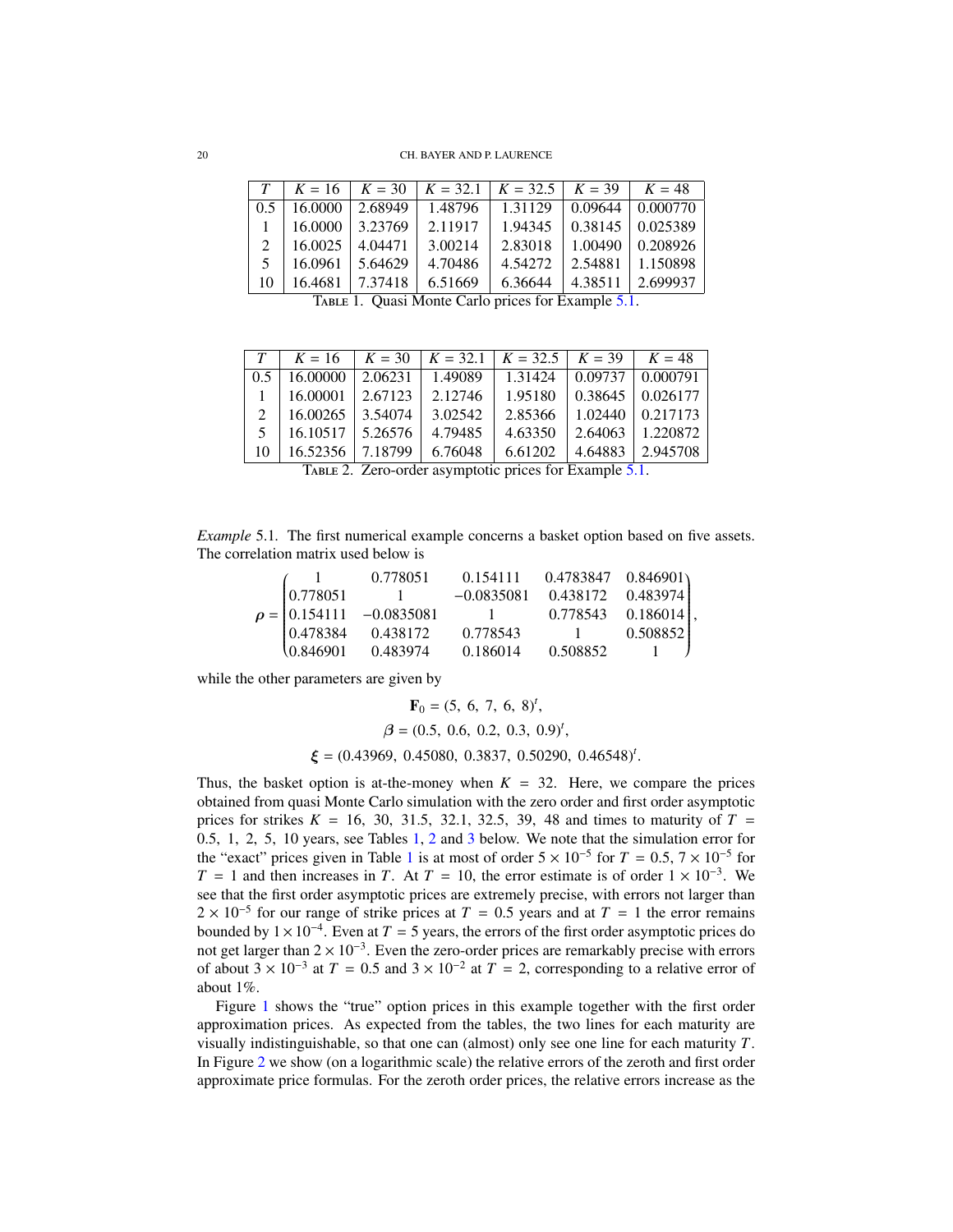<span id="page-20-0"></span>

| T   |                      |         |         | $K = 16$   $K = 30$   $K = 32.1$   $K = 32.5$   $K = 39$   $K = 48$ |                                |
|-----|----------------------|---------|---------|---------------------------------------------------------------------|--------------------------------|
| 0.5 | $16.00000$   2.05953 |         | 1.48794 | 1.31127                                                             | $\vert 0.09644 \vert 0.000771$ |
|     | 16.00001             | 2.66325 | 2.11913 | 1.94338                                                             | $\vert 0.38141 \vert 0.025387$ |
| 2   | $16.00248$   3.51803 |         | 3.00194 | 2.82989                                                             | $1.00475 \mid 0.208924$        |
| .5  | $16.09647$   5.17648 |         | 4.70301 | 4.54045                                                             | $2.54724$   1.150153           |
| 10  | 16.46664             | 6.93932 | 6.50513 | 6.35319                                                             | 4.37188 2.690597               |
|     |                      |         |         | TABLE 3. First order asymptotic prices for Example 5.1.             |                                |

<span id="page-20-1"></span>

FIGURE 1. Exact and first order prices for Example [5.1.](#page-19-0) (Two lines are plotted for each maturity, corresponding to "exact" and first order prices, but they are visually indistinguishable.)

basket gets out of money, which is a simple consequence of dividing the absolute errors by smaller and smaller values (the corresponding exact option prices). For the first order prices, the same effect can be seen, but it is somewhat blurred by the erratic behaviour for small maturities, which is due to the Quasi Monte Carlo error, which is approximately of order 10<sup>−</sup><sup>5</sup> in this example – again subject to amplification far out of the money in relative terms. Comparing the first and zeroth order prices, we again see that the first order prices are roughly two orders of magnitude more exact.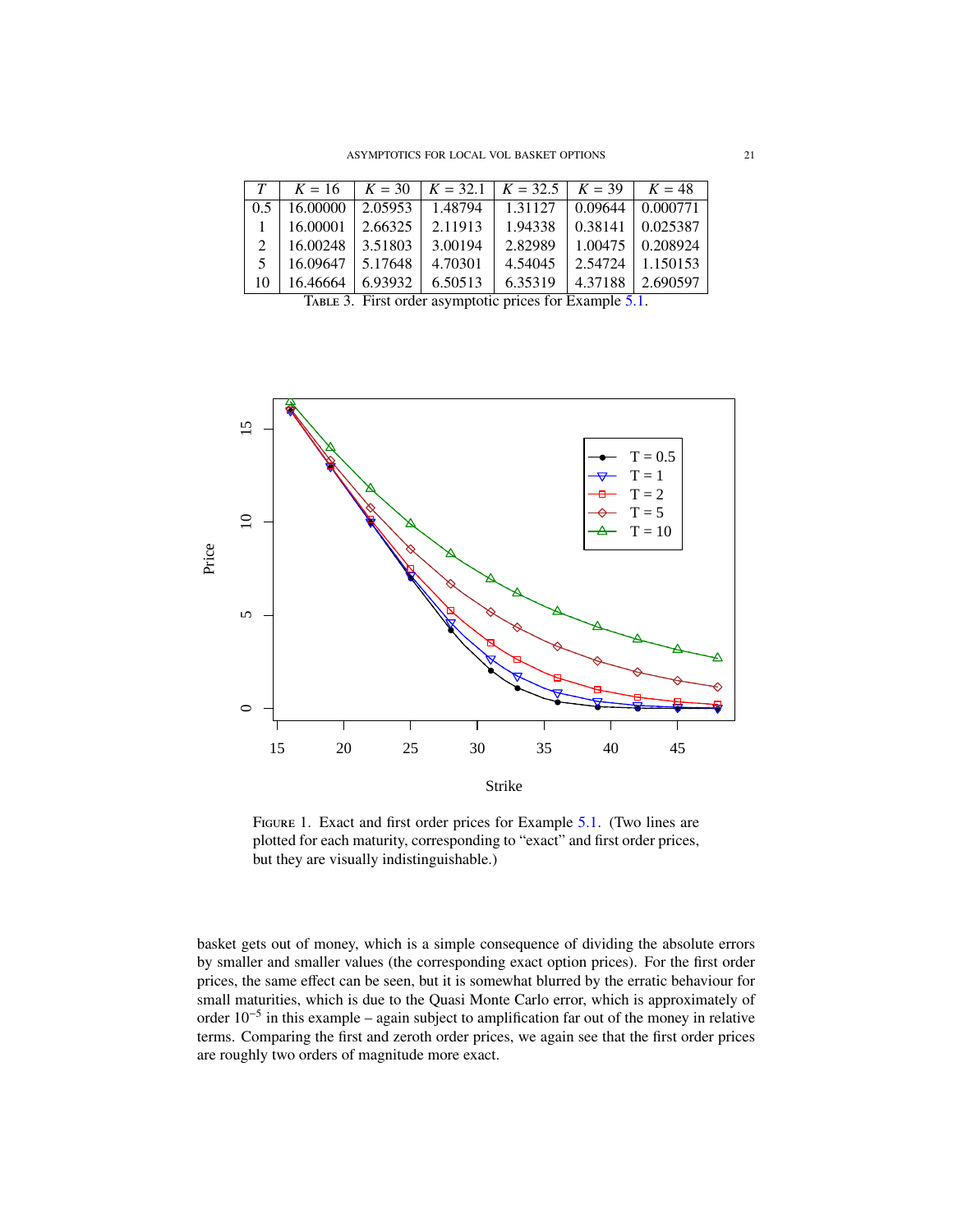<span id="page-21-0"></span>

Figure 2. Relative errors for zeroth and first order approximate prices in Example [5.1.](#page-19-0) (For full legend compare with Figure [1.](#page-20-1))

<span id="page-21-1"></span>*Example* 5.2*.* Here we consider a generalized spread option based on 10 assets. The parameters are given by

$$
\beta = \begin{bmatrix}\n0.7 \\
0.2 \\
0.8 \\
0.8 \\
0.3 \\
0.5 \\
0.6 \\
0.6 \\
0.3 \\
0.3\n\end{bmatrix}, \quad \xi = \begin{bmatrix}\n0.8 \\
0.6 \\
0.9 \\
0.6 \\
0.4 \\
0.9 \\
0.9 \\
0.9 \\
0.3 \\
0.8\n\end{bmatrix}, \quad \mathbf{F}_0 = \begin{bmatrix}\n10 \\
13 \\
11 \\
18 \\
9 \\
10 \\
17 \\
15 \\
13 \\
13 \\
17\n\end{bmatrix}, \quad \mathbf{w} = \begin{bmatrix}\n-1 \\
-1 \\
1 \\
1 \\
-1 \\
-1 \\
1 \\
1 \\
1\n\end{bmatrix}.
$$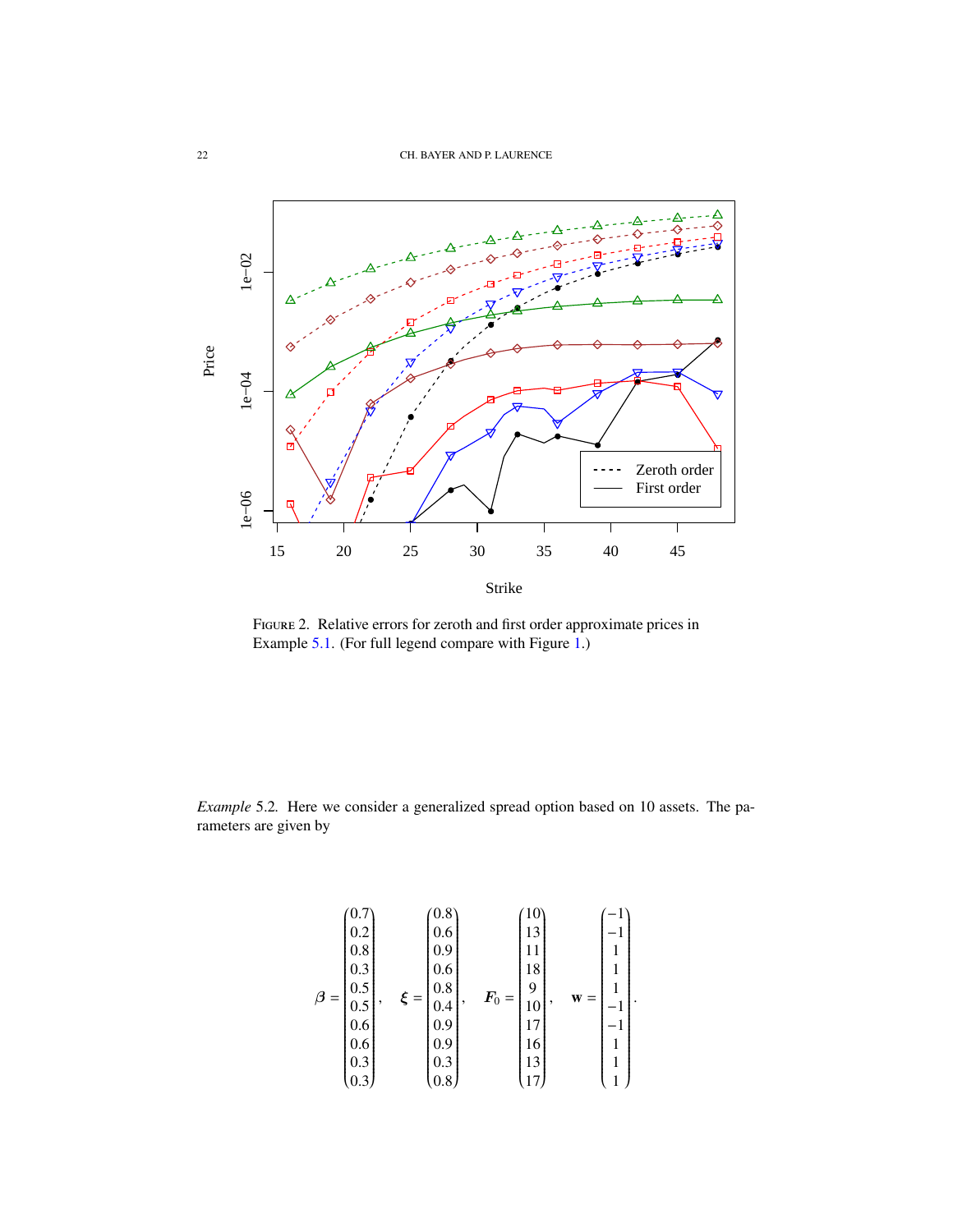The entries of the correlation matrix

| (1.00)               | $-0.22$           |                |          | $-0.10$ $0.02$ $0.01$ $0.00$                                                                    | $-0.00$              | 0.00                 | $-0.00$ | $0.00 \lambda$ |
|----------------------|-------------------|----------------|----------|-------------------------------------------------------------------------------------------------|----------------------|----------------------|---------|----------------|
| $-0.22$              |                   | 1.00 0.47      |          | $-0.08$ $-0.06$ $-0.01$ $0.01$ $-0.00$                                                          |                      |                      | 0.00    | $-0.00$        |
| $1 - 0.10$           |                   |                |          | $0.47$ $1.00$ $-0.18$ $-0.14$ $-0.02$                                                           |                      | $0.01 - 0.00$        | 0.00    | $-0.00$        |
|                      |                   |                |          | $\begin{bmatrix} 0.02 & -0.08 & -0.18 & 1.00 & 0.77 & 0.14 \end{bmatrix}$                       | $-0.08$              | 0.03                 | $-0.00$ | 0.00           |
|                      |                   |                |          | $\begin{bmatrix} 0.01 & -0.06 & -0.14 & 0.77 & 1.00 & 0.18 & -0.10 \end{bmatrix}$               |                      | 0.03                 | $-0.00$ | 0.00           |
|                      |                   |                |          | $\rho = \begin{bmatrix} 0.00 & -0.01 & -0.02 & 0.14 & 0.18 & 1.00 & -0.58 & 0.18 \end{bmatrix}$ |                      |                      | $-0.02$ | 0.02           |
| $-0.00$              |                   | $0.01$ $0.01$  |          | $-0.08$ $-0.10$                                                                                 | $-0.58$ 1.00 $-0.32$ |                      | 0.03    | $-0.03$        |
| $\vert 0.00 \vert$   |                   | $-0.00 - 0.00$ | 0.03     | $0.03 \qquad 0.18$                                                                              | $-0.32$ 1.00         |                      | $-0.10$ | 0.10           |
| $\Big  -0.00$        | $0.00\qquad 0.00$ |                |          | $-0.00 - 0.00$                                                                                  |                      | $-0.02$ 0.03 $-0.10$ | 1.00    | $-0.96$        |
| $\binom{0.00}{0.00}$ | $-0.00$           | $-0.00$        | $0.00\,$ | $0.00 \ 0.02$                                                                                   | $-0.03$              | 0.10                 |         | $-0.96$ 1.00 J |
|                      |                   |                |          |                                                                                                 |                      |                      |         |                |

are rounded to two digits for better readability. The full correlation matrix is, of course, available from the authors upon request. The parameters have been generated in a random way. In this case, the option is at-the-money at a strike of  $K = 34$ . We computed the option prices for strikes  $K = 32.9$ , 33.5, 33.8, 34.1, 34.4, 34.7, 35.3 and maturities of  $T = 0.5 \pm 1.2 \pm 5.10$  years. The reference prices obtained by Monte-Carlo simulation are  $T = 0.5, 1, 2, 5, 10$  years. The reference prices obtained by Monte-Carlo simulation are<br>presented in Table 4. We note that the simulation error is smaller than  $6 \times 10^{-4}$  for  $T = 0.5$ presented in Table [4.](#page-22-0) We note that the simulation error is smaller than  $6 \times 10^{-4}$  for  $T = 0.5$ <br>and smaller than  $1 \times 10^{-3}$  for  $T = 1$  and increases to around  $1 \times 10^{-2}$  for  $T = 10$ . The and smaller than  $1 \times 10^{-3}$  for  $T = 1$  and increases to around  $1 \times 10^{-2}$  for  $T = 10$ . The first order asymptotic prices shown in Table [6](#page-23-0) are of remarkable precision. At maturity *T* = 0.5 years the error is bounded by  $1 \times 10^{-4}$  throughout the whole range of strike prices. At maturity *T* = 1 years, the accuracy is still of the order  $1.5 \times 10^{-3}$ . Clearly, the accuracy decreases when the time to maturity increases. For the extremely large maturity of *T* – 10 decreases when the time to maturity increases. For the extremely large maturity of  $T = 10$ years, the accuracy is around  $4 \times 10^{-1}$ . But even in this case, the relative error is only around 3%. The comparison to the zero order prices given in Table [5](#page-22-1) show that the first order prices are substantially more accurate for maturities smaller than  $T = 5$  years.

<span id="page-22-0"></span>

|     | $K = 32.9$                                         |         | $K = 33.5 \mid K = 33.8 \mid$ | $K = 34.1$ | $K = 34.4$ | $K = 34.7$ | $K = 35.3$ |  |  |  |  |  |
|-----|----------------------------------------------------|---------|-------------------------------|------------|------------|------------|------------|--|--|--|--|--|
| 0.5 | 3.6352                                             | 3.3143  | 3.1609                        | 3.0123     | 2.8684     | 2.7292     | 2.4649     |  |  |  |  |  |
|     | 4.8959                                             | 4.5841  | 4.4332                        | 4.2857     | 4.1416     | 4.0008     | 3.7292     |  |  |  |  |  |
| 2   | 6.6912                                             | 6.3870  | 6.2385                        | 6.0924     | 5.9487     | 5.8074     | 5.5322     |  |  |  |  |  |
| 5   | 10.2656                                            | 9.9710  | 9.8261                        | 9.6825     | 9.5408     | 9.4000     | 9.1251     |  |  |  |  |  |
| 10  | 14.2385                                            | 13.9482 | 13.8122                       | 13.6726    | 13.5298    | 13.3877    | 13.1204    |  |  |  |  |  |
|     | TABLE 4. Quasi Monte Carlo prices for Example 5.2. |         |                               |            |            |            |            |  |  |  |  |  |

<span id="page-22-1"></span>

|     | $K = 32.9$ |         | $K = 33.5 \mid K = 33.8 \mid K = 34.1 \mid$            |         | $K = 34.4$ | $K = 34.7$ | $K = 35.3$ |
|-----|------------|---------|--------------------------------------------------------|---------|------------|------------|------------|
| 0.5 | 3.6306     | 3.3096  | 3.1562                                                 | 3.0076  | 2.8637     | 2.7245     | 2.4601     |
|     | 4.8844     | 4.5724  | 4.4214                                                 | 4.2739  | 4.1297     | 3.9890     | 3.7174     |
| 2   | 6.6640     | 6.3595  | 6.2109                                                 | 6.0648  | 5.9211     | 5.7798     | 5.5046     |
| 5   | 10.2020    | 9.9069  | 9.7617                                                 | 9.6182  | 9.4763     | 9.3361     | 9.0604     |
| 10  | 14.1930    | 13.9054 | 13.7635                                                | 13.6229 | 13.4835    | 13.3454    | 13.0728    |
|     |            |         | TABLE 5. Zero order asymptotic prices for Example 5.2. |         |            |            |            |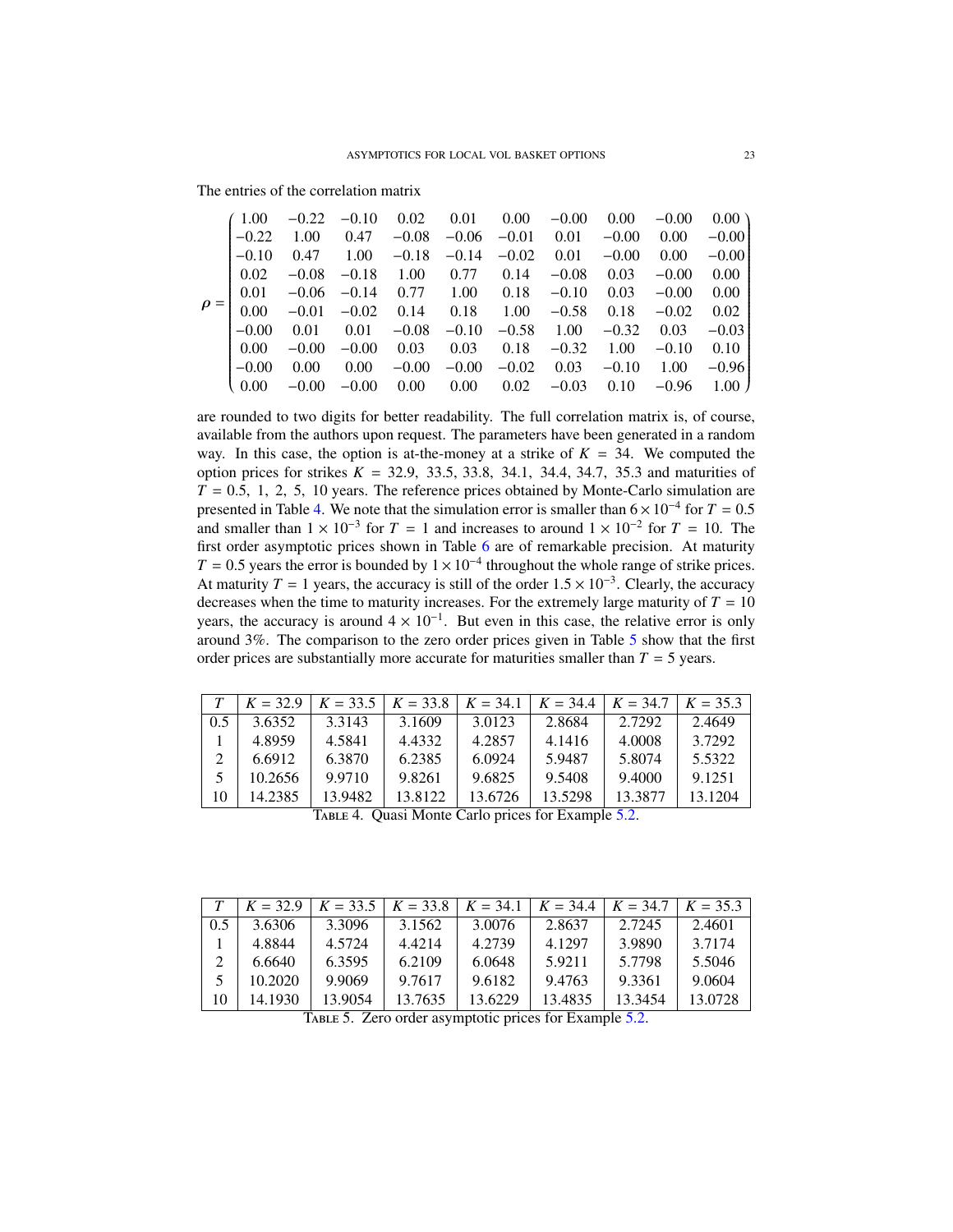<span id="page-23-0"></span>

|     | $K = 32.9$ |                                                         | $K = 33.5$   $K = 33.8$   $K = 34.1$   $K = 34.4$ |         |         | $K = 34.7$ | $K = 35.3$ |
|-----|------------|---------------------------------------------------------|---------------------------------------------------|---------|---------|------------|------------|
| 0.5 | 3.6353     | 3.3143                                                  | 3.1610                                            | 3.0123  | 2.8684  | 2.7292     | 2.4648     |
|     | 4.8976     | 4.5857                                                  | 4.4348                                            | 4.2873  | 4.1431  | 4.0023     | 3.7307     |
| 2   | 6.7015     | 6.3972                                                  | 6.2487                                            | 6.1027  | 5.9590  | 5.8177     | 5.5423     |
|     | 10.3507    | 10.0561                                                 | 9.9112                                            | 9.7678  | 9.6260  | 9.4858     | 9.2100     |
| 10  | 14.6137    | 14.3277                                                 | 14.1863                                           | 14.0461 | 13.9069 | 13.7689    | 13.4960    |
|     |            | TABLE 6. First order asymptotic prices for Example 5.2. |                                                   |         |         |            |            |

<span id="page-23-3"></span>*Example* 5.3*.* The next example is a basket based on 15 risky assets, with

$$
\beta = (0.7, 0.8, 0.9, 0.2, 0.4, 0.3, 0.3, 0.4, 0.4, 0.4, 0.1, 0.6, 0.5, 0.1, 0.2)^t, \n\xi = (0.6, 0.8, 0.1, 0.4, 0.4, 0.5, 0.4, 0.6, 0.9, 0.3, 0.3, 0.4, 0.5, 0.5, 0.5)^t, \nF_0 = (12, 11, 19, 15, 9, 13, 10, 12, 19, 12, 9, 9, 9, 10, 13)^t,
$$

and weights  $w_i \equiv 1$ . Lack of space prevents us from giving the correlation matrix, which, as the other parameters, has been generated at random. Of course, it is available from the authors upon request. In contrast to the situation in Example [5.2,](#page-21-1) where the different assets were only lightly correlated, here, the average correlation between two assets is high at 68%. The option is at the money when the strike price satisfies  $K = 182$ . We present the "true" (Monte Carlo) prices (see Table [7\)](#page-23-1) and the zero-order and first-order asymptotic prices (see Table [8](#page-23-2) and [9,](#page-24-0) respectively) for times  $T = 0.5$ ,  $T = 1$  and  $T = 2$  years and for strike prices  $K = 178.5, 179.7, 180.9, 182.1, 183.3, 184.5, 185.7$ . The simulation error is of order  $5 \times 10^{-4}$  for  $T = 0.5$ ,  $1 \times 10^{-3}$  for  $T = 1$  and  $1.5 \times 10^{-3}$  for  $T = 2$ . Again we see that, throughout a wide range of strike prices, the first-order asymptotic prices are almost exact up to order  $10^{-4}$  for  $T = 0.5$  years and still up to order  $10^{-3}$  for  $T = 1$  year.<br>Fiven for  $T = 2$ , the first order asymptotic price has a surprising accuracy with errors of Even for  $T = 2$ , the first order asymptotic price has a surprising accuracy with errors of no more than  $2 \times 10^{-3}$  observed in our data. As no weight is negative, we are using the Black-Scholes version of the asymptotic prices.

<span id="page-23-1"></span>

|     | $K = 178.5$                                                          | 179.7  | 180.9  | 182.1                                        | 183.3                          | 184.5 | 185.7 |  |  |  |  |
|-----|----------------------------------------------------------------------|--------|--------|----------------------------------------------|--------------------------------|-------|-------|--|--|--|--|
| 0.5 | 7.3631                                                               | 6.6826 | 6.0442 | 5.4480                                       | $4.8935$   $4.3799$   $3.9063$ |       |       |  |  |  |  |
|     | 9.5456                                                               | 8.9029 |        | $8.2903$   7.7078   7.1549   6.6310   6.1357 |                                |       |       |  |  |  |  |
|     | $12.0280$   11.4395   10.8724   10.3264   9.8011   9.2963<br>12.6380 |        |        |                                              |                                |       |       |  |  |  |  |
|     | TABLE 7. Quasi Monte Carlo prices for Example 5.3.                   |        |        |                                              |                                |       |       |  |  |  |  |

<span id="page-23-2"></span>

|                                                                    | $T \mid K = 178.5 \mid 179.7$                          |        | 180.9  | 182.1   | 183.3                    | 184.5              | 185.7 |  |  |  |  |
|--------------------------------------------------------------------|--------------------------------------------------------|--------|--------|---------|--------------------------|--------------------|-------|--|--|--|--|
| 0.5                                                                | 7.3738                                                 | 6.6937 | 6.0555 | 5.4593  | 4.9047                   | $14.3909$   3.9172 |       |  |  |  |  |
|                                                                    | 9.5760                                                 | 8.9339 | 8.3218 | 17.7394 | 7.1864   6.6625   6.1672 |                    |       |  |  |  |  |
| 12.1144   11.5269   10.9605   10.4149   9.8900   9.3854<br>12.7233 |                                                        |        |        |         |                          |                    |       |  |  |  |  |
|                                                                    | TABLE 8. Zero-order asymptotic prices for Example 5.3. |        |        |         |                          |                    |       |  |  |  |  |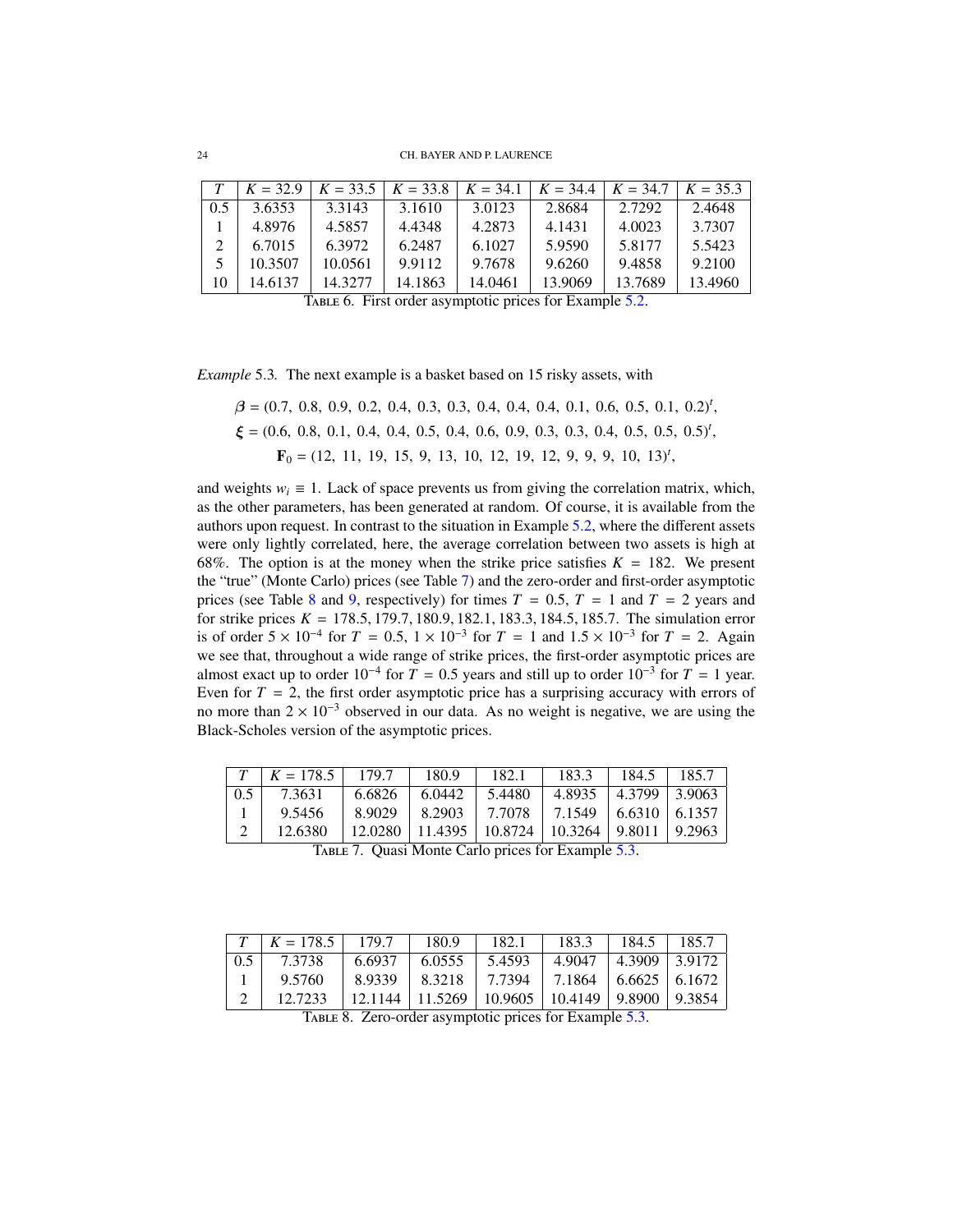<span id="page-24-0"></span>

|                                                                      | $K = 178.5$   179.7                                     |        | 180.9  | 182.1  | 183.3                                 | 184.5                        | 185.7 |  |  |  |  |
|----------------------------------------------------------------------|---------------------------------------------------------|--------|--------|--------|---------------------------------------|------------------------------|-------|--|--|--|--|
| 0.5                                                                  | 7.3633                                                  | 6.6829 | 6.0445 | 5.4481 |                                       | $4.8934$   $4.3797$   3.9061 |       |  |  |  |  |
|                                                                      | 9.5456                                                  | 8.9030 | 8.2904 |        | $7.7077$   $7.1545$   6.6305   6.1352 |                              |       |  |  |  |  |
| $12.0269$   11.4383   10.8710   10.3247   9.7993   9.2943<br>12.6369 |                                                         |        |        |        |                                       |                              |       |  |  |  |  |
|                                                                      | TABLE 9. First-order asymptotic prices for Example 5.3. |        |        |        |                                       |                              |       |  |  |  |  |

<span id="page-24-3"></span>*Example* 5.4*.* In a second 15-dimensional example, we present the case of a high-dimensional generalized spread option. The parameters are this time given by

 $\beta = (0.3, 0.1, 0.1, 0.8, 0.8, 0.5, 0.6, 0.4, 0.8, 0.4, 0.9, 0.2, 0.1, 0.8, 0.4)^t$  $\xi = (0.7, 0.7, 0.4, 0.4, 0.8, 0.5, 0.1, 0.5, 0.4, 0.9, 0.6, 0.4, 0.5, 0.5, 0.5)^t$ ,  $\mathbf{F}_0 = (10, 8, 15, 13, 13, 9, 18, 15, 13, 9, 12, 19, 11, 11, 13)^t$ ,  $\mathbf{w} = (1, 1, 1, -1, -1, -1, 1, 1, -1, 1, -1, -1, 1, 1, 1)^t$ .

Again, we stress that the parameters have been chosen at random, and lack of space prevents us from giving the correlation matrix  $\rho$ , which is naturally available from the authors upon request. Similarly to Example [5.3,](#page-23-3) the assets are on average highly correlated with an average correlation of 60%. This time, the option is at the money when  $K = 31$ . We give the "exact" prices of the spread options for time to maturity  $T = 0.5$ ,  $T = 1$  and  $T = 2$ years and for strike prices  $K = 27.5, 28.7, 29.9, 31.1, 32.3, 33.5, 34.7$ . The simulation error in Table [10](#page-24-1) is at  $T = 1$  bounded by  $5 \times 10^{-4}$ , by  $3 \times 10^{-4}$  at  $T = 0.5$  and by  $7 \times 10^{-4}$  at  $T = 2$ . The zero order prices are reported in Table 11 and the first order prices in Table 12.  $T = 2$ . The zero order prices are reported in Table [11](#page-24-2) and the first order prices in Table [12.](#page-25-0) In this case, some weights are negative, so we use the Bachelier version of the asymptotic pricing formulas. We again observe extremely good fit for the first order prices, of order 10<sup>-4</sup> for *T* = 0.5 years and  $5 \times 10^{-4}$  at *T* = 1. At *T* = 2, the fit is still satisfactory with  $3 \times 10^{-3}$ . Surprisingly, this time the zero-order prices are of similar quality at least for  $3 \times 10^{-3}$ . Surprisingly, this time the zero-order prices are of similar quality, at least for in-the-money strike prices *K*. In fact, at  $T = 2$  they seem to be convincingly closer to the exact prices than the first order asymptotic prices in the money.

<span id="page-24-1"></span>

|     | $T$   $K = 27.5$   $K = 28.7$   $K = 29.9$   $K = 31.1$   $K = 32.3$   $K = 33.5$   $K = 34.7$ |        |        |        |        |        |        |  |  |  |  |  |
|-----|------------------------------------------------------------------------------------------------|--------|--------|--------|--------|--------|--------|--|--|--|--|--|
| 0.5 | 4.8596                                                                                         | 4.0101 | 3.2333 | 2.5373 | 1.9293 | 1.4137 | 0.9919 |  |  |  |  |  |
|     | 5.9055                                                                                         | 5.0862 | 4.3191 | 3.6092 | 2.9608 | 2.3781 | 1.8641 |  |  |  |  |  |
|     | 7.4510                                                                                         | 6.6379 | 5.8614 | 5.1247 | 4.4308 | 3.7828 | 3.1839 |  |  |  |  |  |
|     | TABLE 10. Quasi Monte Carlo prices for Example 5.4                                             |        |        |        |        |        |        |  |  |  |  |  |

<span id="page-24-2"></span>

|                                              | $T$   $K = 27.5$   $K = 28.7$   $K = 29.9$   $K = 31.1$   $K = 32.3$   $K = 33.5$   $K = 34.7$ |        |        |        |         |        |        |  |
|----------------------------------------------|------------------------------------------------------------------------------------------------|--------|--------|--------|---------|--------|--------|--|
| 0.5                                          | 4.8598                                                                                         | 4.0101 | 3.2331 | 2.5369 | 1.9286  | 1.4128 | 0.9909 |  |
|                                              | 5.9062                                                                                         | 5.0864 | 4.3188 | 3.6082 | 2.9592  | 2.3759 | 1.8613 |  |
|                                              | 7.4543                                                                                         | 6.6397 | 5.8617 | 5.1233 | 4.42.77 | 3.7778 | 3.1769 |  |
| TABLE 11. Zero order prices for Example 5.4. |                                                                                                |        |        |        |         |        |        |  |

<span id="page-24-4"></span>*Example* 5.5*.* As an especially challenging example, we also computed prices of a 100 dimensional basket option, i.e. of a European call option on an index based on 100 stocks. We cannot present the precise parameters in this paper any more, but clearly they are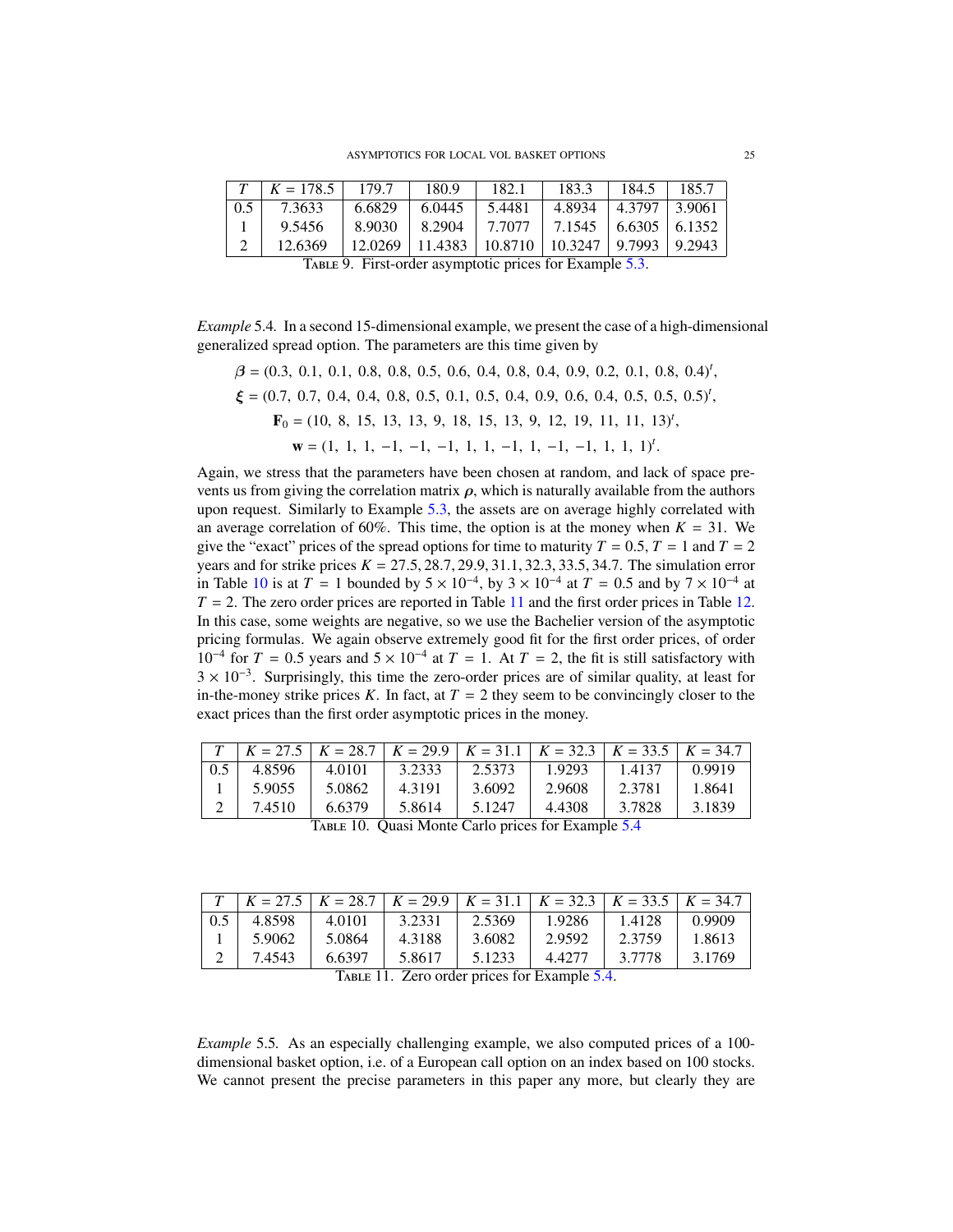<span id="page-25-0"></span>

|     |                                               |        |        |        | $K = 27.5$ $K = 28.7$ $K = 29.9$ $K = 31.1$ $K = 32.3$ $K = 33.5$ $K = 34.7$ |        |        |  |
|-----|-----------------------------------------------|--------|--------|--------|------------------------------------------------------------------------------|--------|--------|--|
| 0.5 | 4.8597                                        | 4.0103 | 3.2334 | 2.5374 | 1.9293                                                                       | 1.4137 | 0.9919 |  |
|     | 5.9061                                        | 5.0867 | 4.3197 | 3.6097 | 2.9613                                                                       | 2.3785 | 1.8645 |  |
|     | 7.4539                                        | 6.6407 | 5.8642 | 5.1274 | 4.4335                                                                       | 3.7854 | 3.1863 |  |
|     | TABLE 12. First order prices for Example 5.4. |        |        |        |                                                                              |        |        |  |

available from the authors upon request. As before, the parameters have been generated in a random way. The "volatilities"  $\xi_i$  range between 0.48 and 0.59, with mean volatility <sup>0</sup>.52. The correlation between different assets are very high, their mean value being 76%. The  $\beta_i$  vary between a minimum value of 0.12 and a maximum value of 0.99 with a mean value of 0.52. The initial forward prices take values between 3.03 and 6.99 with a mean value of 5.05, implying that the option is at-the-money at a strike  $K = 504.6$ . We report the different prices for strikes  $K = 502, 503.2, 503.6, 504, 504.4, 504.8, 505.2$ . Due to the prohibitive running time of the simulation algorithm, the simulation error is at most of order 10<sup>−</sup><sup>2</sup> in Table [13.](#page-25-1) We note that the error of the first order asymptotic formula, see Table [15,](#page-25-2) is mostly smaller than  $10^{-2}$ , i.e., the first order asymptotic error is within the accuracy bounds obtained from the simulation algorithm. The zero-order asymptotic formula, see Table [14,](#page-25-3) however, can be quite far away from the true price.

<span id="page-25-1"></span>

|                                                     | $T \mid K = 502 \mid 503.2 \mid 503.6 \mid 504$                                                |  |  |  |  | $\vert$ 504.4 $\vert$ 504.8 $\vert$ 505.2 |  |
|-----------------------------------------------------|------------------------------------------------------------------------------------------------|--|--|--|--|-------------------------------------------|--|
|                                                     | $\mid 0.5 \mid 34.018 \mid 33.433 \mid 33.245 \mid 33.057 \mid 32.869 \mid 32.678 \mid 32.483$ |  |  |  |  |                                           |  |
|                                                     | 47.390   46.834   46.650   46.466   46.280   46.101   45.924                                   |  |  |  |  |                                           |  |
| TABLE 13. Quasi Monte Carlo prices for Example 5.5. |                                                                                                |  |  |  |  |                                           |  |

<span id="page-25-3"></span>

|                                             | $\mid T \mid K = 502 \mid 503.2 \mid 503.6 \mid 504 \mid 504.4 \mid 504.8 \mid 505.2$             |  |  |  |  |  |  |
|---------------------------------------------|---------------------------------------------------------------------------------------------------|--|--|--|--|--|--|
|                                             | $\boxed{0.5 \mid 34.090 \mid 33.513 \mid 33.323 \mid 33.133 \mid 32.944 \mid 32.756 \mid 32.568}$ |  |  |  |  |  |  |
|                                             | $1   47.614   47.056   46.871   46.686   46.502   46.319   46.136$                                |  |  |  |  |  |  |
| TABLE 14. Zero order prices in Example 5.5. |                                                                                                   |  |  |  |  |  |  |

<span id="page-25-2"></span>

|                                              | $T \mid K = 502 \mid 503.2 \mid 503.6 \mid 504$                |  |  |  |  | $\vert$ 504.4 $\vert$ 504.8 $\vert$ 505.2 |  |
|----------------------------------------------|----------------------------------------------------------------|--|--|--|--|-------------------------------------------|--|
|                                              |                                                                |  |  |  |  |                                           |  |
|                                              | $47.399$   46.841   46.656   46.471   46.288   46.104   45.921 |  |  |  |  |                                           |  |
| TABLE 15. First order prices in Example 5.5. |                                                                |  |  |  |  |                                           |  |

5.3. Summary of numerical results. We conclude the section on numerical experiments by two summarizing tables, in which we report the ratio between the relative errors for the zero-order prices and the first order prices, respectively, to the dimension-free time to maturity " $\sigma^2 T$ ". In the case of a basket-option, we clearly have to choose some appropriate average volatility  $\bar{\sigma}$  for  $\sigma$ . We think that the most appropriate choice in our propriate average volatility  $\overline{\sigma}$  for  $\sigma$ . We think that the most appropriate choice in our multi-dimensional CEV framework is

$$
\overline{\sigma} = \frac{\sigma_{N,B}(\mathbf{F}_0)}{\sum_{i=1}^n w_i F_{0,i}},
$$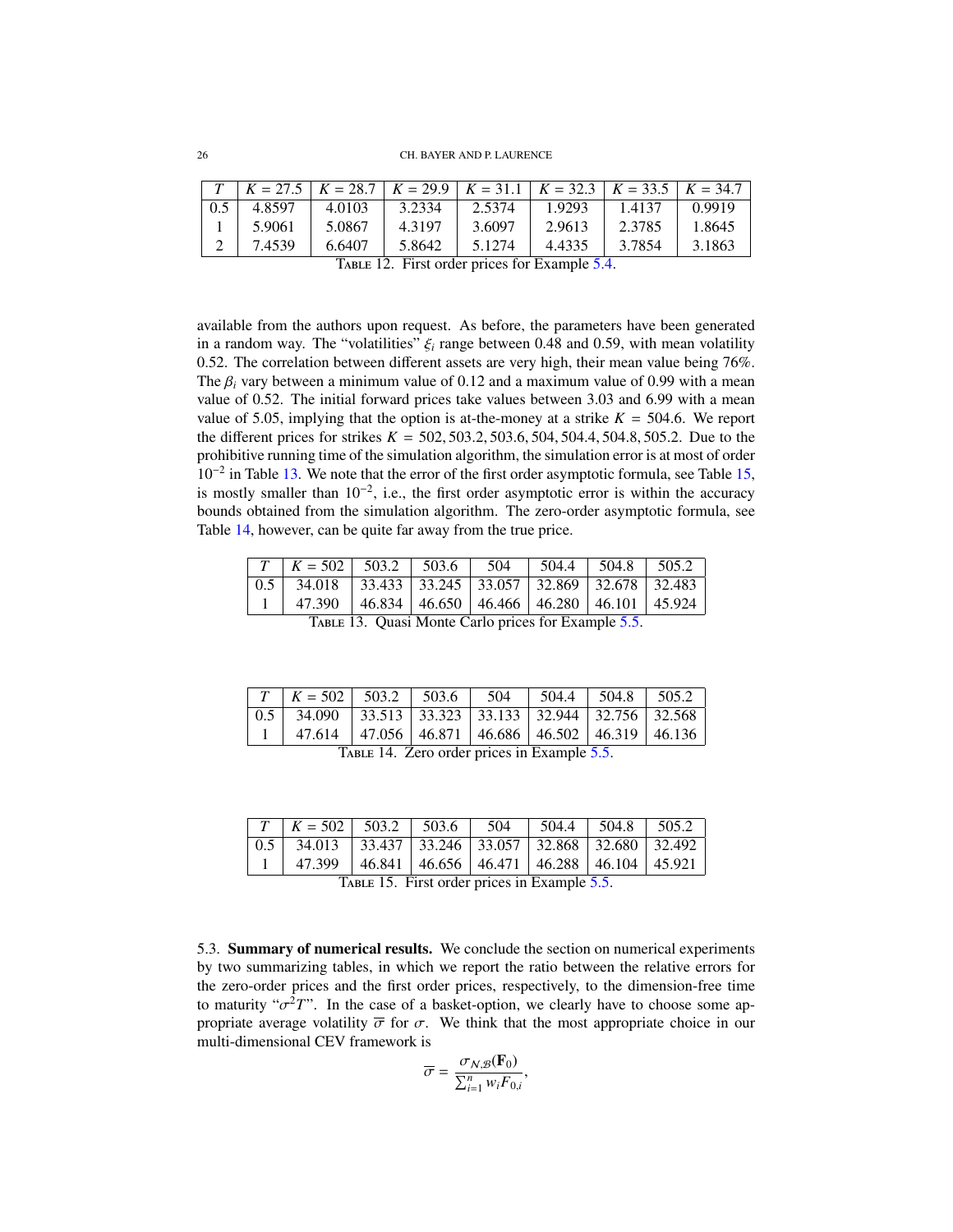| $\tau$                                                          | Ex. 5.1 | Ex. 5.2   | Ex. $5.3$ | Ex. 5.4   |  |  |  |  |
|-----------------------------------------------------------------|---------|-----------|-----------|-----------|--|--|--|--|
| 0.5                                                             | 0.1555  | $-0.0293$ | 0.3085    | $-0.0143$ |  |  |  |  |
|                                                                 | 0.1481  | $-0.0261$ | 0.3162    | $-0.0105$ |  |  |  |  |
| 2                                                               | 0.1429  | $-0.0218$ | 0.3222    | $-0.0075$ |  |  |  |  |
| 5                                                               | 0.1376  | $-0.0129$ | 0.3252    |           |  |  |  |  |
| 10                                                              | 0.1328  | $-0.0035$ | 0.3198    |           |  |  |  |  |
| $\bar{\sigma}$                                                  | 0.1704  | 0.3187    | 0.1073    | 0.2964    |  |  |  |  |
| TABLE 16. Normalized error of the zero-order asymptotic prices. |         |           |           |           |  |  |  |  |

| T                         | Ex. 5.1                | Ex. 5.2               | Ex. 5.3                                                          | Ex. 5.4               |
|---------------------------|------------------------|-----------------------|------------------------------------------------------------------|-----------------------|
| 0.5                       | $-4.02 \times 10^{-4}$ | $1.76 \times 10^{-4}$ | $8.76 \times 10^{-3}$                                            | $5.06 \times 10^{-5}$ |
|                           | $-9.47 \times 10^{-4}$ | $3.58 \times 10^{-3}$ | $1.53 \times 10^{-3}$                                            | $2.08 \times 10^{-3}$ |
| 2                         | $-1.63 \times 10^{-3}$ | $8.09 \times 10^{-3}$ | $-3.92 \times 10^{-3}$                                           | $3.89 \times 10^{-3}$ |
| 5                         | $-3.41 \times 10^{-3}$ | $1.71 \times 10^{-2}$ | $-1.33 \times 10^{-2}$                                           |                       |
| 10                        | $-7.15 \times 10^{-3}$ | $2.67 \times 10^{-2}$ | $-2.82 \times 10^{-2}$                                           |                       |
| $\bar{\overline{\sigma}}$ | 0.1704                 | 0.3187                | 0.1073                                                           | 0.2964                |
|                           |                        |                       | TABLE 17. Normalized error of the first order asymptotic prices. |                       |

where we normalize in order to obtain a log-normal volatility. For each of the Examples [5.1,](#page-19-0) [5.2,](#page-21-1) [5.3](#page-23-3) and [5.4](#page-24-3) we report that ratio over all times of maturity *T*, but only for one representative strike price *K*. In the case of Example [5.1,](#page-19-0) we choose  $K = 32.5$ , for Example [5.2](#page-21-1) we choose  $K = 33.8$ , for Example [5.3](#page-23-3) we take  $K = 180.3$  and, finally, for Example [5.4](#page-24-3) we consider  $K = 33.5$ .

Apart from the general observation, that the normalized errors of the zero-order prices are generally much larger than the normalized errors of the first order prices, we see that the normalized errors for the zero-order prices are more-or-less constant in *T*, implying that the zero-order prices converge with rate *T* to the true prices as  $T \to 0$ . On the other hand, the normalized relative errors of the first order prices seem to roughly double when *T* doubles. Consequently, the first order prices seem to converge to the true prices with rate  $T<sup>2</sup>$ , convincingly so for Examples [5.1,](#page-19-0) [5.2](#page-21-1) and, to some extent, [5.4.](#page-24-3) Thus, the numerical example convincingly reconfirm the results of the asymptotic analysis. Even more, in some cases it seems that  $T = 10$  is already in the asymptotic regime.

Finally, we would also like to compare our results to the classical results by Avellaneda et al. [\[3\]](#page-32-0), who are using a slightly different approach. Indeed, they use a heat kernel expansion to derive a local volatility for the basket from the local volatilities of the individual components, and then obtain the implied volatility by the "1/2-slope rule", see Gatheral  $[16]$ , i.e. as the average local volatility at the initial and the minimizing configu-ration. In Table [18,](#page-26-0) we report the relative errors of our zero-order price – denoted by  $\sigma_0$ 

<span id="page-26-0"></span>

|                                                                          | $K = 178.5$ | 179.7               | 182.1                  | 183.3      | 184.5      | 185.7      |  |  |
|--------------------------------------------------------------------------|-------------|---------------------|------------------------|------------|------------|------------|--|--|
| $\sigma_0$                                                               | 0.00146     | $0.00166$   0.00208 |                        | 0.00229    | 0.00253    | 0.00279    |  |  |
| $\sigma_{AV}$                                                            | 0.00147     | 0.00167             | 0.00208                | 0.00229    | 0.00254    | 0.00281    |  |  |
| $\sigma_{0AV}$                                                           | 0.00639     |                     | $0.00535 \mid 0.00188$ | $-0.00071$ | $-0.00392$ | $-0.00784$ |  |  |
| TABLE 18. Comparison of 0 order prices with prices obtained in [3]. Rel- |             |                     |                        |            |            |            |  |  |

ative errors in Example  $5.3$  for  $T = 0.5$ .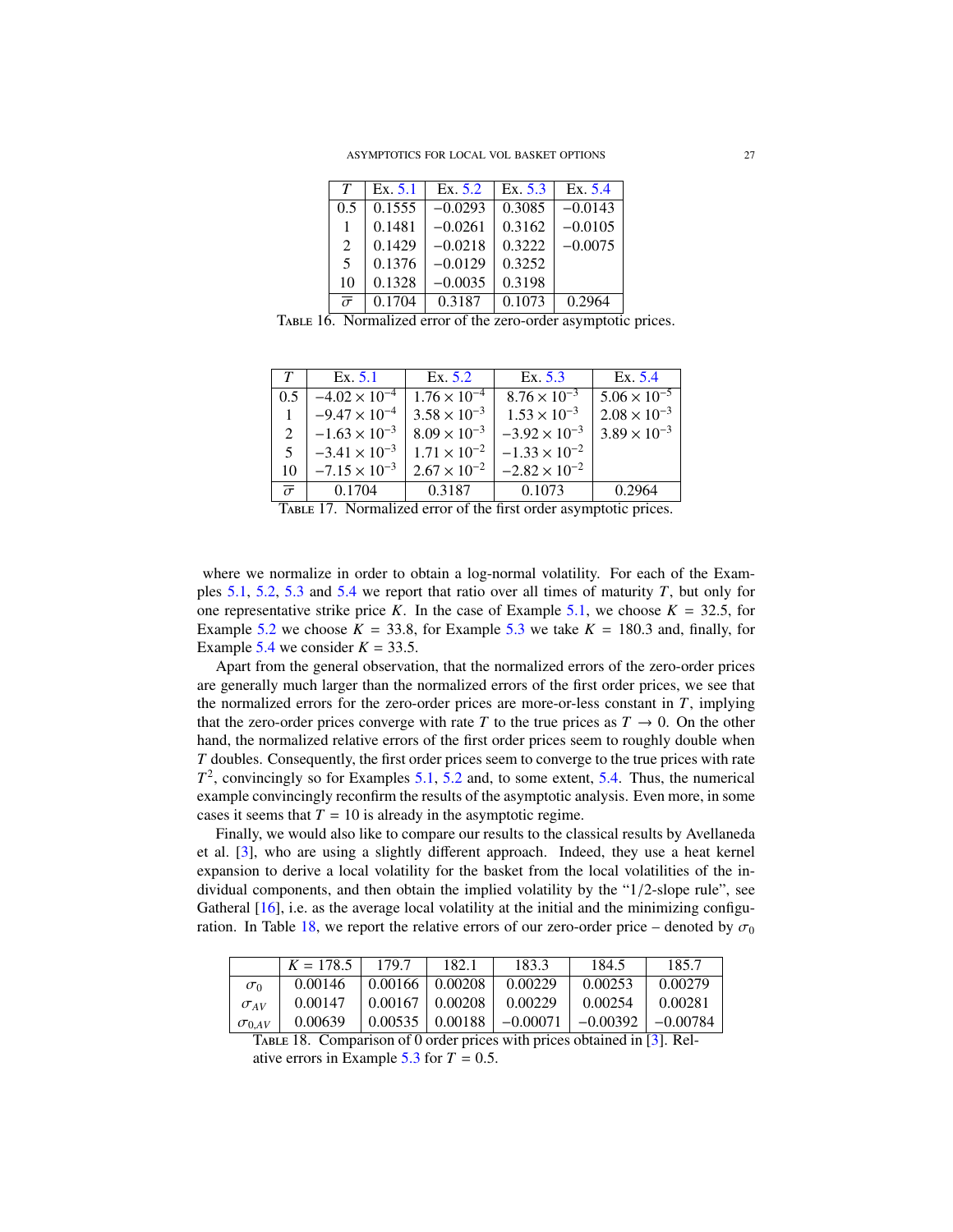in the table – and the price obtained from the implied volatility of  $[3]$  – denoted by  $\sigma_{AV}$  in the table. Finally, we also present the results that we would obtain if we directly used their approximation of the minimizing configuration for our zero order formula, instead of just as a starting value for a Newton iteration – denoted by  $\sigma_{0,4V}$  in the table. The degree of agreement between our zero order prices and the prices of Avellaneda et al. is quite astonishing, whereas the quality is certainly considerably worse if we replace the minimizing configuration by its approximation. So it seems that the "1/2-slope trick" effectively allows one to avoid the (completely unproblematic) Newton iteration, at no cost of precision. The first order approximation is, in this case, by almost two orders of magnitude better in terms of the relative error than either our zero order price or the price obtained by Avellaneda et al.

## 6. Future Work

A big challenge is to devise models which consistently price both the basket option and its components, in the presence of a skew, such as the one found in equity markets. The model considered does allow a reasonable level of skew in both components and in the basket, as illustrated by an example in Figure [3.](#page-28-0) An additional feature, as was pointed out by the referee, to incorporate into the local vol basket model, is time inhomogeneous volatilities and correlations. This is quite straightforward to do, following the approach in [\[17\]](#page-32-2), where the time dependent coefficients are expanded in a Taylor series around the initial time *t*. However, since Taylor expansions are used, such expansions can only be expected to be effective for relatively short dated options. An interesting alternative is to combine the present approach with one of the more sophisticated "global" approaches to time dependent coefficients, such as the approaches of Reghai [\[38\]](#page-33-15), Guyon and Henry-Labordère  $[20]$  $[20]$ , or that of Gatheral and Wang  $[18]$ . It is also desirable to extend the present work to local volatility models in which the correlations exhibit state-dependence. These have been termed "local correlation models".

## <span id="page-27-1"></span>Appendix A. Heat kernel expansions for local volatility models

A.1. Heat kernel expansion. Given a linear variable coefficient parabolic partial differential equation

(A.1) 
$$
u_t + \frac{1}{2} a^{ij} u_{x_i x_j} + b^i u_{x_i} = 0.
$$

In the time homogeneous case, we may without loss of generality assume the initial time is 0. It is well-studied in differential geometry and stochastic analysis that under certain technical conditions (see e.g.  $[42]$ ,  $[12]$ ) the transition density has, in the time homogeneous case, the following family of *N*-th order approximations  $p<sub>N</sub>$ ,

(A.2) 
$$
p_N(\mathbf{x}_0; \mathbf{x}, T) = \sqrt{g(\mathbf{x})} U_N(\mathbf{x}_0; \mathbf{x}, T) \frac{e^{-\frac{d^2(\mathbf{x}_0, \mathbf{x})}{2T}}}{(2\pi T)^{\frac{n}{2}}}
$$

where,

<span id="page-27-0"></span>• *g* is the volume form associated with the Riemannian metric determined by **g**, the inverse of the diffusion matrix  $a^{ij}$ . The inner product, denoted  $\langle ., . \rangle$ , of two tangent<br>vectors **A** and **R** is in local coordinates given by vectors  $A$  and  $B$  is, in local coordinates given by

$$
\langle \mathbf{A},\mathbf{B}\rangle=g_{ij}A_{i}B_{j},
$$

where the Einstein summation is used to sum over repeated indices.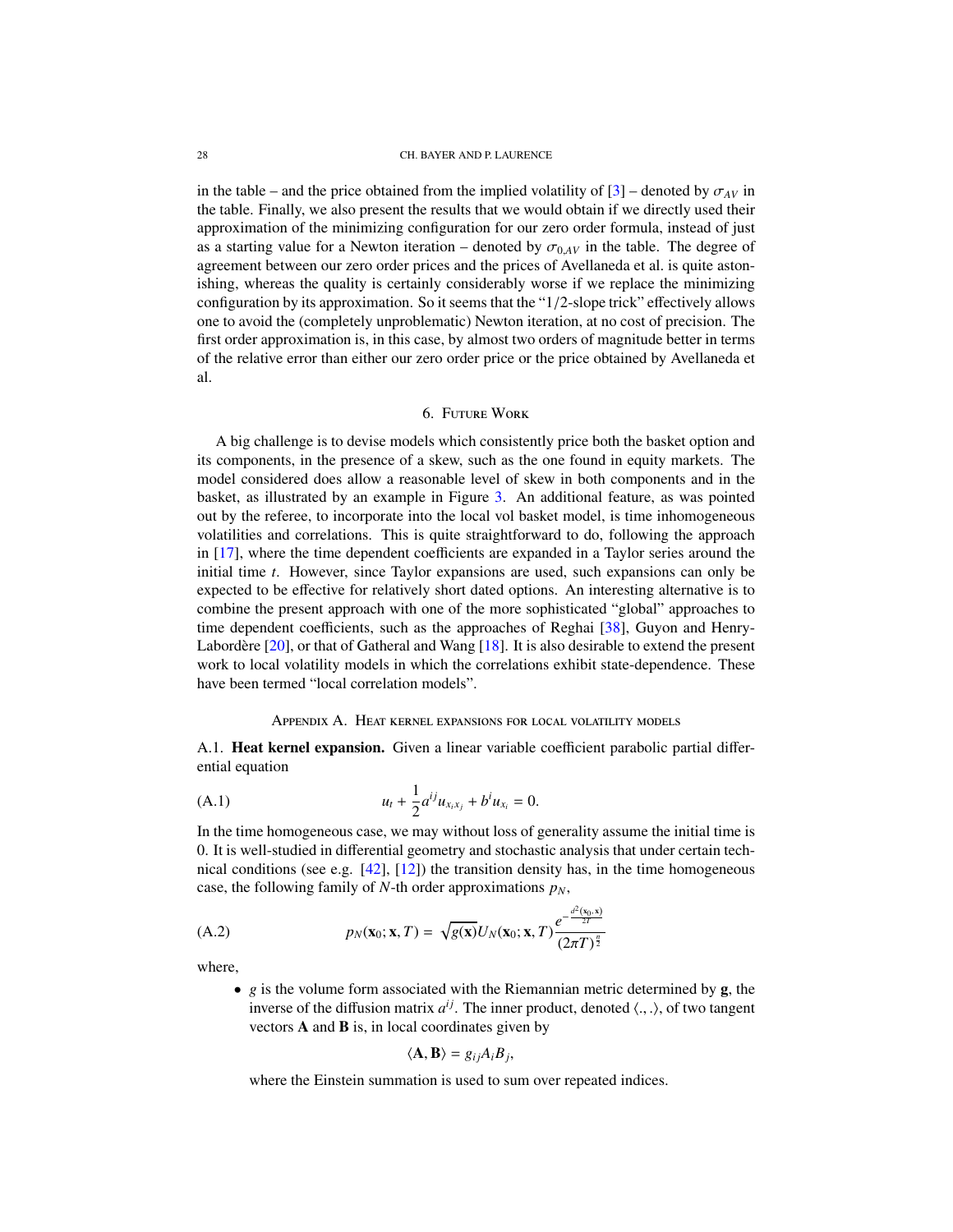<span id="page-28-0"></span>

Figure 3. Implied volas of a basket of three assets and the implied volas of the individual components. In the top plot, the implied vola for the basket option is plotted together with the implied volas of the individual components *at the optimal configuration*, i.e., at strikes F ? . In the bottom plot, the optimal configuration  $\mathbf{F}^{\star}$  is plotted against the strike of the basket. Parameters:  $\mathbf{F}_0 = (10, 11, 17), \beta = (0.3, 0.2, 0.2), \xi = (0.9, 0.7, 0.9),$  $\rho_{12} = 0.8, \rho_{13} = 0.7, \rho_{23} = 0.6.$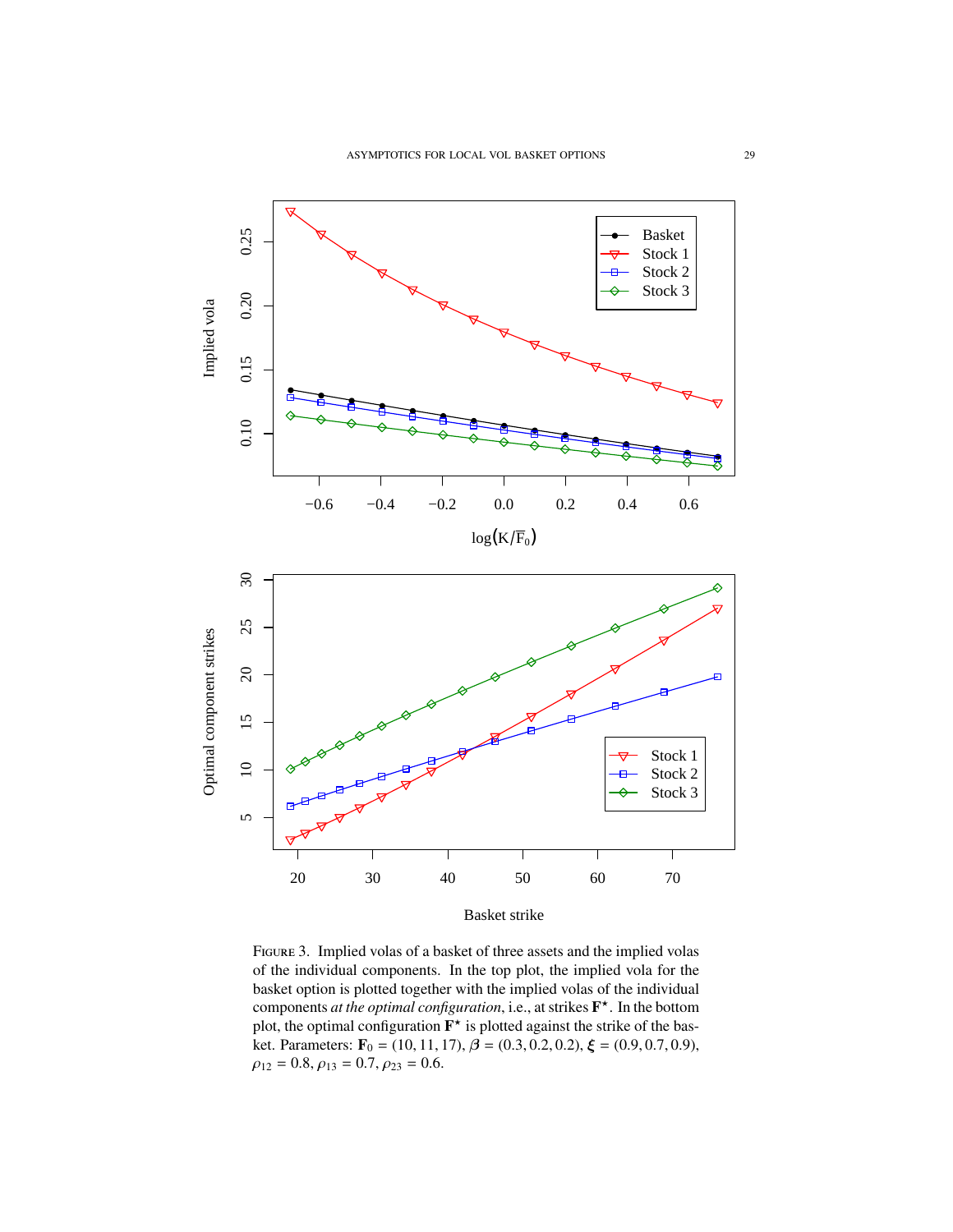- $d(\mathbf{x}_0, \mathbf{x})$  is the geodesic (Riemannian) distance between  $\mathbf{x}_0$  and  $\mathbf{x}$ , in the above mentioned metric  $g_{ij}$  corresponding to the inverse of the diffusion matrix.
- $\bullet$  *U<sub>N</sub>* is given by the series expansion:

$$
(A.3) \tU_N(\mathbf{x}_0; \mathbf{x}, T) = \sum_{k=0}^N u_k(\mathbf{x}_0; \mathbf{x}) T^k.
$$

The  $u_k$ 's are called the heat kernel coefficients. In particular,  $u_0(\mathbf{x}_0; \mathbf{x}) =$ √  $\overline{\Delta(\mathbf{x}_0,\mathbf{x})}e^{\int_{\gamma}\langle V,\dot{\gamma}\rangle},$ where ∆ and *V* are defined below.

• ∆ is the Van Vleck-DeWitt determinant:

$$
\Delta(\mathbf{x}_0, \mathbf{x}) = \frac{1}{\sqrt{g(\mathbf{x}_0)g(\mathbf{x})}} \det \left(-\frac{1}{2} \frac{\partial^2 d^2}{\partial \mathbf{x}_0 \partial \mathbf{x}}\right).
$$

•  $P = e^{\int_Y (V, \dot{\gamma})}$  is the exponential of the work done by the vector field *V* along the geodesic  $\gamma$ , joining **x**<sub>0</sub> to **x**, with  $V = V^i \partial_i$  and

(A.4) 
$$
V^i = b^i - \frac{1}{2\sqrt{g}} \frac{\partial}{\partial x^j} \left[ \sqrt{g} g^{ij} \right],
$$

where **b** is the drift in PDE  $(A.1)$ .

We refer to the expansion [\(A.2\)](#page-27-0) of order *N* as the *geometric expansion* of order *N*. This terminology is motivated by the fact that the expansion contains terms that are obtained using geometric information such as the geodesics. It is important to note that the geometric expansion is an asymptotic one and not a convergent one. In the classical treatment,  $p_N$ in  $[42]$ ,  $p_N$  is multiplied by a test function that localizes the expansion sufficiently close to the diagonal.In this paper what is needed to justify the asymptotics is that  $\hat{p}_N$  provides an asymptotic expansion of order  $N$ , i.e., if we denote by  $p$  the exact transition density, then we have

$$
\lim_{T \to 0} \frac{\hat{p}_N(\mathbf{x}, \mathbf{y}, T) - p(\mathbf{x}, \mathbf{y}, T)}{T^N} = 0, \quad \forall N \in \mathbb{N}
$$

uniformly on compact sets, away from the cut locus. Since our metric is flat, the cut locus in in fact empty. Using the asymptotics equivalence relation ∼ we have

$$
p(\mathbf{x}, \mathbf{y}, T) - \hat{p}_N(\mathbf{x}, \mathbf{y}, T) \sim o(T^N), \text{ as } T \to 0
$$

These estimates are indeed availables, in a variety of contexts, as illustrated by equation (4) in Theorems 1.2 and 1.3 in [\[5\]](#page-32-11) and Theorem (3.1) in [\[7\]](#page-32-12).

*Remark* A.1*.* Care needs to be taken to adhere to the following *convention* when integrating along the geodesic: The *starting point* is the backward point  $\mathbf{x}_0$  and the endpoint is **x**. Some authors prefer to integrate from the endpoint to the starting point, in which case *V* must be replaced by −*V*.

By adding and subtracting first order terms,  $(A.1)$  can then be re-expressed in the form

$$
(A.5) \t u_t + \frac{1}{2}\Delta_B u + V \cdot \nabla u = 0,
$$

where  $\Delta_B$  is the second order Laplace Beltrami operator  $\frac{1}{\sqrt{g}} \frac{\partial}{\partial x_i} (\sqrt{g} g^{ij} \frac{\partial}{\partial x_j}).$ <br>Note that the zeroth order heat kernal coefficient is known in closed for

Note that the zeroth order heat kernel coefficient is known in closed form provided we have available in closed form both the distance function and the geodesics. The higher order on diagonal heat kernel coefficients  $u_i(x, x)$  have been calculated up to order 4 in very general settings. On the other hand the efficient calculation of the *o*ff *diagonal* heat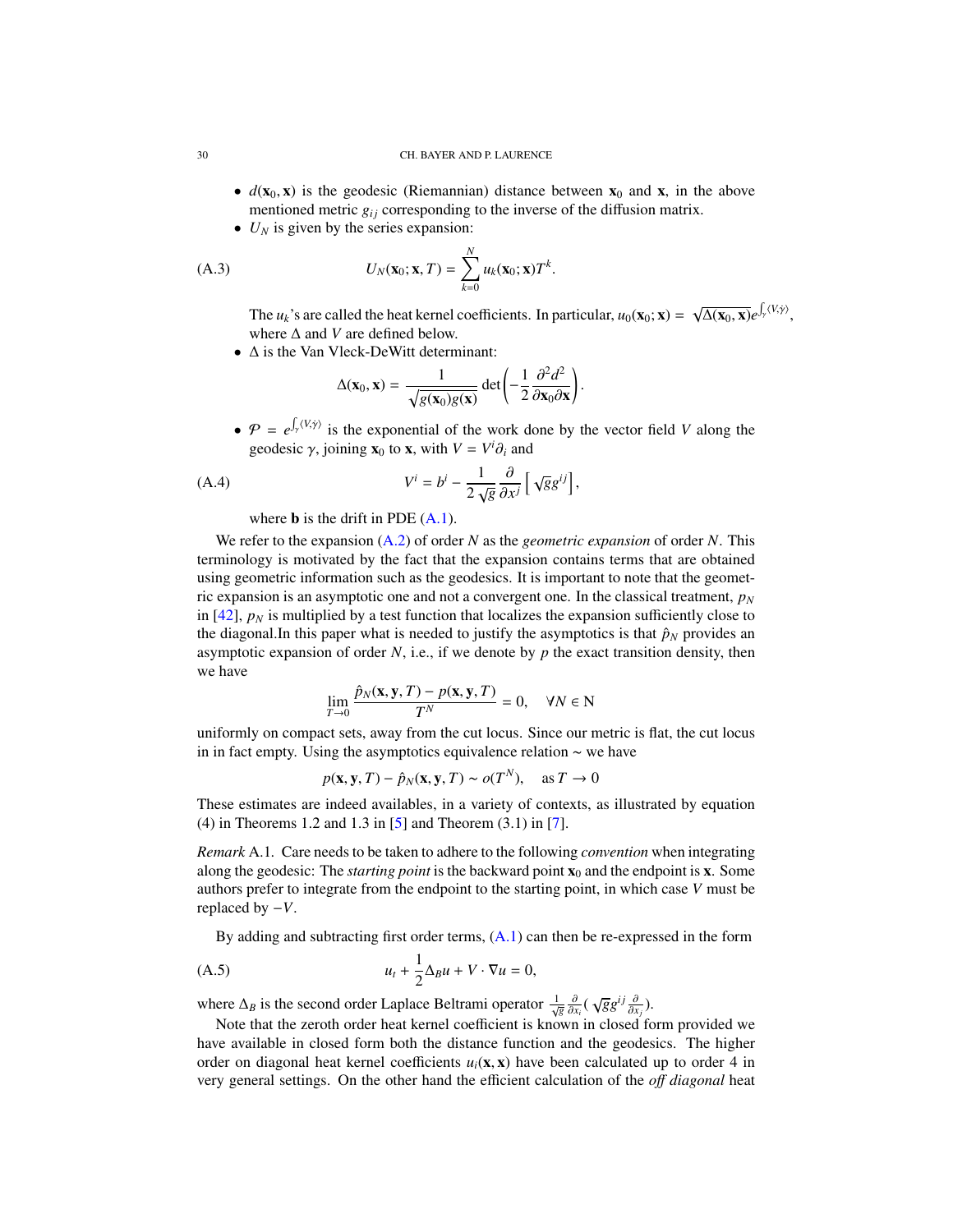kernel coefficients  $u_i$ , for  $i \geq 1$ , is still an active field of research. We refer to Hsu [\[24\]](#page-32-24) for an in-depth introduction to heat kernel expansion from a stochastic analysis perspective.

Given the heat kernel expansion in  $(A.2)$  for the transition density p, the call price C as  $T \rightarrow 0^+$  has an expansion obtained by inserting the geometric series into [\(1.3\)](#page-6-1).

<span id="page-30-0"></span>A.2. Action Integral. In order to isolate the covariant form of the drift to be used in the action integral, one can proceed directly in the original coordinates as in [\[8\]](#page-32-25) or alternatively by making changes of variables and exploiting the invariance of the form  $\int \mathcal{A} \cdot d\mathbf{l}$  under changes of variables. Here we do the latter. i.e., beginning with

$$
u_t + \frac{1}{2} \rho_{ij} \sigma_i(F_i) \sigma_j(F_j) u_{F_i F_j} = 0,
$$

we set

$$
y_i = \int_0^{F_i} \frac{1}{\sigma_i(u)} du.
$$

Then with  $v(y_1, ..., y_n, t) = u(F_1(y_1), ..., F_n(y_n), t)$ , using

$$
u_{F_i} = v_{y_i} \frac{1}{\sigma_i(F_i)},
$$
  

$$
u_{F_i F_j} = v_{y_i y_j} \frac{1}{\sigma_i(F_i)\sigma_j(F_j)} - \delta_{ij}v_{y_i} \frac{(\sigma_i)'(F_i)}{(\sigma_i)^2},
$$

we see that *v* satisfies the pde

$$
v_t + \frac{1}{2}\rho_{ij}v_{y_iy_j} - \frac{1}{2}(\sigma_i)'v_{y_i} = 0.
$$

Last we let *L* be a matrix that conjugates  $\rho$  to the identity, i.e.  $L\rho L^t = Id^3$  $L\rho L^t = Id^3$ ,

$$
x_i = L_{ip}y_p,
$$
  
\n
$$
v(y_1, \dots, y_n, t) = w(x_1, \dots, x_n, t),
$$
  
\n
$$
v_{y_i} = w_{x_k}L_{ki}, \quad v_{y_i y_j} = w_{x_k x_i}L_{ki}L_{lj},
$$
  
\n
$$
\rho_{ij}v_{y_i y_j} = L_{ki}\rho_{ij}L_{lj}w_{x_k x_l} = \text{Trace}(L\rho L^t \text{Hessian}(w)) = w_{x_i x_i}
$$

So the final equation is

$$
w_t + \frac{1}{2} w_{x_i x_i} - \frac{1}{2} L_{ik} (\sigma_k)'(F_k) w_{x_i} = 0.
$$

The transformation from **F** to **x** is  $x_i = L_{ik} \int_0^{F_i} \frac{1}{\sigma_i(u)} du$ . So, we see that the covariant drift that we need to integrate along the geodesics which are straight lines is  $-\frac{1}{2}L_{ik}(\sigma_k)'(F_k)$ .<br>The 1-form is thus given by The 1-form is thus given by

$$
(A.7) \qquad \qquad -\frac{1}{2}L_{ik}(\sigma_k)'(F_k)dx^i =: \mathcal{A}_i^x dx^i.
$$

Alternatively, this term may also be expressed in the original variables in the form

(A.8) 
$$
\mathcal{A}_{i}^{F} dF^{i} = -\frac{1}{2} \Lambda \frac{\frac{\partial \sigma_{j}(F_{j})}{\partial F_{j}}}{\sigma_{i}(F_{i})} dF_{i}
$$

<span id="page-30-2"></span><span id="page-30-1"></span><sup>&</sup>lt;sup>3</sup>Cholesky decomposition furnishes one approach to get *L* and diagonalization another.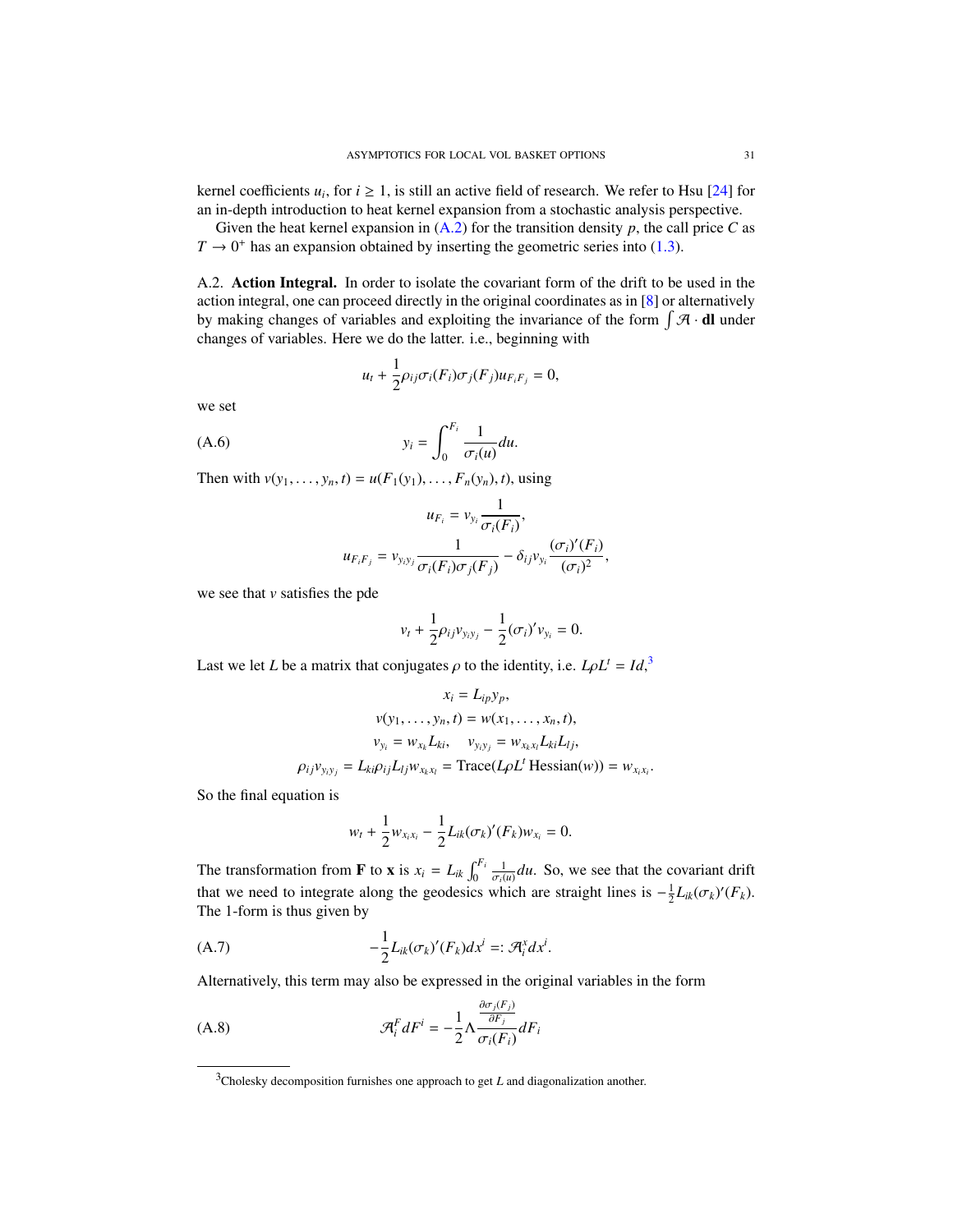A.2.1. *Geometric Brownian motion case.* In the case of a geometric Brownian motion, we have

$$
(\sigma_k)'(F_k) = \sigma_k,
$$
  

$$
y_k = \frac{1}{\sigma_k} \log(F_k).
$$

Now in the x plane, geodesics are straight lines joining the points  $x_0$  and  $x_1$  which are the images under the transformations above of the points  $\mathbf{F}_0$  and  $\mathbf{F}_1$  respectively. So, parametrizing an arbitrary point  $\mathbf{x}_0 + \lambda(\mathbf{x}_1 - \mathbf{x}_0)$  on this line segment by  $\lambda$ , we note that arc length is given by  $|\mathbf{x}_1 - \mathbf{x}_0| d\lambda = c_{\mathbf{x}_0, \mathbf{x}_1} d\lambda$ . Therefore, letting  $\sigma$  be the vector with entries  $\sigma_k$ , we have

$$
\int \mathcal{A}_i dx^i = -\frac{1}{2} \int_{\gamma(x_0, x_1)} L_{ik} \sigma_k dx^i
$$

$$
= -\frac{1}{2} \int_0^1 \sigma_k L_{ik}(x_1 - x_0)_i d\lambda
$$

$$
= \sigma_k L_{ik} L_{ip} \frac{1}{\sigma_p} \log \left( \frac{F_p}{F_{0,p}} \right)
$$

$$
= -\frac{1}{2} \sigma \log \left( \frac{F}{F_0} \right)^t \rho^{-1} \frac{1}{\sigma},
$$

<span id="page-31-1"></span>which has to be interpreted liberally in the sense of the previous term. In the above expression we clearly recognize the constant (in *T*) part of the exponent of the lognormal distribution (with arbitrary volatilities)

$$
\frac{1}{(2\pi T)^{\frac{n}{2}}\sigma_1F_1\ldots\sigma_nF_n|\rho|^{\frac{1}{2}}}e^{-\frac{(\log(\frac{F}{F_0})+\frac{1}{2}\sigma^2T)^f\Sigma^{-1}(\log(\frac{F}{F_0})+\frac{1}{2}\sigma^2T)}{2T}}dF_1\ldots dF_n.
$$

A.2.2. *CEV case.* Let us suppose  $\sigma_k(F_k) = \xi_k F_k^{\beta_k}$  so  $\sigma'_k(F_k) = \xi_k \beta_k F_k^{\beta_k-1}$ . Notice that in this aggregate the straight this case we have, since  $y_k = \frac{1}{(1-\beta_k)\xi_k} F_k^{1-\beta_k}$ ,

$$
\sigma'_{k}(F_{k}) = \frac{\beta_{k}}{1 - \beta_{k}} \frac{1}{y_{k}} = \frac{\beta_{k}}{1 - \beta_{k}} \frac{1}{(L^{-1})_{kj} x_{j}}
$$

Therefore by simple manipulations we get

<span id="page-31-0"></span>
$$
(A.10) \quad \int_{\gamma(\mathbf{x}_0,\mathbf{x}_1)} \mathcal{A}_i dx^i = -\frac{1}{2} \log(\frac{a_k + b_k}{a_k}) \frac{\beta_k \xi_k}{b_k (1 - \beta_k)} (\rho^{-1})_{kp} \frac{1}{\xi_p (1 - \beta_p)} (F_p^{1 - \beta_p} - F_{0,p}^{1 - \beta_p}),
$$

where we have set

$$
\mathbf{a} = L^{-1}\mathbf{x}_0 = L^{-1}L\frac{1}{1-\beta}\frac{1}{\xi}\mathbf{F}_0^{1-\beta} = \frac{1}{\xi(1-\beta)}\mathbf{F}_0^{1-\beta},
$$

$$
\mathbf{b} = L^{-1}(\mathbf{x}_1 - \mathbf{x}_0) = L^{-1}L\frac{1}{\xi(1-\beta)}(\mathbf{F}^{1-\beta} - \mathbf{F}_0^{1-\beta}) = \frac{1}{\xi(1-\beta)}(\mathbf{F}^{1-\beta} - \mathbf{F}_0^{1-\beta}),
$$

$$
a + b = \frac{1}{\xi(1-\beta)}\mathbf{F}^{1-\beta},
$$

so that  $(A.10)$  can be written

$$
-\frac{1}{2}(1-\beta_k)\log(\frac{F_k}{F_{0,k}})\frac{\beta_k\xi_k}{F_k^{1-\beta_k}-F_{0,k}^{1-\beta_k}}(\rho^{-1})_{kp}\frac{1}{\xi_p(1-\beta_p)}(F_p^{1-\beta_p}-F_{0,p}^{1-\beta_p}).
$$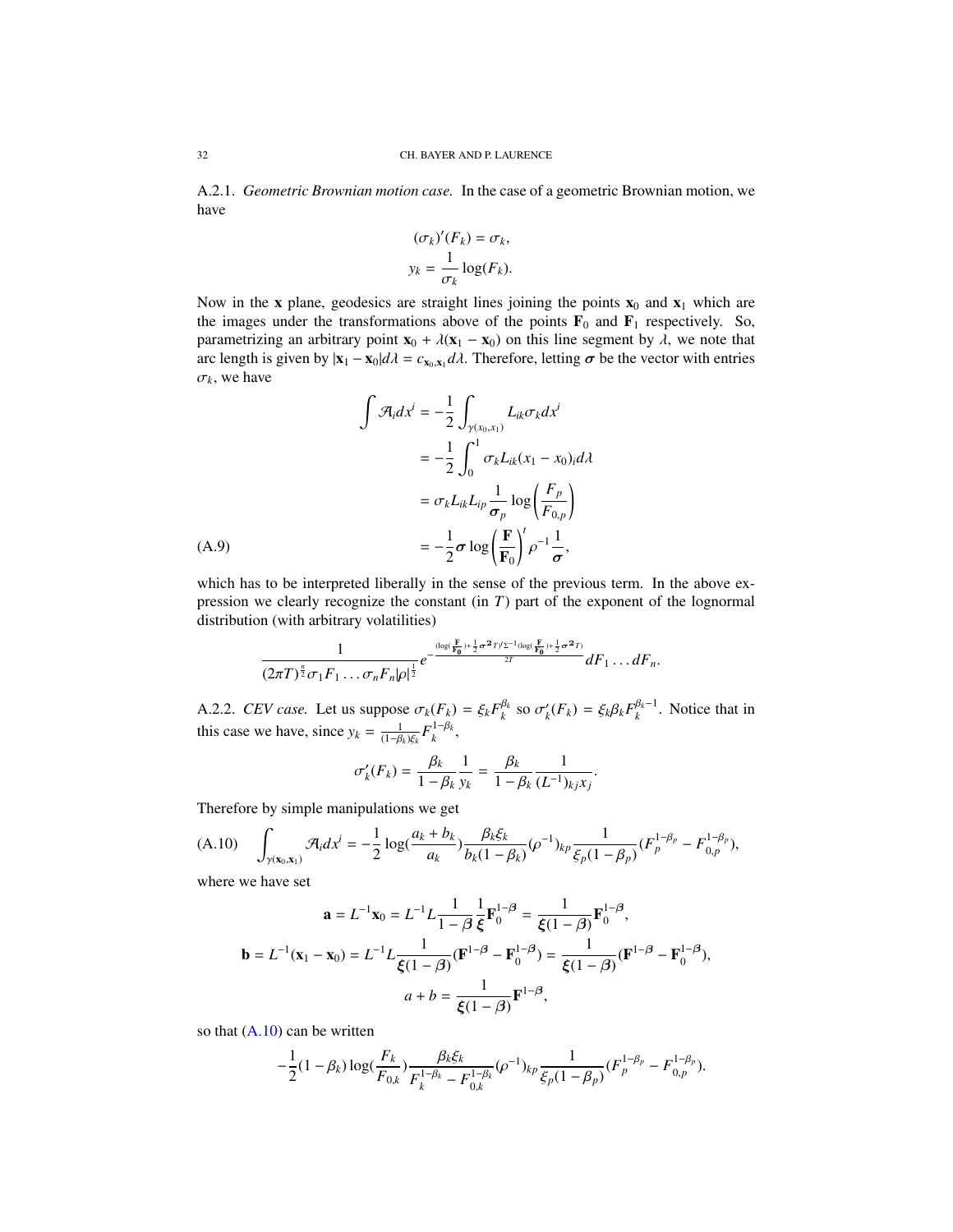Note that in the limit  $\beta_k \to 1$ ,  $\forall k$ , we have by L'Hospital's rule that  $\frac{1}{1-\beta_k}(F_k^{1-\beta_k} - F_{0,k}^{1-\beta_k})$  $\bigcup_{0,k}^{1-\beta_k}$  →  $log(\frac{F_k}{F_{0,k}})$ . Hence it is easily seen that we recover the lognormal result [\(A.9\)](#page-31-1) in this limit.

### **REFERENCES**

- <span id="page-32-9"></span>[1] Alexander, C.; Venkatramanan, A. Analytic approximations for multi-asset option pricing. *Mathematical Finance* (2011), no–no. Available at: <http://dx.doi.org/10.1111/j.1467-9965.2011.00481.x>
- <span id="page-32-3"></span>[2] Alos, E.; Eydeland, A.; Laurence, P. A Kirk's and a Bachelier formula for three asset spread options. *Energy risk* (2011).
- <span id="page-32-0"></span>[3] Avellaneda, M.; Boyer-Olson, D.; Busca, J.; Friz, P. Application of large deviation methods to the pricing of index options in finance. *C. R. Math. Acad. Sci. Paris* 336 (2003), no. 3, 263–266. Available at: [http:](http://dx.doi.org/10.1016/S1631-073X(03)00032-3) [//dx.doi.org/10.1016/S1631-073X\(03\)00032-3](http://dx.doi.org/10.1016/S1631-073X(03)00032-3)
- <span id="page-32-16"></span>[4] Azencott, R. *Géodésiques et diffusions en temps petit, Astérisque*, vol. 84, Société Mathématique de France, Paris, 1981. Probability Seminar, University of Paris VII, Paris.
- <span id="page-32-11"></span>[5] Azencott, R. Densite des di ´ ffusions en temps petit: developpements asymptotiques. I. in ´ *Seminar on probability, XVIII*, *Lecture Notes in Math.*, vol. 1059, pp. 402–498, Springer, Berlin, 1984. Available at: <http://dx.doi.org/10.1007/BFb0100057>
- <span id="page-32-19"></span>[6] Bayer, C.; Friz, P.; Loeffen, R. Semi-closed form cubature and applications to financial diffusion models. 2011. Preprint.
- <span id="page-32-12"></span>[7] Ben Arous, G. Développement asymptotique du noyau de la chaleur hypoelliptique hors du cut-locus. Ann. *Sci. Ecole Norm. Sup. (4) ´* 21 (1988), no. 3, 307–331. Available at: [http://www.numdam.org/item?id=](http://www.numdam.org/item?id=ASENS_1988_4_21_3_307_0) [ASENS\\_1988\\_4\\_21\\_3\\_307\\_0](http://www.numdam.org/item?id=ASENS_1988_4_21_3_307_0)
- <span id="page-32-25"></span>[8] Ben Arous, G.; Laurence, P. Second order expansion for implied volatility in two factor local-stochastiv volatility models and applications to the dynamic  $\lambda$ -sabr model. 2010. Preprint.
- <span id="page-32-8"></span>[9] Bjerksund, P.; Stensland, G. Closed form spread option valuation. *Quantitative Finance* 0 (0), no. 0, 1–10. Available at: <http://www.tandfonline.com/doi/abs/10.1080/14697688.2011.617775>
- <span id="page-32-7"></span>[10] Carmona, R.; Durrleman, V.: Pricing and hedging basket options in a log-normal model, Tech. rep., Department of Operations Research and Financial Engineering, Princeton University. 2003.
- <span id="page-32-6"></span>[11] Carmona, R.; Durrleman, V. Pricing and hedging spread options. *SIAM Review* 45 (2003), no. 4, pp. 627– 685.
- <span id="page-32-23"></span>[12] Chavel, I. *Eigenvalues in Riemannian geometry*, *Pure and Applied Mathematics*, vol. 115, Academic Press Inc., Orlando, FL, 1984.
- <span id="page-32-17"></span>[13] Deuschel, J.-D.; Friz, P.; Jacquier, A.; Violante, S. Marginal density expansions for diffusions and stochastic volatility. February, 2012. Preprint.
- <span id="page-32-5"></span>[14] Duck, P. W.; Yang, C.; Newton, D. P.; Widdicks, M. Singular perturbation techniques applied to multiasset option pricing. *Math. Finance* 19 (2009), no. 3, 457–486. Available at: [http://dx.doi.org/10.1111/](http://dx.doi.org/10.1111/j.1467-9965.2009.00373.x) [j.1467-9965.2009.00373.x](http://dx.doi.org/10.1111/j.1467-9965.2009.00373.x)
- <span id="page-32-15"></span>[15] Evans, L. C.; Gariepy, R. F. *Measure theory and fine properties of functions*, Studies in Advanced Mathematics, CRC Press, Boca Raton, FL, 1992.
- <span id="page-32-20"></span>[16] Gatheral, J. *The Volatility Surface: A Practitioner's Guide*, Wiley Finance, John Wiley & Sons, 2006. Available at: <http://books.google.de/books?id=9Y8rWE6mLOEC>
- <span id="page-32-2"></span>[17] Gatheral, J.; Hsu, E. P.; Laurence, P.; Ouyang, C.; Wang, T.-H. Asymptotics of implied volatility in local volatility models. *Mathematical Finance* (2010), no–no. Available at: [http://dx.doi.org/10.1111/j.](http://dx.doi.org/10.1111/j.1467-9965.2010.00472.x) [1467-9965.2010.00472.x](http://dx.doi.org/10.1111/j.1467-9965.2010.00472.x)
- <span id="page-32-22"></span>[18] Gatheral, J.; Wang, T.-H. The heat kernel most likely path approximation. *International Journal of Theoretical and Applied Finance* 15 (2012), no. 1.
- <span id="page-32-14"></span>[19] Giles, M. B. Multilevel Monte Carlo path simulation. *Oper. Res.* 56 (2008), no. 3, 607–617. Available at: <http://dx.doi.org/10.1287/opre.1070.0496>
- <span id="page-32-21"></span>[20] Guyon, J.; Henry-Labordère, P. From local to implied volatilities. Risk Magazine (2011), no. May.
- <span id="page-32-13"></span>[21] Hagan, P.; Kumar, D.; Lesniewski, A.; Woodward, D. Managing smile risk. *Wilmott Magazine* (2002).
- <span id="page-32-1"></span>[22] Hagan, P.; Woodward, D. Equivalent Black volatilties. *Applied Mathematical Finance* 6 (2002), 147–157.
- <span id="page-32-10"></span>[23] Henry-Labordère, P. Analysis, geometry, and modeling in finance, Chapman & Hall/CRC Financial Mathematics Series, CRC Press, Boca Raton, FL, 2009.
- <span id="page-32-24"></span>[24] Hsu, P. Heat kernel on noncomplete manifolds. *Indiana Univ. Math. J.* 39 (1990), no. 2, 431–442. Available at: <http://dx.doi.org/10.1512/iumj.1990.39.39023>
- <span id="page-32-4"></span>[25] Ju, N. Pricing Asian and basket options via Taylor expansion. *Journal of Computational finance* (2002).
- <span id="page-32-18"></span>[26] Kusuoka, S. Approximation of expectation of diffusion processes based on Lie algebra and Malliavin calculus. pp. 69–83, Springer, Tokyo, 2004.